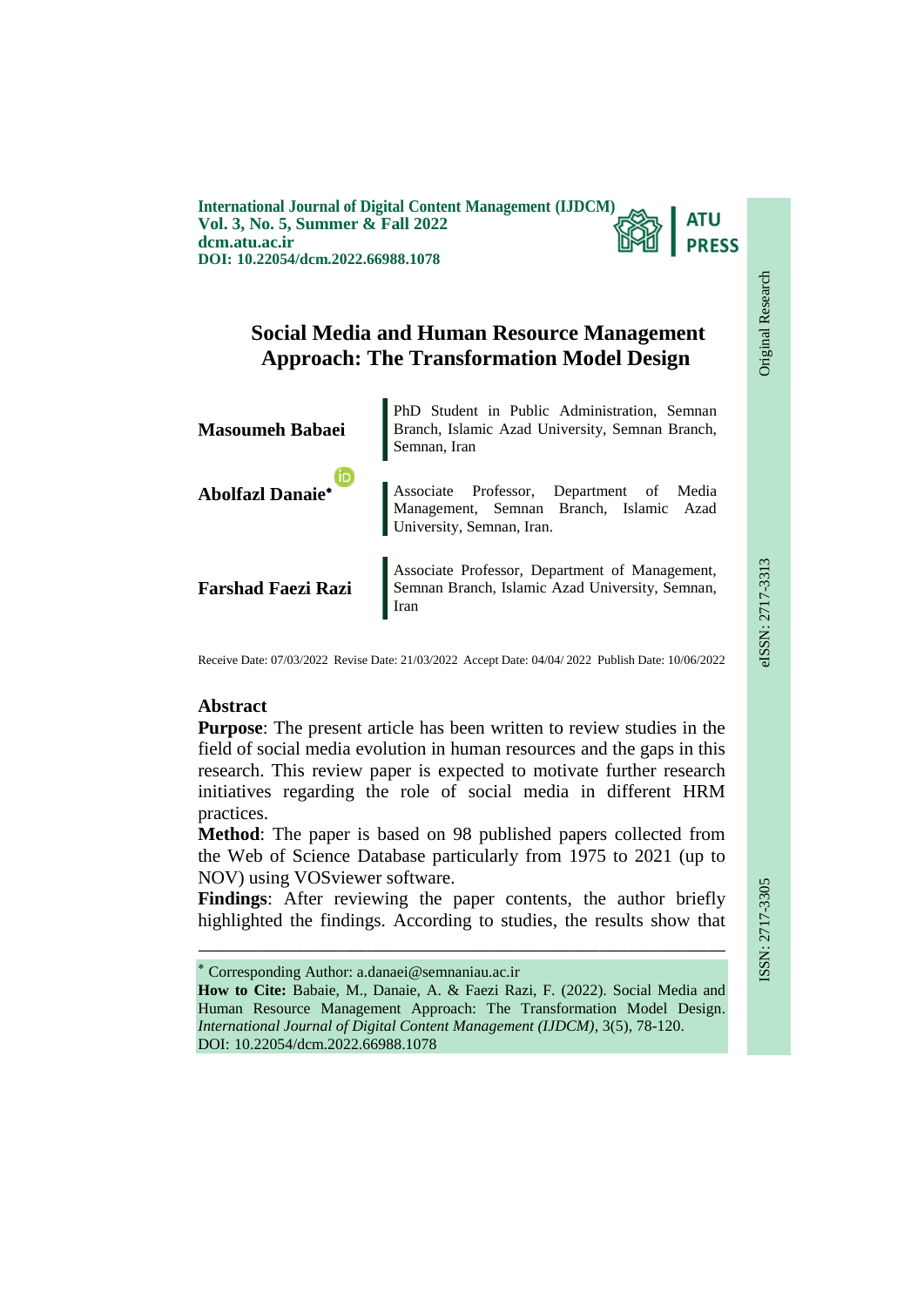the issue of change has shifted to Transformation 4.0 in Media and HRM 4.0 in recent years. An approach that refers to concepts such as social networking and digital media. The results also show that traditional approaches to social media before 2018 are more related to Communication, Communities, Goals, Behavior, and so on. In recent years, concepts such as Technology, ACTIVISM, INTERNET USE, Facebook, Culture, etc. are related.

**Conclusion**: The author expects that based on the findings; the organizational policymakers can get some practical guidelines regarding the efficient utilization of such a platform. In particular, the media can be a well-established platform for searching for competent employees and creating employer branding. Therefore, more and more research studies should be carried out focusing on this recent issue.

**Keywords:** Social Media, Transformation, HRM, Scientific Map.

## **1. Introduction**

Social media has transcended languages, borders, and cultures (Boudlaie et al., 2018, 212). A lot of information is exchanged daily through social media worldwide. It is very common for many people to publish and read personal and professional information. This information can be viewed not only by friends and relatives but also by colleagues, customers, and others. As a result, individuals cannot ignore social media in corporate environments. Social media includes a wide range of tools, including wikis, blogs, social bookmarking, and social networking, which have increased in use over the past few decades (Weidner et al., 2015). Advanced technology and new forms of media create desirable opportunities in the modern knowledge society for the exchange of information, communication, and cooperation across the borders of a country, race, or nationality and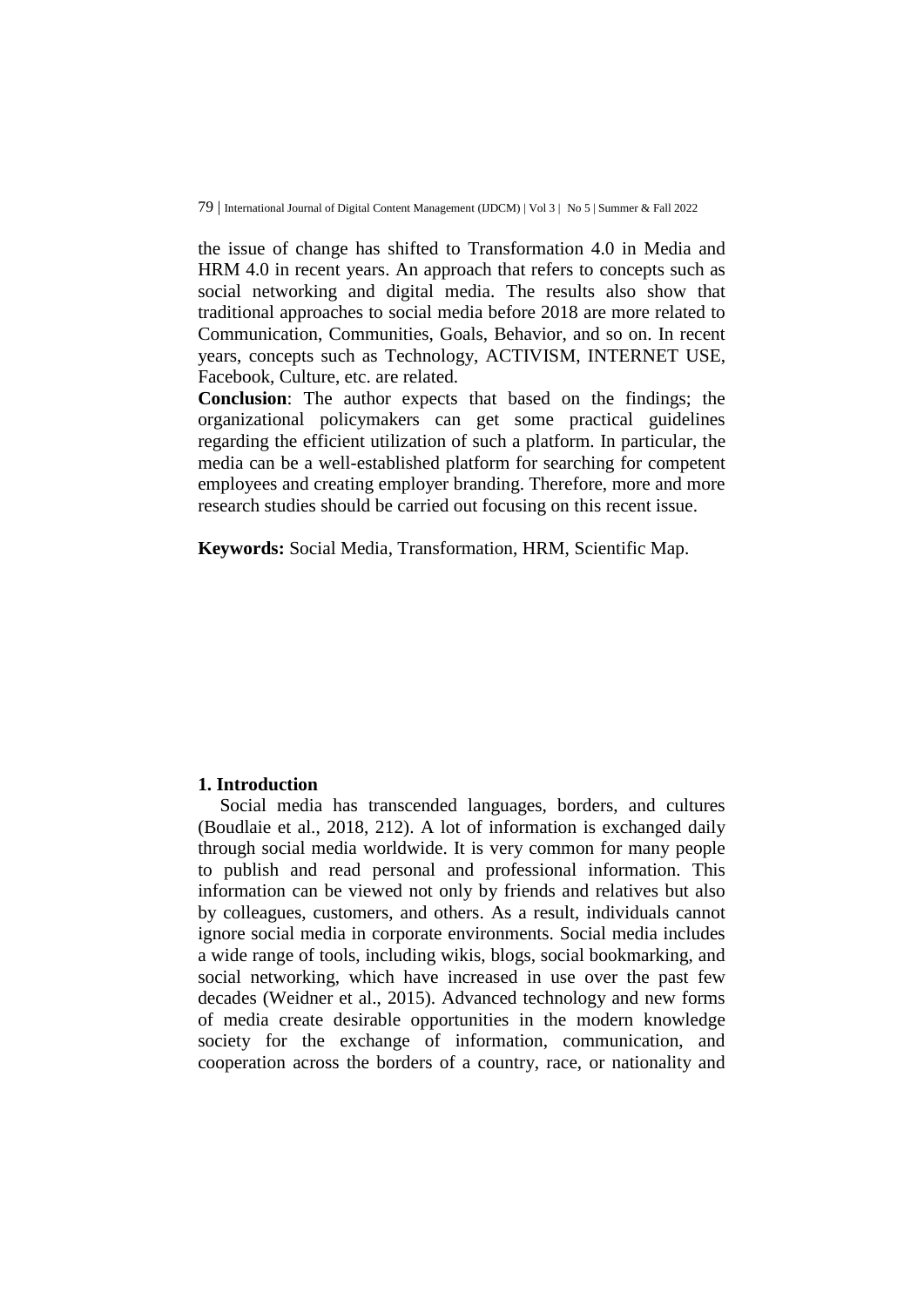can be used in various fields of human activities (Prakapienė and Prakapas, 2018). This phenomenon, which exists in every area of social life, has been extensively analyzed in recent scientific publications (e.g., Al-Rahmi et al., 2015; Kluemper et al., 2016; Dabija et al., 2017). Similarly, research on social media and its application in business has become commonplace (e.g., Vilkaitė-Vaitonė, 2015; Trakimavičiūtė, 2017) and often the aspect of interaction and communication between generations is the main subject of selection analysis (e.g., Levickaitė, 2010). The use of social media in management, especially human resource management, has affected various industries and has significantly changed the way human resource professionals perform their duties. Thus, human resource management is one of the areas in which the transformation and rapid development and application of modern technologies and the integration of social networking sites have become an integral part of the process (Prakapienė and Prakapas, 2018). On the other hand, the high volume of scientific literature available in a particular field of research is often very large, which poses a challenge for researchers and professionals and prevents them from having a structural view of the available information (Rodrigues et al., 2014). Bibliometric analysis is a method that provides a macroscopic overview of a large volume of scientific literature (Li and Hale, 2016). Bibliometric methods can be used to evaluate the performance and research patterns of authors, journals, countries, and institutions, and they can be used to identify patterns of collaboration between them (Li and Zhao, 2015). Thematic classification of a particular field can indicate the diversity of research topics and the multidisciplinary nature of that particular research field (Hosseini et al, 2020). This method of analysis can show the latest developments, research orientations, and hot topics of research (Wang et al., 2014). The bibliographic analysis also makes it possible to identify gaps in a particular area of research, both in terms of content and geography (Gall et al., 2015). This method has been widely accepted to provide innovative perspectives in evaluating the research process (Mao et al., 2015). This article uses bibliographic analysis in the field of social media evolution research in the field of human resource management. The expansion of the use of social media has affected all aspects of life and, naturally, organizations are sensitive to the use of their human resources through these media (Shayan et al., 2017, 135). Organizations are increasingly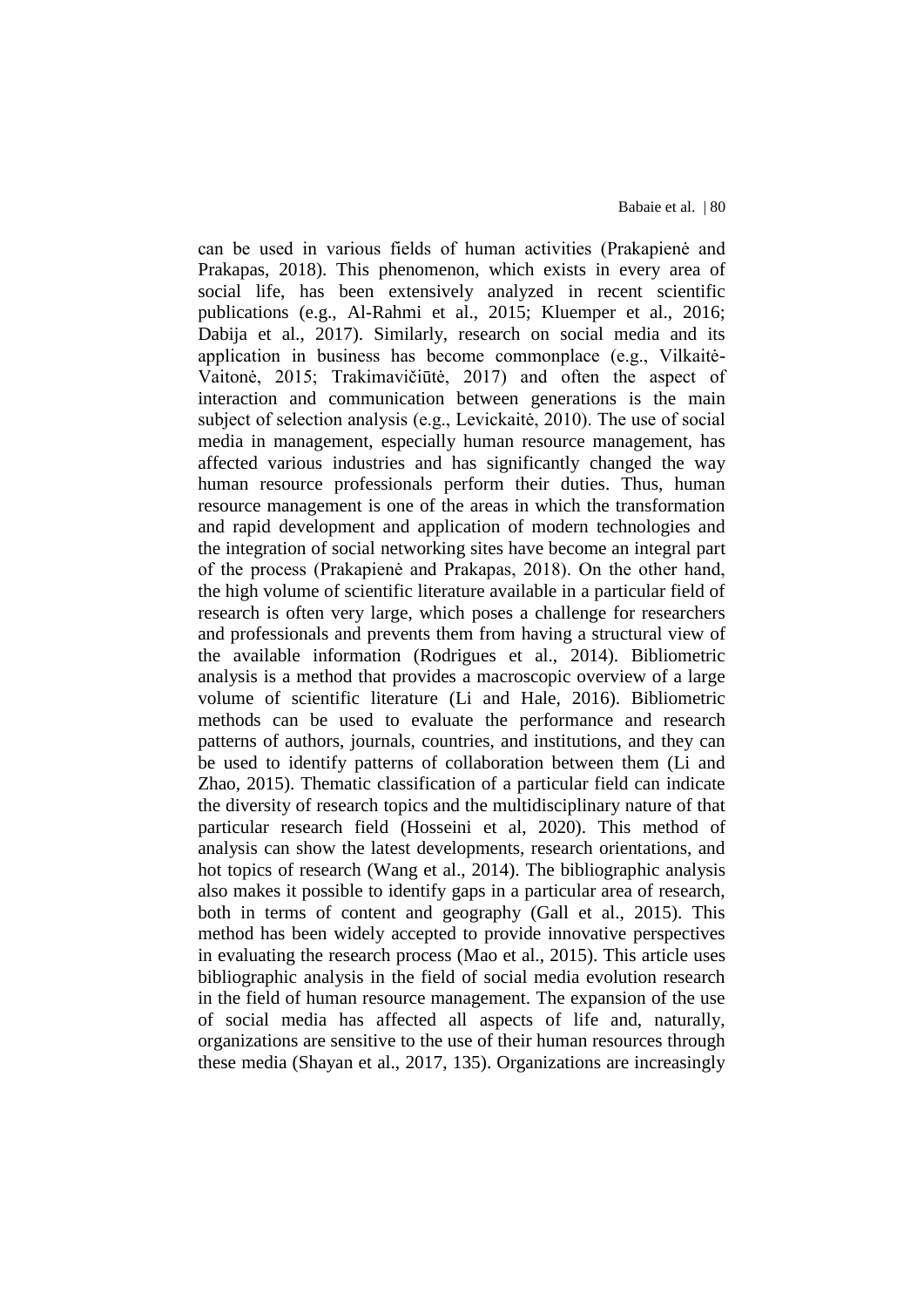using social media in human resource management, including the selection process (Jacobs, 2009; Jobvite, 2012; McDonnell, 2012). Social networks can provide information to achieve an individual's organizational fitness (McGrath, 2012), the applicant's personality (Back et al., 2010), and his skills and abilities (Boudlaie et al., 2018, 212). Organizations often browse social media to find digital clues in the hiring decision process; Which reflects the information created and used by any media (Kligiene, 2012). Social media poses unique challenges for organizations. These challenges include more contact with current employees and future job seekers, more targeted advertising and more engaging partnerships, and more horizons (Kaplan & Haenlein, 2010). It can be said that the use and abuse of social media play an increasing role in human resource management decisions (Hidy & McDonald, 2013).

The purpose of this study is to provide a macroscopic overview of the main features of social media evolution research based on a bibliographic analysis. The analytical process of the research is shown in Figure 1. The information presented in this article provides a clear picture of the research process in the field of social media in human resource management and can help researchers, practitioners, and students to identify and map the scientific structure and follow the latest changes. In the continuation of this journey, researchers will find the appropriate path with the following questions:

- $\triangleright$  What is the relationship between social media evolution and human resource management in research?
- $\triangleright$  What are the most important indicators of the evolution of social media in the era of industry 4.0?
- $\triangleright$  What is the current research gap in social media evolution and human resource management?

The researchers then proceeded in several steps. In the Basics section, researchers analyzed 98 related articles in three phases. The focus is on the WOS database articles by the end of 2021. These articles directly address the evolution of social media and provide good clues to human resources. In the methodology section, using VOSviewer software, analyzes are presented in different formats. Finally concludes and provides research implications, provided limitations, and future directions.

## **2. Literature Review**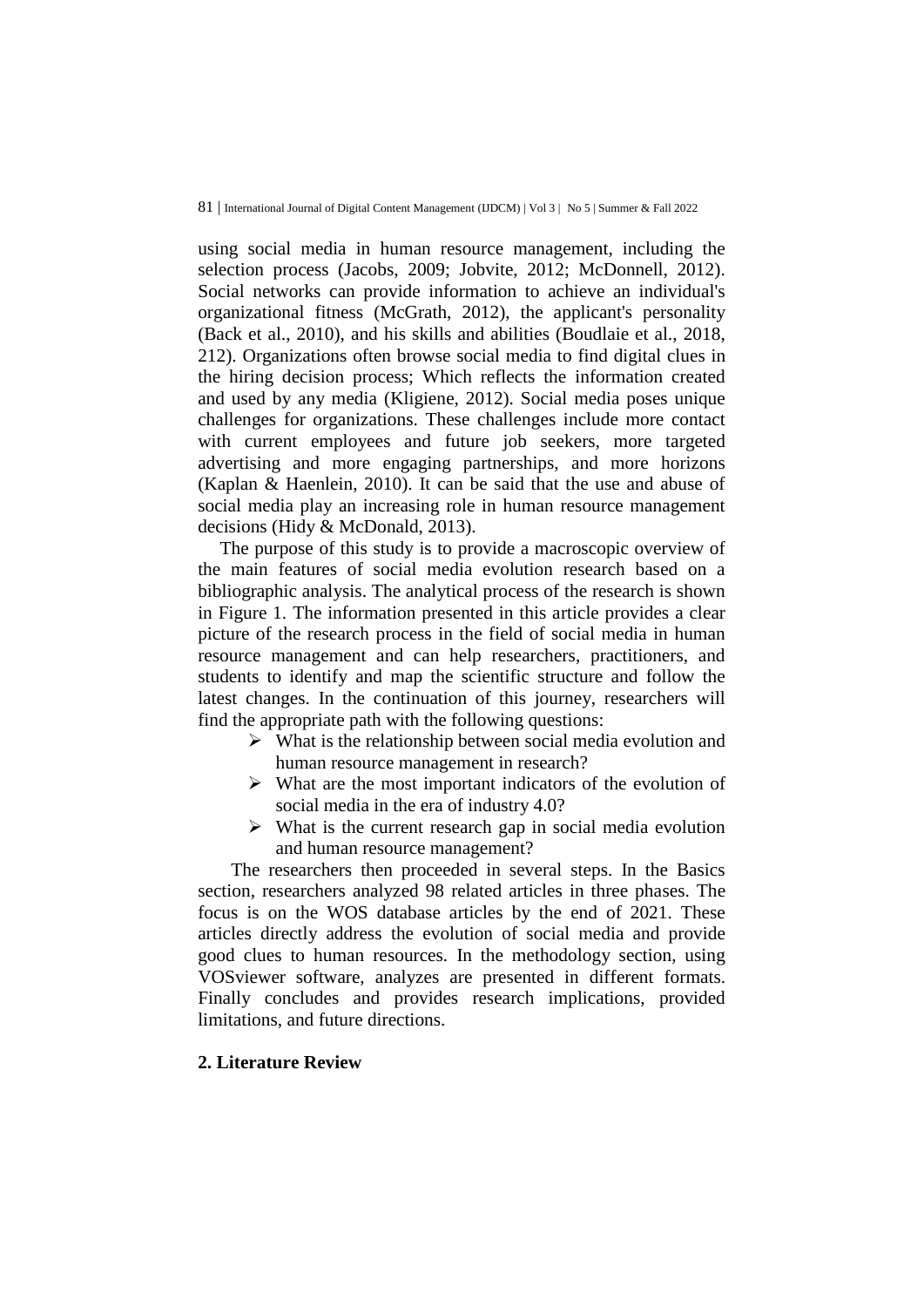## *2.1. Social Media and HRM*

The use of social media has added new value to organizations and business development (Alkhateeb and Abdal, 2020). In a way that changes people's communication, knowledge sharing, and exchange of ideas. According to Brand watch (2019), 81% of all small and medium-sized businesses use some kind of social operating system in their activities. The concept of using social media in the workplace is controversial. Proponents argue that using social media improves employee performance directly or through mediating variables such as job satisfaction, ethics, and commitment (Leidner et al., 2010; Kaplan & Heinlein, 2010; Charansonkungongol, 2015; Carlson et al., 2016; Alawan et al., 2017). One of the most important studies that support the significant role of social media use in the workplace in improving workers' job performance is Moqbel et al. (2013) who found that the use of social media by members of the organization leads to increased job performance through the role of the mediator is job satisfaction.

Similarly, Cao and Ali (2018) stated that the use of social media in the workplace has a positive relationship with job performance. The use of social media seems to remove barriers to cooperation by creating a shared work environment and increasing job satisfaction, which leads to improved job performance (Monet and Niaribo, 2013). On the other hand, several researchers claim that the use of social networks in the workplace leads to a negative impact on employee performance (Bevan et al., 2014; Fox & Morland, 2015; Mogbel & Kak, 2018; Yu et al., 2018). They claim that the intensive use of social media in the workplace may lead to adverse consequences such as addiction, waste of time, low levels of positive emotions, poor health, and poor performance (Moqbel and Kak, 2018; Fox and Morland, 2015).

Cao and Yu (2019) stated that although the use of social media affects and negatively influences the positive conflict between technology and work, both of them harm job performance. In general, it was clear that the debate over the impact of using social media had not yet been resolved (Moqbel and Kak, 2018). Social media is a broad term that encompasses a wide range of applications and tools (Alkhateeb and Abdal, 2020). However, there are several standard features associated with these tools. First, these tools are based on technology that is commonly used by employees and affects the organization. Second, they are usually social and are used to support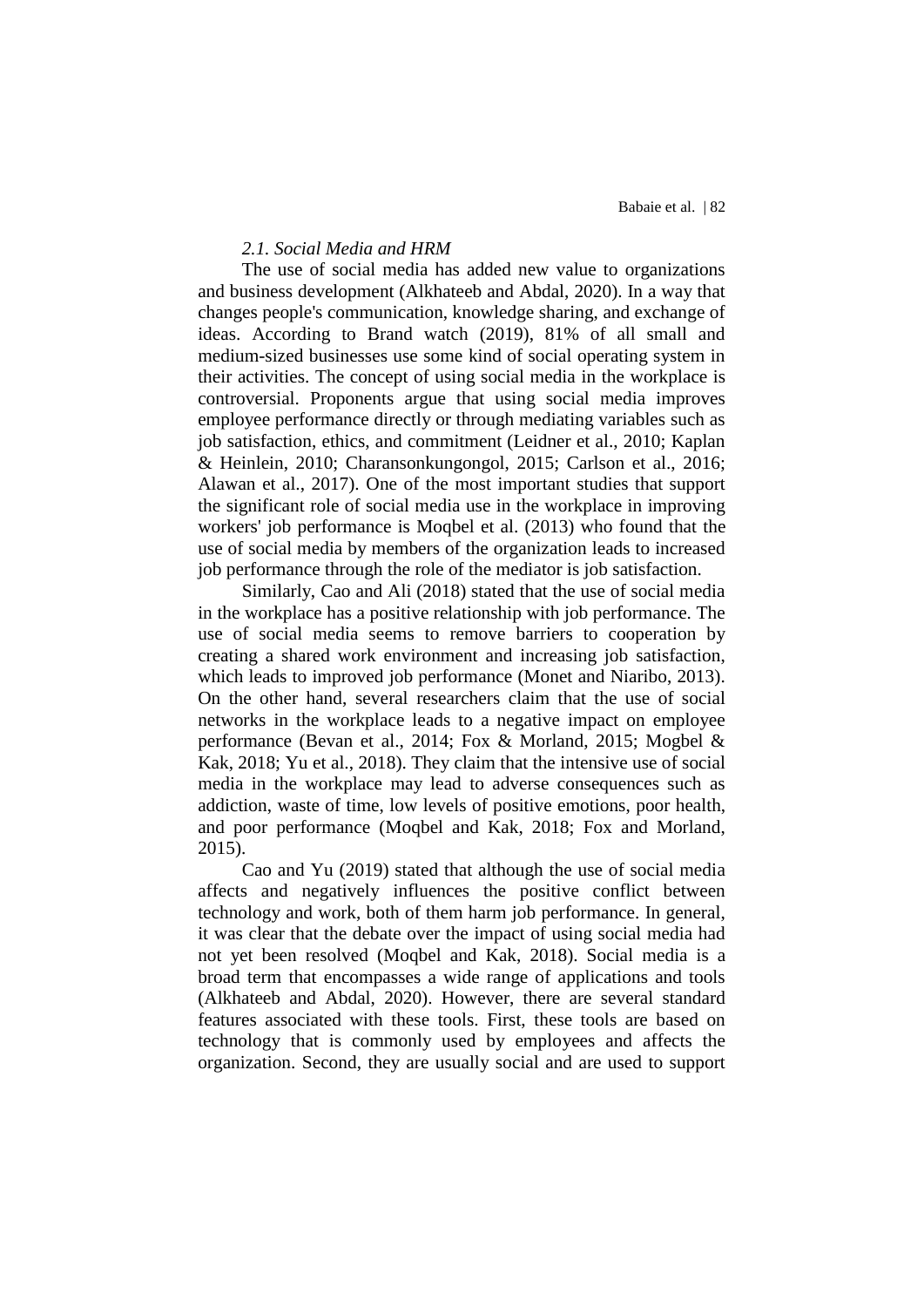interaction between people. Finally, these tools are used in the workplace as well as for personal calls (Ali-Hassan et al., 2015). Recently, social media platforms have been increasingly used in the workplace to facilitate communication between employees (Leonardi et al., 2013; Jafar et al., 2019).

Social media platforms provide fundamental benefits for knowledge management because they increase vertical and horizontal communication (Mantimaki and Reimer, 2016). Companies now see social media as a strategic tool for fostering innovation, and many have integrated social media into their operating systems (Lam et al., 2016). On the other hand, evolution is a word that can be used to describe how the rapid growth of technology has shaped today's workforce. HR managers are faced with the task of learning how to change their organization based on technological change (Hendrickson, 2003).

Studies examine how to effectively use technology, especially social media, to help transform the human resources sector (Williams, 2017). Also, researching the effectiveness of social media sites in human resource management is key because it provides a competitive advantage to an organization (Lenniks, 1968). In addition, limited research is available on this subject due to the constant changes in social media and cyber laws. While the phenomenon of social media has been widely described in scientific publications (Kizman et al., 2018; Armstrong & Taylor, 2014; Klumper et al., 2016; Koch et al., 2018), various analyzes and interpretations of the opportunities to use social networking sites in human resource management begin, and scattered individual research is done, there is a lack of a holistic approach to the phenomenon.

On the other hand, the use of "bibliographic analysis" has been observed in some studies related to the subject of this research in recent years. López-Carril et al (2020) in an article on the emergence of social media in sports. They argue that social media has revolutionized the sports industry by changing the way athletes, coaches, clubs, federations, sports companies, and other industry actors interact. Leung et al. (2017) in a bibliographic study from 2007 to 2016 addressed the issue of social media in two topics: co-citation and co-word analysis. Chinotaikul and Vinayavekhin (2020) addressed the issue of digital transformation in business. The results of this study indicate that this field of research is an emerging field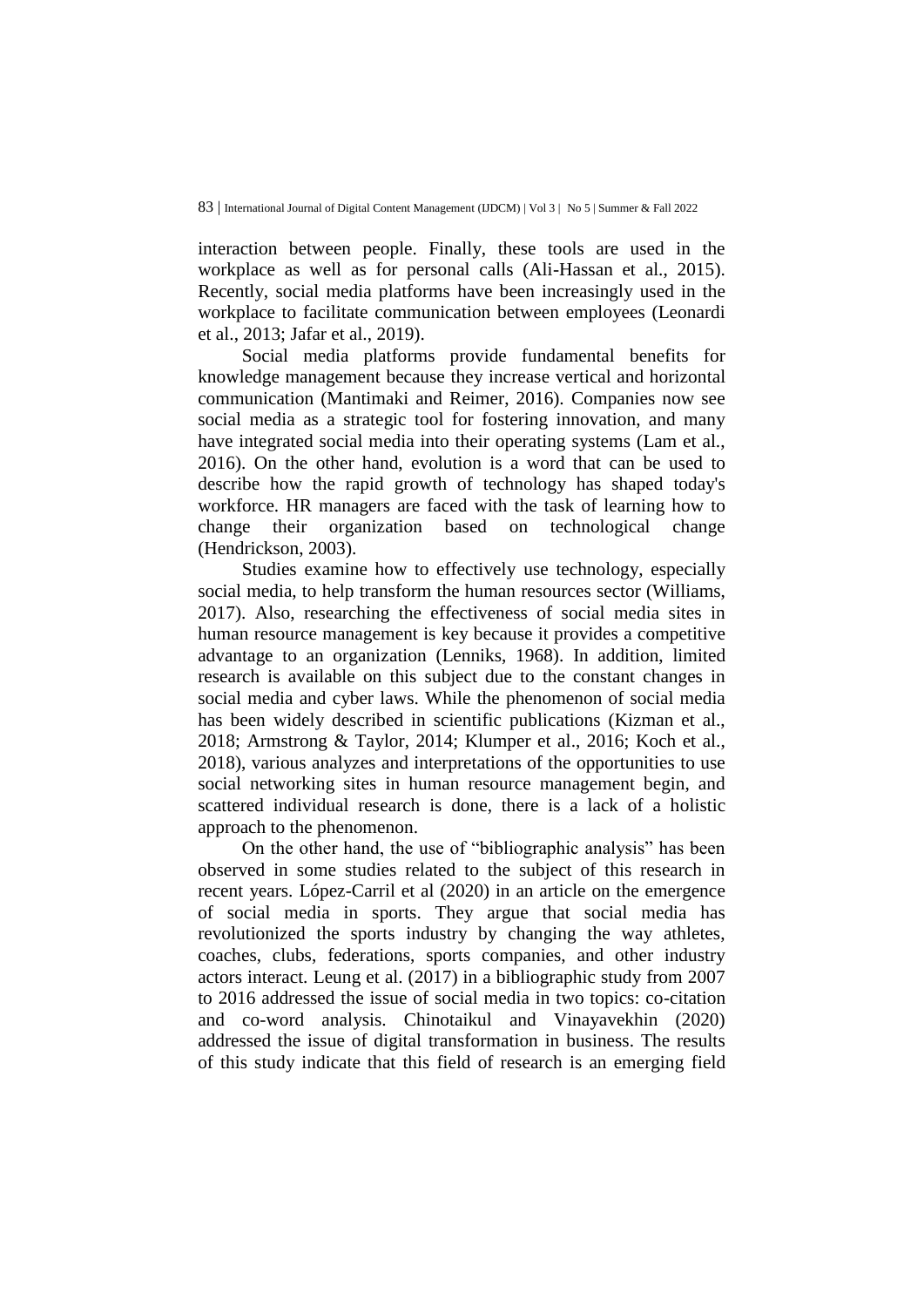that has grown rapidly in the last three to four years. Ruano et al. (2018) have conducted a detailed analysis in an article entitled the differential impact of scientific quality, bibliometric factors, and social media activity on the influence of systematic reviews and metaanalyzes about psoriasis.

Finally, methodological quality was related neither to bibliometric influence nor social media activity for systematic reviews. In conclusion, there seems to be a lack of connectivity between scientific quality, social media activity, and article usage, thus predicting scientific success based on these variables may be inappropriate in the particular case of systematic reviews. Cuevas-Molano et al (2019) in a study analyzed brand content on social media. The results reveal findings based on the signs of methodological diversity and maturity in the subject, expressed through the predominance of empirical works, diversity of actors, methodological designs, and analysis units that will enhance new research in digital communication in digital environments.

Chawla and Goyal (2021) in an article on emerging trends in digital evolution. The study depicts an overall incremental trend of year-on-year publications, authors' performance, publication journals, associated institutions, and research driving countries, along with key insights from co-citation network analysis. Furthermore, the study evaluates four research areas - organizational impacts, applied applications and insights, operational processes, and social aspects, comprising eighteen research streams that comprehensively cover research under the DT domain.

Gan and Wang (2014) analyzed from the perspective of library science and information on social media. This research has thoroughly reviewed 646 articles in this field. Pang et al (2020) reviewed social media marketing in an article. In particular, it was found that most research was developed from the perspective of consumer-brand relationships. Grounded in three key questions, this study finally gave a comprehensive analysis and critical profiling and called for distinct directions for future studies in the field of social media marketing research. Chaudhari and Pawar (2021) conducted a detailed analysis in an article entitled Propaganda analysis in social media. This bibliometric survey shows that propaganda in social media is more studied in the area of social sciences, and the field of computer science is catching up. The evolution of research on propaganda in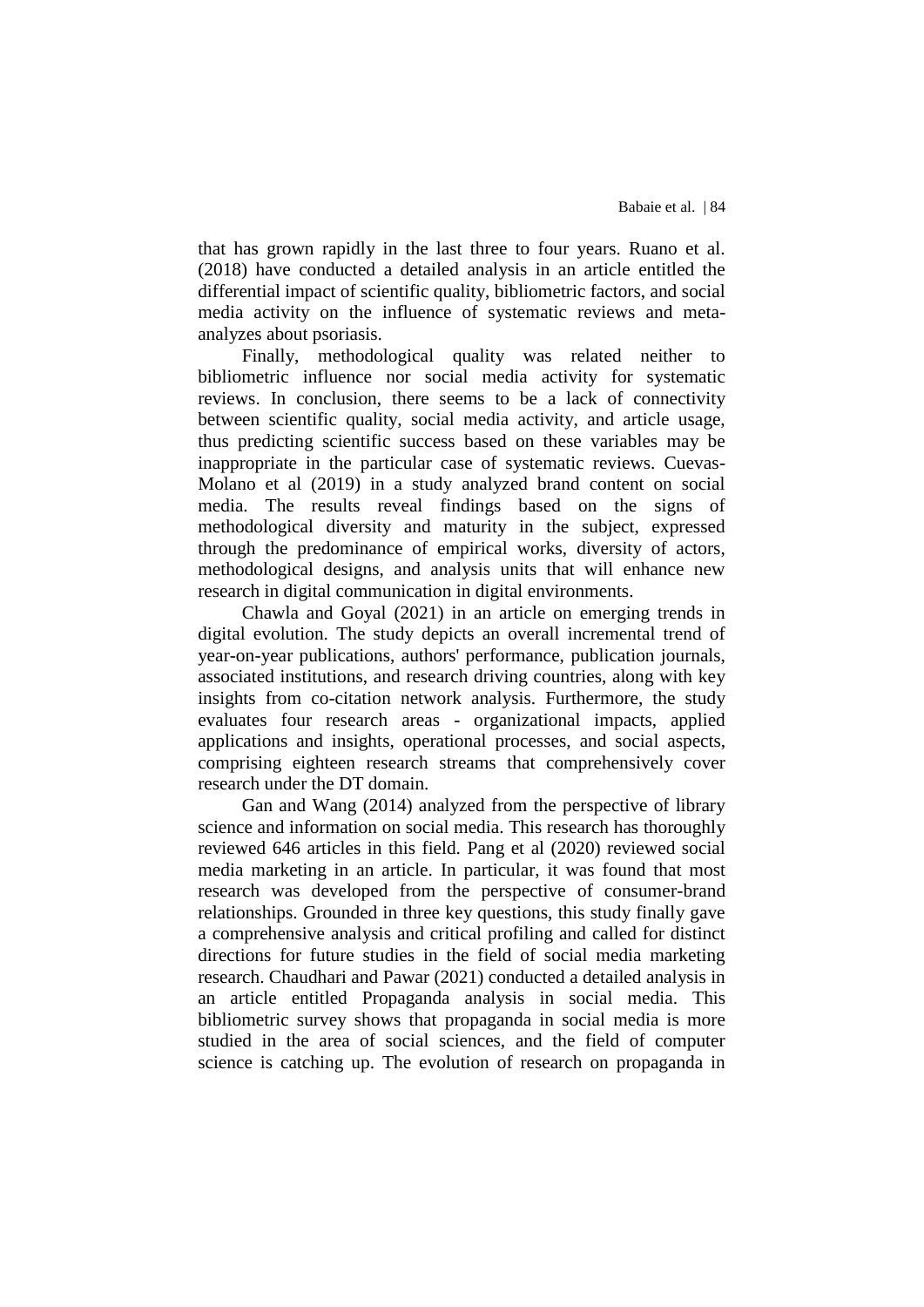social media shows positive trends. This subject is primarily rooted in the social sciences. Also, this subject has shown a recent shift in the area of computer science. The keyword analysis shows that propaganda in social media is being studied in conjunction with issues such as fake news, political astroturfing, terrorism, and radicalization.

Nusair et al (2019) analyzed social media in hospitality and tourism in a study. The results indicated that social media-related research was mostly published in top-tier journals. Salimi et al (2019) in a study examined social media in marketing. This study shows that Canada, Australia, and France have been the most productive countries in this field.

Therefore, in this study, researchers use the bibliometric approach as a tool to determine the status of research conducted in a particular field, analyze the trends and possible knowledge gaps in it and discover the important role in management and decision-making in the field of media. The bibliographic analysis mainly allows the development of analytical methods and bibliographic indicators from statistical criteria and is a tool that manages information records of publications, citations, patents, reports, etc. In addition, it integrates information to Development of research fields on the subject of media evolution and roadmap.

#### *2.2. Bibliometric Method*

Since the purpose of this study is to examine the current knowledge about social media with human resource management and to examine developments in this field, we performed the analysis of the main path with a bibliographic approach. This method has been used since 2010 to evaluate research articles and provide information about their growth trends (Sattari et al., 2021).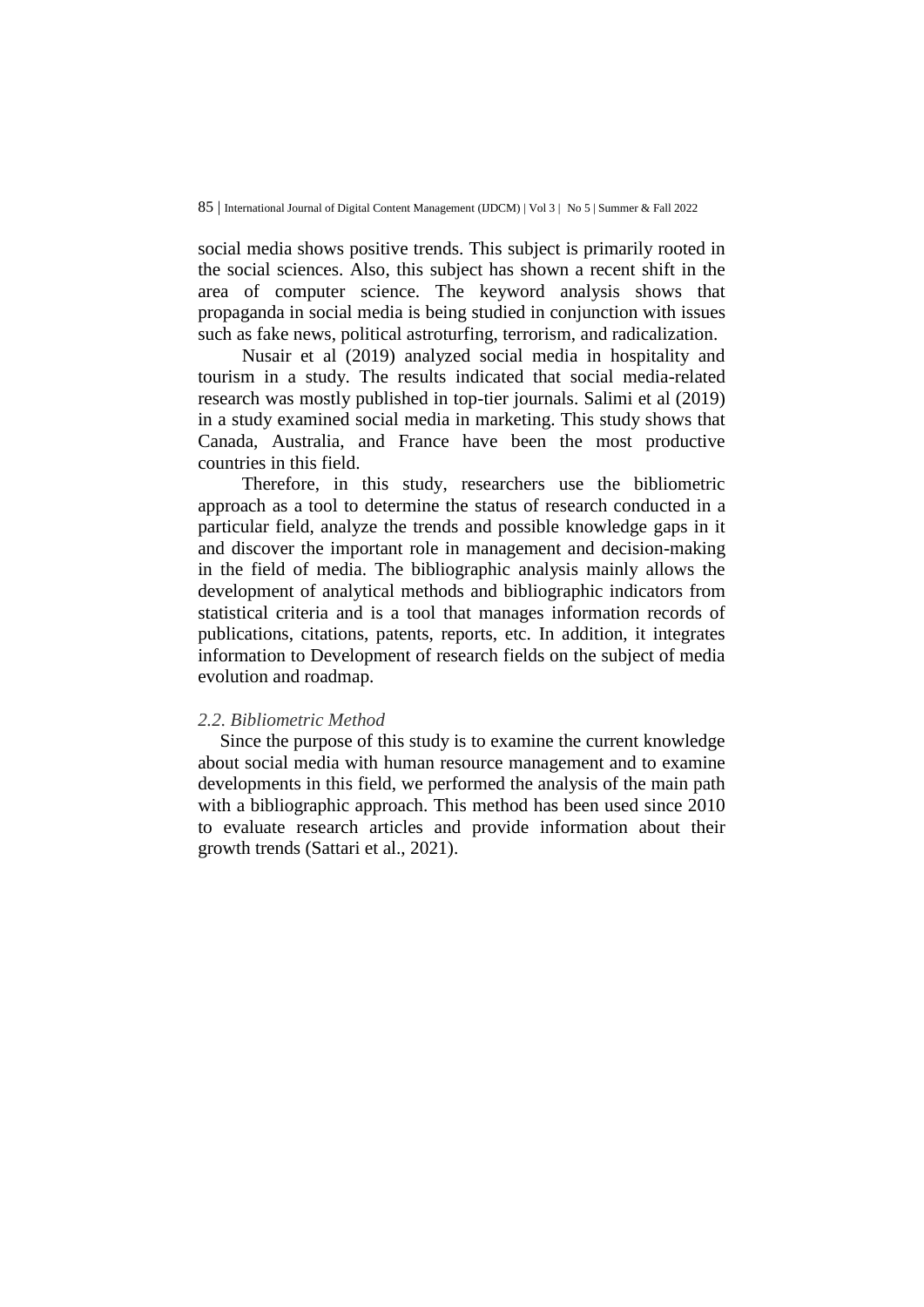Bibliographic studies allow the researcher to obtain reliable quality indicators (Góngora, 2010). This method uses two techniques including bibliographic analysis and bibliographic mapping. The bibliographic analysis is used to examine the performance of articles and publications based on various indicators such as the number of publications, citation index, document types, impact factor, etc. (Fu & Ho, 2015). Bibliographic mapping, on the other hand, is a technique that helps to provide a structured view of publications (Vošner et al., 2016).

In addition, Van Eck (2011) points out that bibliographic mapping is used to visualize the production of research literature. Bibliographic mapping is also one of the most widely used techniques in the production of literary products (Van Eck, 2011). Contrary to traditional approaches, the bibliographic review is a systematic analytical tool that helps researchers discover the most influential researchers, authors, affiliations, as well as keywords, and interrelationships between their works (Rajab et al., 2022). With this analysis, researchers can identify levels of collaboration between authors, journals, and countries (Wahyuni et al., 2019). The use of bibliographic analysis ensures transparent, objective, and systematic research (Aria et al., 2017). To date, researchers have conducted this type of analysis in areas such as the food supply chain and digitalization (Rajab et al., 2022), collaboration and focus on the recurring prison dilemma (Glinatsy and Knight, 2021), climate change, and human health (Suile, 2020), Medicine (Honor et al., 2019), Cultural Evaluation (Youngblood and Lahti, 2018). In this study, we selected a keyword-synchronized network analysis by selecting an intuitive tool that is highly compatible with bibliographic analysis (ie, VOSviewer software). By doing this, we identify research topics and examine the boundaries of research in scientific fields (Rajab et al., 2022).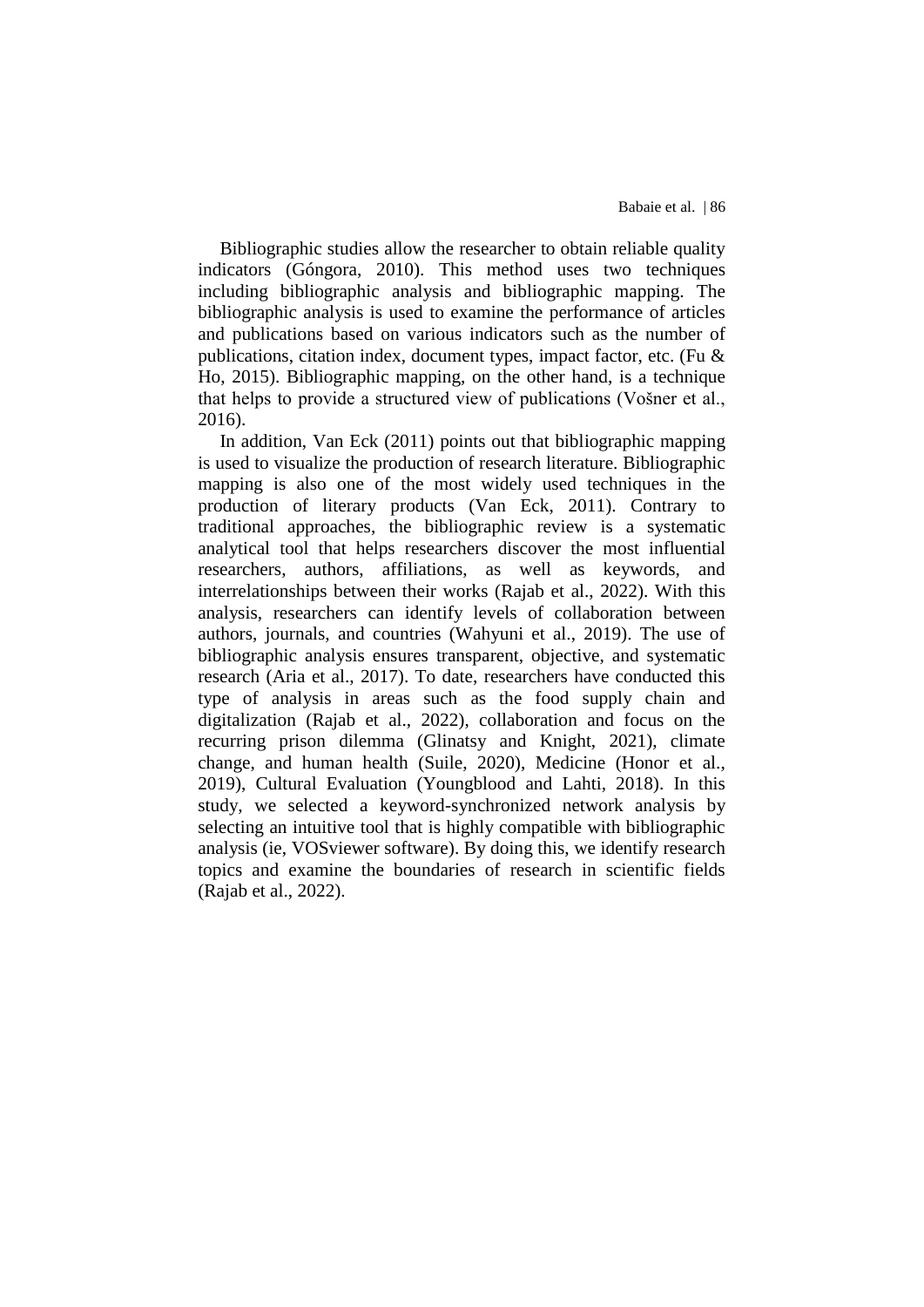

Figure 1. Key-Route Main Path Analysis

## **3. Methodology**

This research is one of the types of descriptive-analytical research. The research community is comprised of all ISI scholarly products from social media researchers indexed on the Thompson Reuters database. Web of Science is part of Thompson Reuters, which covers about 45 different languages and more than 12,000 journals with the highest impact rates since 1900. The database provides bibliographic database services. The field of specialization of this database is citation index and statistical analysis and is one of the most reliable international databases for scientometric studies. This database is also widely accepted and has been used frequently to analyze scientific publications, and many of the most important bibliographic studies have used this database (Rahman et al., 2020; Paltrinieri et al., 2019; Fellnhofer, 2019).

The author used VOSviewer software for making a bibliometric mapping to search published papers based on citation, co-citation, bibliometric coupling, frequently used keywords, and co-authorship networks. To find the relevant papers, the author used the database of the Web of Science (WoS). The reason for choosing only the WoS database for this review paper is that it is the proper and authentic source of published papers with reliable impact factors. Papers published focusing on the role or impact of social media or Social Network Sites on various HRM practices were a matter of interest. The author included particularly the papers published from 1975 to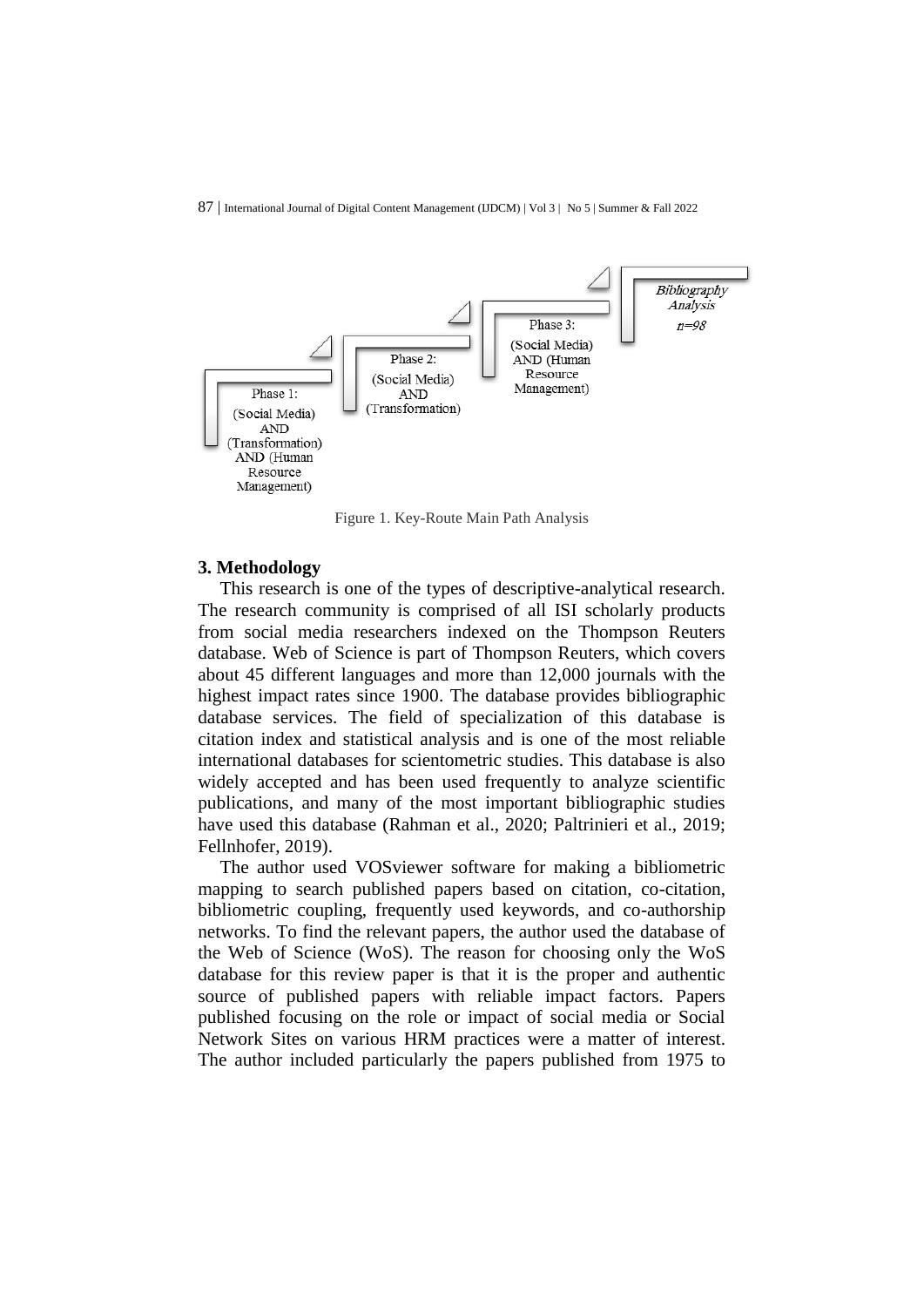June 2021. To retrieve the records of this research, a search was conducted in the Core Collection section of the WoS database on October 30, 2021, without a time limit.

It is used to calculate and find each subject in a two-dimensional map so that the distance between two items shows the degree of similarity or relevance with the utmost accuracy (Hosain et al, 2021). The VOS clustering method is used to cluster topics into different groups and assign a specific color to each cluster (Hosseini et al., 2020). The interpretation of the maps is explained in detail in the Findings section, but in general, in all interpretations, the size of the circles and the size of the labels show the amount of repetition of the words. The colors represent the clusters and indicate the distance between the two communication circles and the similarity between them (Rodrigues et al., 2014). In this cognate study, words that were repeated at least 10 times were examined.

#### 4. **Findings**

The number of published articles is an important indicator for measuring the development process of a discipline or field is research. The total number of scientific articles related to the search field indexed in the WOS database is 98 articles. Only one article has been published in the first phase of the review. This article was published by Vardarlier and Ozsahin (2021) in "*Digital Transformation of Human Resource Management: Social Media's Performance Effect*" in the INTERNATIONAL JOURNAL OF INNOVATION AND TECHNOLOGY MANAGEMENT. The number of citations to this article is 56. In this respect, this study aims to examine the social media tools used in human resources management processes and the effects of social media use in human resource management processes on the human resources management performance and the firm's overall performance. The survey was conducted on human resource managers of 122 firms operating in the manufacturing and service industry in Turkey. Data obtained from 122 human resource management managers were analyzed through the SPSS 21.00 statistical packet program. Research findings displayed that human resources management managers use social media tools frequently for recruitment and employee branding processes, and prefer mostly LinkedIn in all processes of human resources management.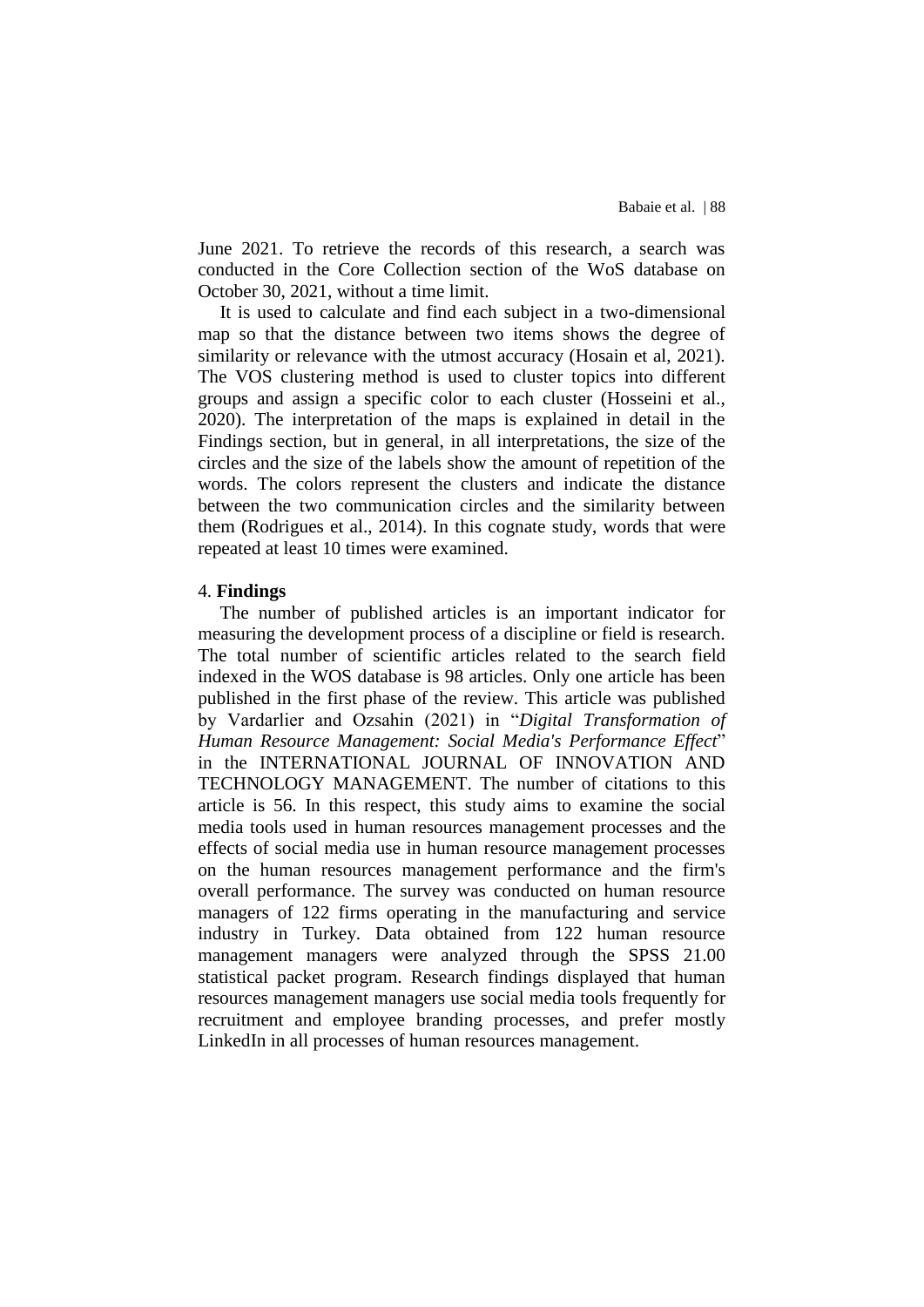In the review of the second phase, 71 articles have been published in this database. Of these, 21 articles with a share of 29.57% belong to the category of communications. Also, the highest number of published articles with 11 articles is related to 2017. Also, the first article published in this search related to 1981 with the subject "*MASS-MEDIA, THE FAMILY, AND SOCIAL TRANSFORMATIONS - ITALIAN - ACQUAVIVA, SS*" and in the magazine REVUE DE L INSTITUT DE SOCIOLOGIE. There is only one citation in this article. The process of scientific production according to the second phase is shown in Figure 2.



Figure 2. The process of scientific production according to the second phase

Also, the study of this phase shows that 45 articles are of the type of article with a share of 63.38% (figure 3)



Figure 3. Document types in second phase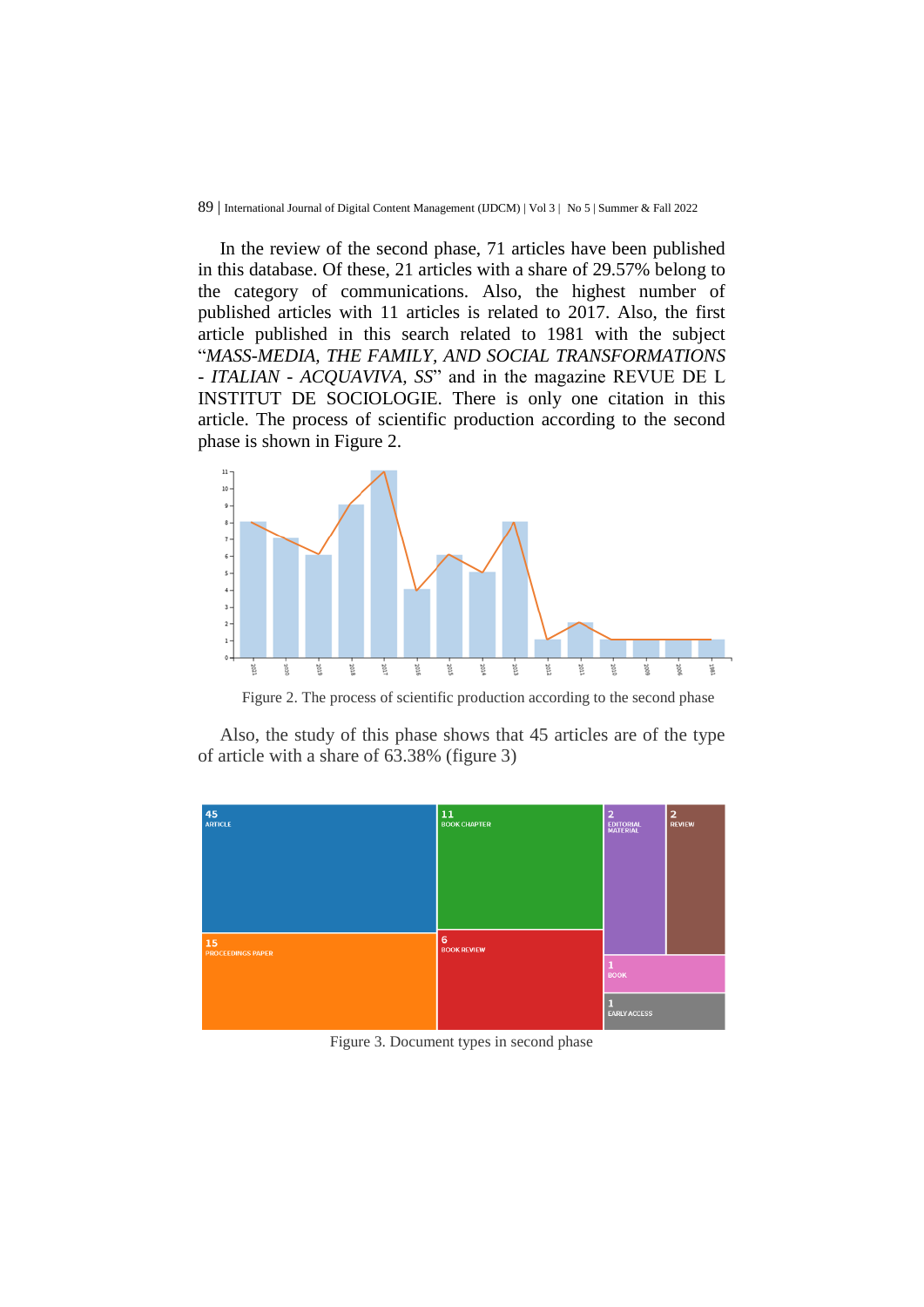In the third phase, 26 articles were found in the search field. The highest number is related to 5 articles in 2018. It is also the first article from 2006 (Figure 4). This article is entitled "*A study on the effects of social networks on human resource management in small and medium business"* and in Conference Journal: 8th West Lake International Conference on Small and Medium Business Location: Hangzhou, PEOPLES R CHINA Date: OCT 15-17, 2006 Published. 13 articles of ARTICLE type with 50% share. Also, in a specific category, the largest number is allocated to 14 articles of MANAGEMENT type and 7 articles of BUSINESS type.



Figure 4. Scientific production process according to the third phase

#### **4.1. Keywords and Time Trends**

In reviewing the first phase of researchers' research on Digital human resource management; social media use; social media tools; HRM performance; firm performance are focused. In the study of the second phase, the co-occurrence network of repetitive keywords of the authors (Figure 5) is seen in five clusters, which 11 items are seen in the most important cluster (Red):

adoption- behavior- community- impact- information- innovationmanagement -networks -transformation -trust -word of mouth.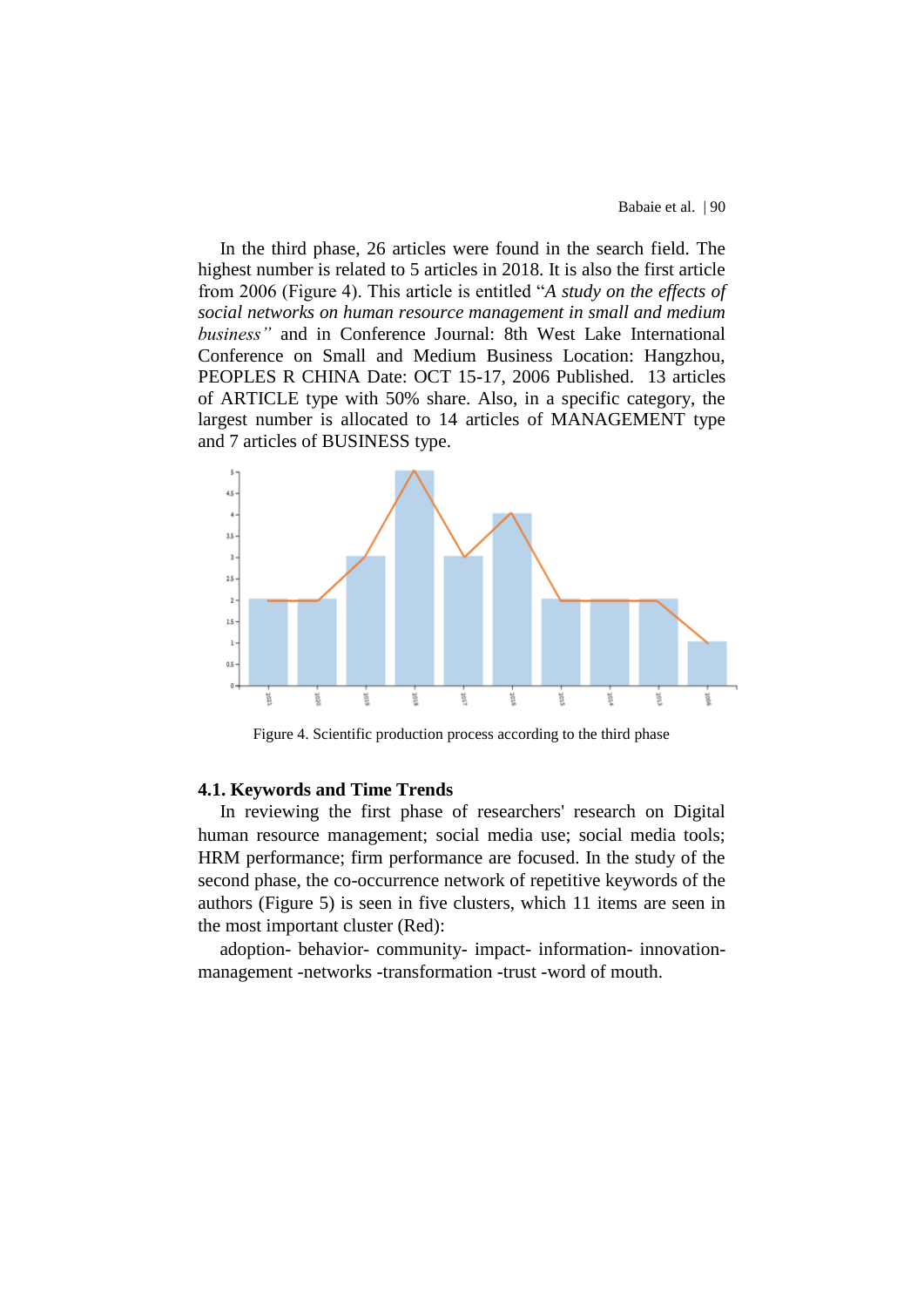

Figure 5. Co-occurring network of repetitive authors' keywords



Figure 6. The time trend of the most frequent words in the second phase

In the following, the time trend (along with time information) of the most frequent words in the second phase is also examined (Figure 6). The color of a term indicates the average year of its publication. The average year of publication of a term is calculated by considering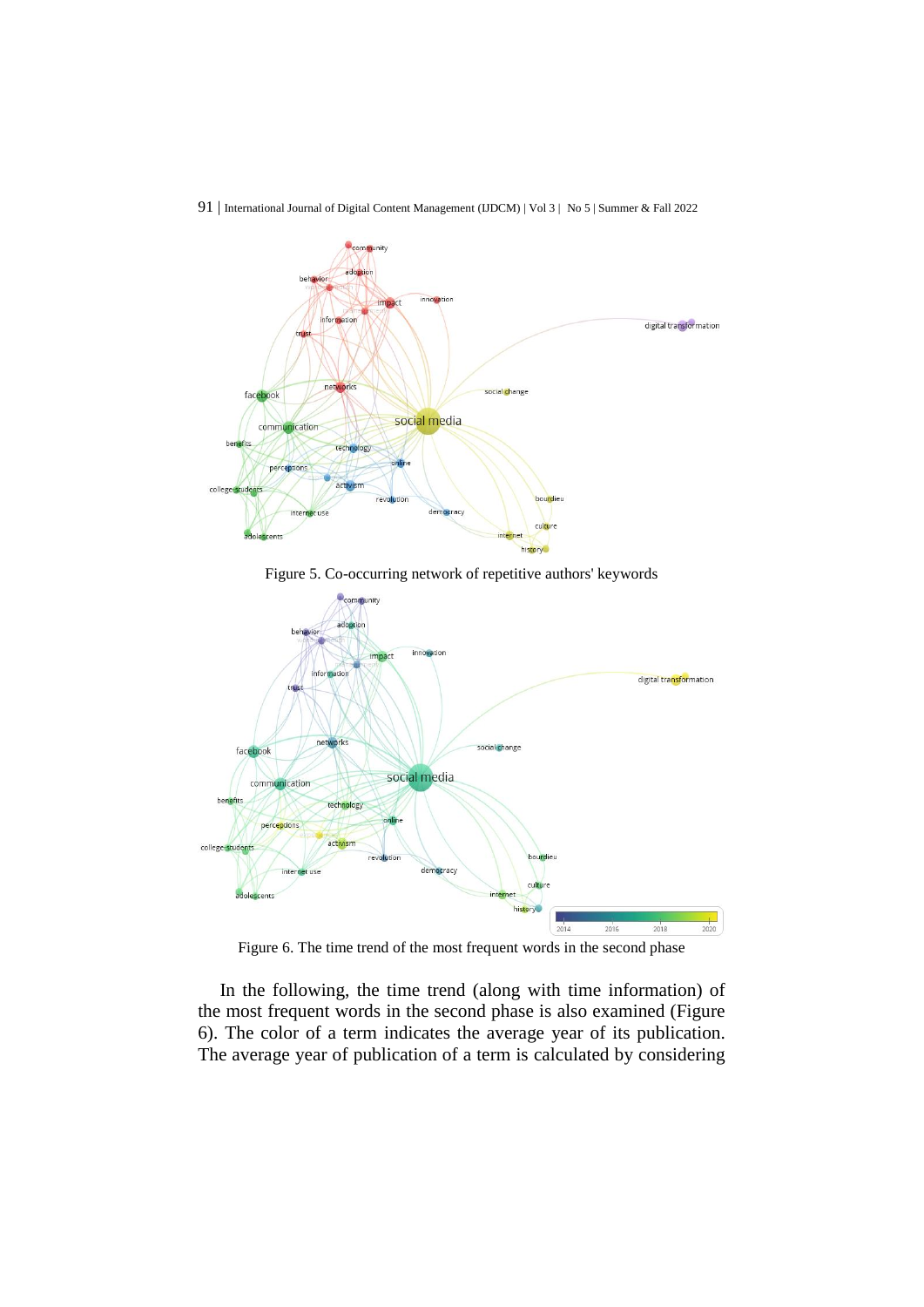the average number of years of publication of all articles that contain the term. The evolution of vocabulary over time indicates that newer terms are yellow and older terms are blue. Due to current trends in recent years, the focus has shifted to digital transformation and social networking with social media.

In examining the third phase, the main focus is again on social media. In the study of the most frequent keywords, 5 clusters are seen; the most important cluster (Red color) with 7 items has the most connections among researchers (Figure 7).



Figure 7. Network co-occurrence of the most frequent keywords in the third phase

## **4.2. Most Cited Articles**

In the first phase of the search, 56 citations are seen and show that only the 2021 article has had an increasing trend among researchers. In the review of the second phase, ten researches are considered as the most cited articles according to Table 3. The process of citing articles in the second phase is shown in Figure 8.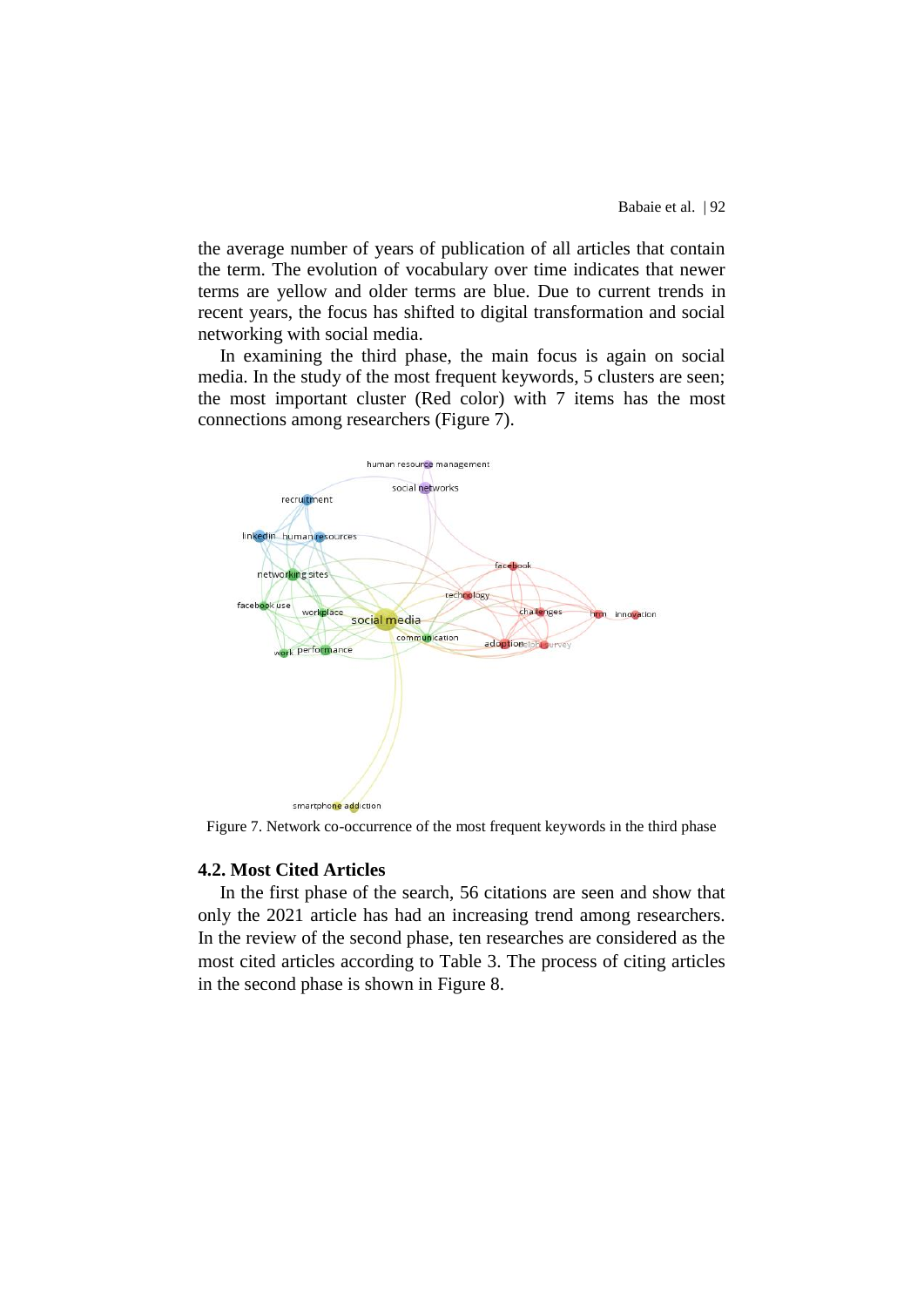Sum of Times Cited per Year



Figure 8. The process of citing articles

| Row            | <b>Article Title</b>                                                                                                                                                   | Author   | <b>Journal Name</b>                                                                            | Year                | <b>Total</b><br>citations | Average<br><b>Citatios</b><br>per Year |
|----------------|------------------------------------------------------------------------------------------------------------------------------------------------------------------------|----------|------------------------------------------------------------------------------------------------|---------------------|---------------------------|----------------------------------------|
| 1              | Introduction to the Special<br><b>Issue Social Media and Business</b><br><b>Transformation: A Framework</b><br>for Research                                            | Aral     | <b>INFORMATION</b><br><b>SYSTEMS</b><br><b>RESEARCH</b>                                        | 2013                | 370                       | 41.11                                  |
| $\overline{c}$ | Transformation of<br>Adolescent Peer Relations in the<br>Social Media Context: Part 1-A<br>Theoretical Framework and<br>Application to Dyadic Peer<br>Relationships    | Nesi     | <b>CLINICAL CHILD</b><br><b>AND FAMILY</b><br><b>PSYCHOLOGY</b><br><b>REVIEW</b>               | 2018<br>a           | 87                        | 21.75                                  |
| Phase 2<br>3   | Social media and the<br>transformation of activist<br>communication: exploring the<br>social media ecology of the 2010<br>Toronto G20 protests                         | Poell    | <b>INFORMATION</b><br><b>COMMUNICATIO</b><br>N & SOCIETY                                       | 2014                | 63                        | 7.88                                   |
| 4              | Transformation of<br>Adolescent Peer Relations in the<br>Social Media Context: Part 2-<br>Application to Peer Group<br>Processes and Future Directions<br>for Research | Nesi     | <b>CLINICAL CHILD</b><br><b>AND FAMILY</b><br><b>PSYCHOLOGY</b><br><b>REVIEW</b>               | 2018<br>$\mathbf b$ | 44                        | 11                                     |
| 5              | The social media<br>transformation process: curating<br>content into strategy                                                                                          | Kilgoure | <b>CORPORATE</b><br><b>COMMUNICATIONS</b>                                                      | 2015                | 32                        | 4.57                                   |
| 3<br>6         | Phase<br>Social media usage in hotel<br>human resources: recruitment,<br>hiring and communication                                                                      | Gibbs    | <b>INTERNATIONAL</b><br><b>JOURNAL OF</b><br><b>CONTEMPORAR</b><br>Y HOSPITALITY<br>MANAGEMENT | 2015                | 44                        | 6.29                                   |

Table 3. The most cited articles in the second phase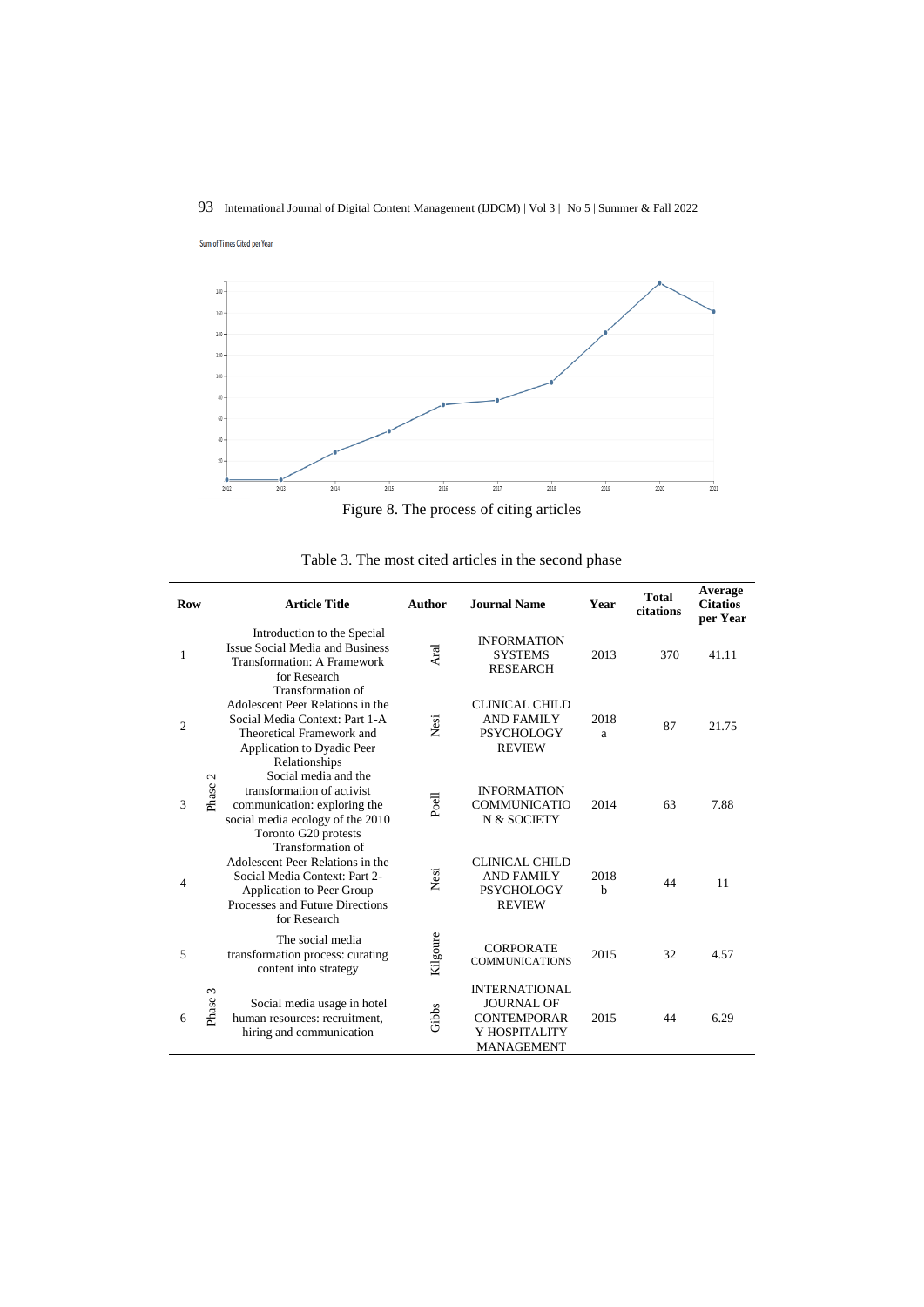Babaie et al. | 94

|    | Human Capital Reloaded:<br>The Use of Social Media in<br>Human Resource Management                                                     | Giordano   | <b>SOCIAL</b><br>ORGANIZATION:<br>MANAGING<br><b>HUMAN</b><br>CAPITAL<br><b>THROUGH</b><br><b>SOCIAL MEDIA</b> | 2016 | 30 | 5    |
|----|----------------------------------------------------------------------------------------------------------------------------------------|------------|----------------------------------------------------------------------------------------------------------------|------|----|------|
| 8  | Critical challenges<br>associated with the adoption of<br>social media: A Delphi of a<br>panel of Canadian human<br>resources managers | Poba-Nzaou | <b>JOURNAL OF</b><br><b>BUSINESS</b><br><b>RESEARCH</b>                                                        | 2016 | 27 | 4.50 |
| 9  | Status Update: Social Media<br>and Local Government Human<br><b>Resource Practices</b>                                                 | Tufts      | <b>REVIEW OF</b><br><b>PUBLIC</b><br>PERSONNEL<br><b>ADMINISTRATION</b>                                        | 2015 | 18 | 2.57 |
| 10 | The influence of online<br>professional social media in<br>human resource management: A<br>systematic literature review                | Ruparel    | <b>TECHNOLOGY IN</b><br><b>SOCIETY</b>                                                                         | 2020 | 12 | 6    |

The study of the third analytical phase shows that the number of references is increasing. The 5 most important articles that have the most citations in this field are presented in Table 2.

#### **4.3. Top Authors and Countries**

The study of the second phase shows that the highest number of articles with a share of 9.85% is allocated to CHEUNG CMK and LEE MKO and the number of 7 articles. WAGNER C is also next with 6 articles and a share of 8.45. The study of the third phase also shows that the top authors with a share of 7.40 and 2 articles are jointly dedicated to 12 authors. Also, according to bibliographic analysis, the most citations to authors in the second and third phases are according to Table 4.

| Row |         | Author                    | <b>Documents</b> | <b>Citations</b> |
|-----|---------|---------------------------|------------------|------------------|
|     |         | Prinstein, Mitchell j     | 2                | 131              |
| 2   |         | Nesi, Jacqueline          | 2                | 131              |
| 3   | Phase 2 | Choukas-baradley, sophia  | 2                | 131              |
| 4   |         | Poell, Thomas             | 2                | 71               |
| 5   |         | Wagner, Christian         | 6                | 2                |
| 6   |         | Manuti, amelia            | 2                | 30               |
|     | Phase 3 | De palma, pasquale davide | 2                | 30               |
| 8   |         | Uwizeyemungu, sylvestre   | 2                | 27               |

Table 4. The most citations to authors in the second and third phases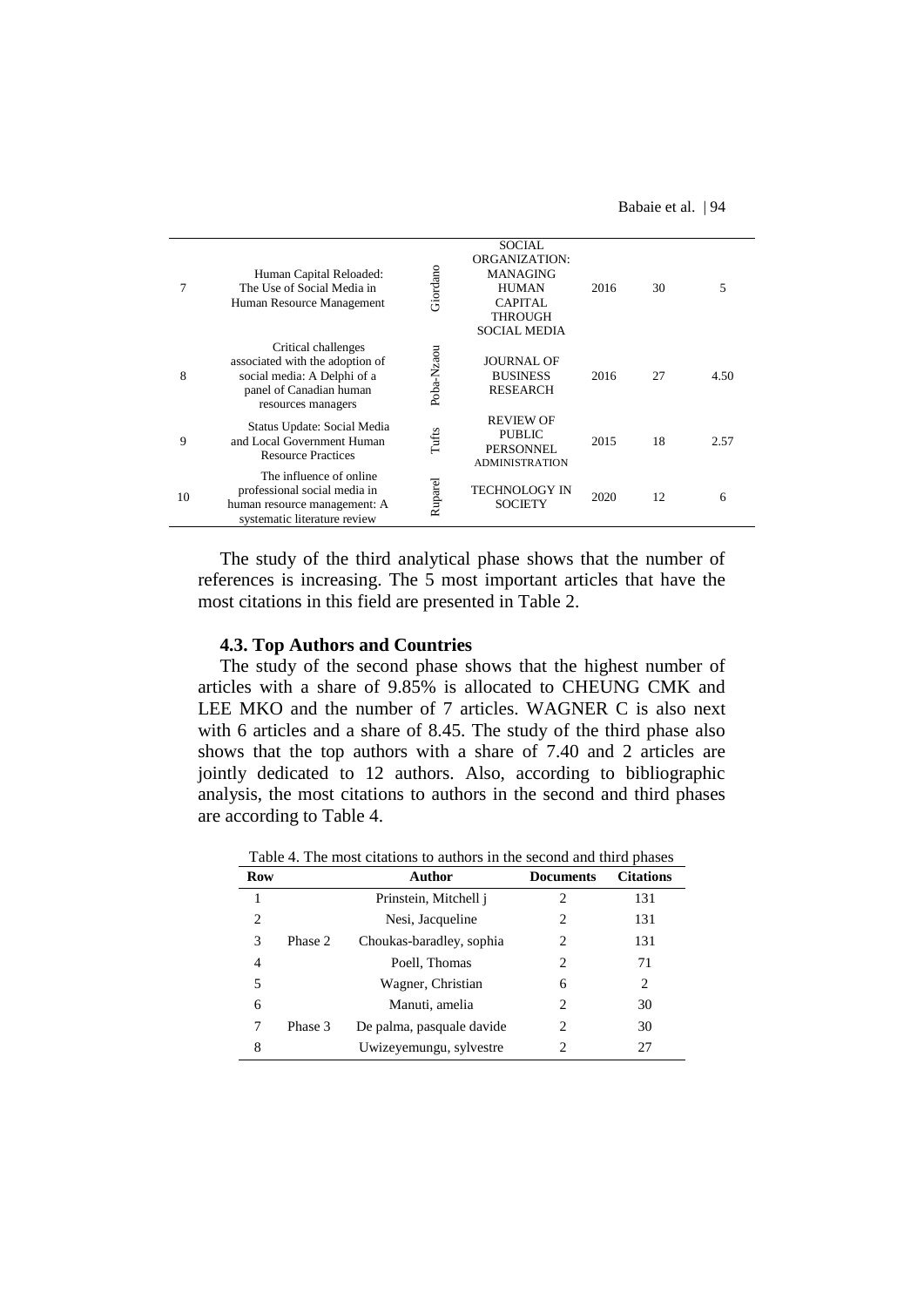95 | International Journal of Digital Content Management (IJDCM) | Vol 3 | No 5 | Summer & Fall 2022

| Poba- nzaou, placide |  |
|----------------------|--|
| Lemieux, Nathalie    |  |

The first phase is related to Turkey. Also, in the review of the top countries, the United States is in the second phase with 14 articles and a large gap with other countries, and 562 citations. The Netherlands with 4 articles and 75 citations, New Zealand with 3 articles and 44 citations, and the United Kingdom with 6 articles and 42 citations are in the next categories.

The study shows that in the third phase, Canada with 3 articles and 71 citations, and also Italy with 3 articles and 41 citations are in the first and second ranks. Australia is next with 30 citations, the United States with 21, and the United Kingdom with 7 citations. It is important to note that more than 90% of the articles published on this site are in English. Figure 9 and 10 show the co-authorship network between countries in the second and third phases:



Figure 9. Co-authored network between countries in the second phases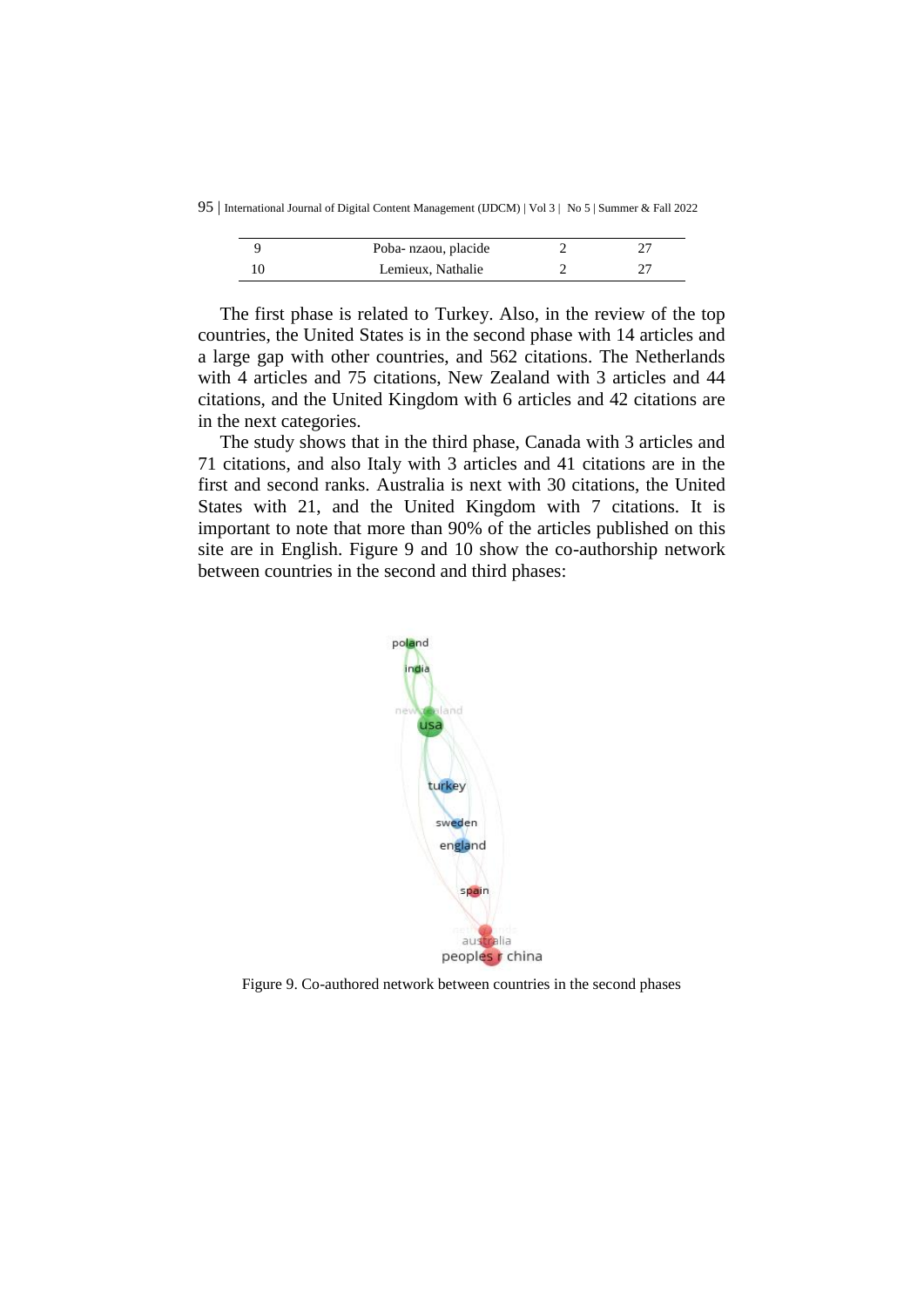Babaie et al. | 96



Figure 10. Co-authored network between countries in the third phases

The size of the circles indicates the total number of publications of a country through international participation. The larger the circles, the more active the country is in the international arena. The thickness of the line between the two countries refers to the frequency of participation. Thicker lines are related to a closer relationship. For example, the United States has more scientific partnerships with Turkey, Sweden, Britain, India, and Poland; or Australia and Italy have high scientific participation in the third phase.

Top publications

In the review of publications in the studied phases, the first phase has been published in the INTERNATIONAL JOURNAL OF INNOVATION AND TECHNOLOGY MANAGEMENT. In the second and third phases, most citations to journals have been considered by researchers. Therefore, most citations are related to Information system research with 370, and the International Journal of Contemporary Hospitality Management with 44 citations (Table 5).

| Row     | Source                                         | <b>Documents</b> | <b>Citations</b> |
|---------|------------------------------------------------|------------------|------------------|
|         | Information system research                    |                  |                  |
| Phase 2 | Clinical child and family psychology<br>review |                  |                  |
|         | Information communication & society            |                  |                  |

Table 5. Top publications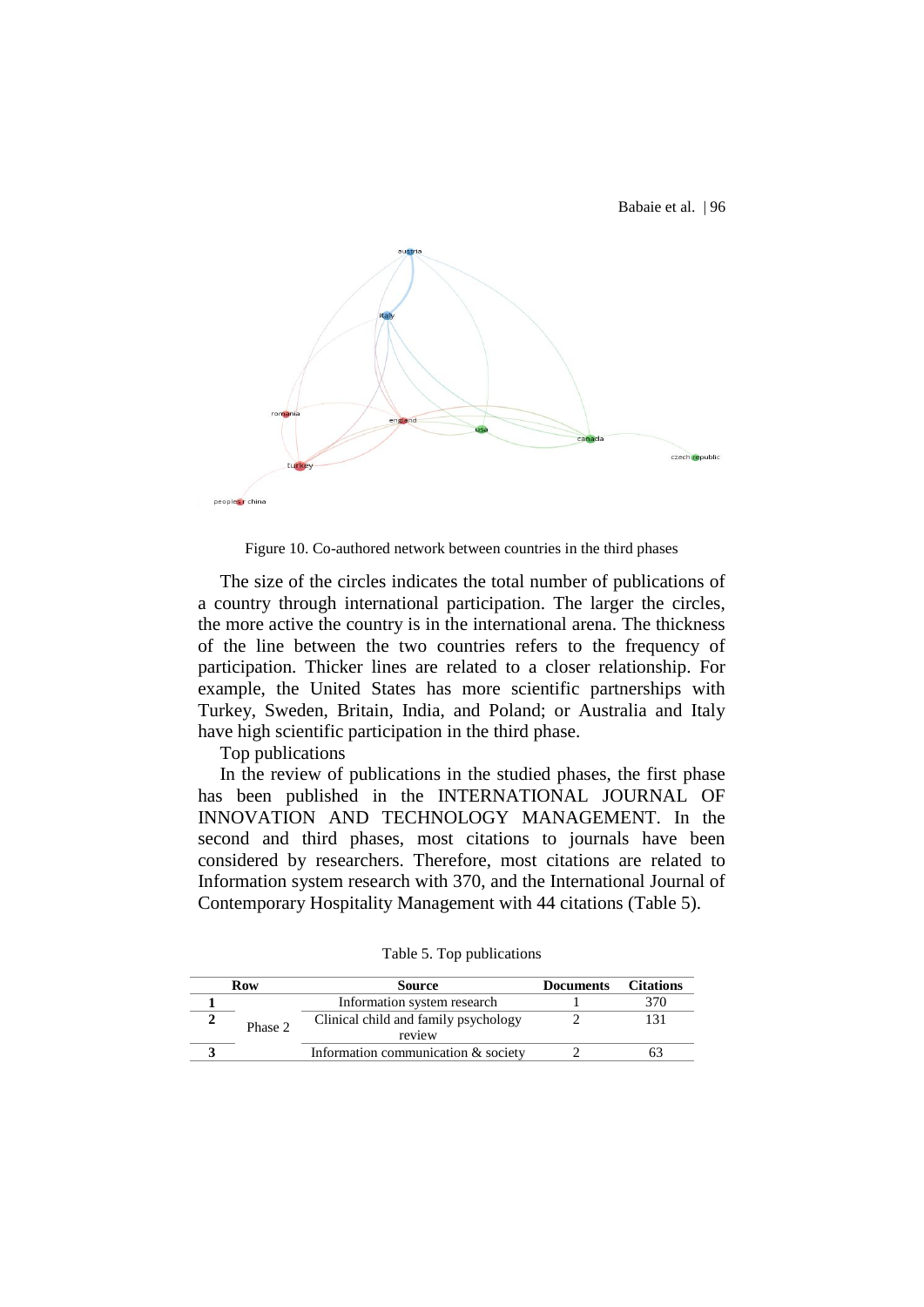|          |         | Corporate communication               | 32 |
|----------|---------|---------------------------------------|----|
|          |         | Tourism social media: transformations | 28 |
|          |         | $1n$                                  |    |
|          |         | International journal of contemporary |    |
|          |         | hospitality management                |    |
|          |         | Social organization: managing human   | 30 |
|          |         | capital                               |    |
|          | Phase 3 | Journal of business research          |    |
| $\bf{Q}$ |         | Review of public personnel            | 18 |
|          |         | administration                        |    |
|          |         | Technology in society                 |    |
|          |         |                                       |    |

97 | International Journal of Digital Content Management (IJDCM) | Vol 3 | No 5 | Summer & Fall 2022

The network of publications in the second and third phases is shown in Figures 11 and 12.



Figure 11. The network also co-authored publications in the second phase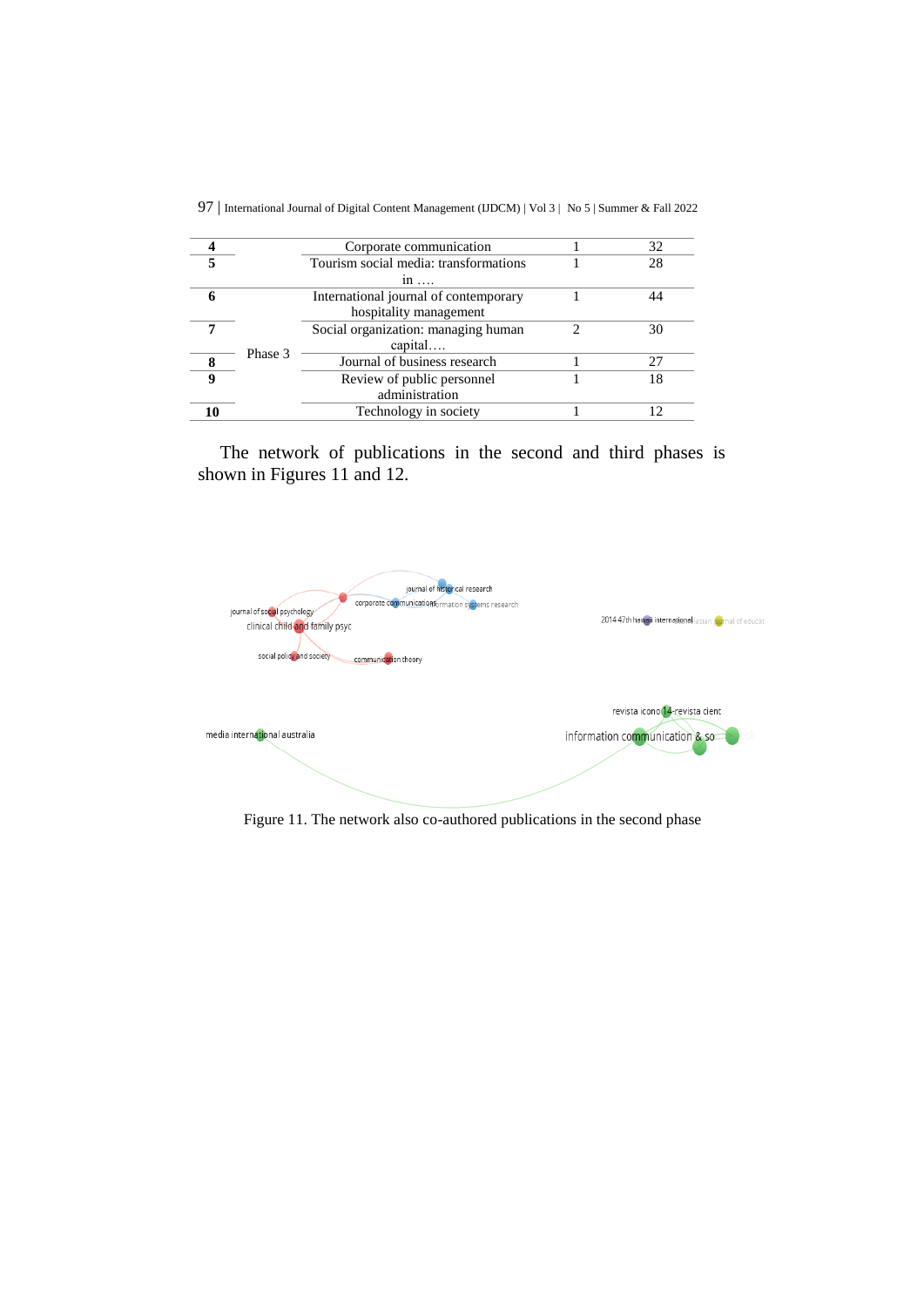Babaie et al. | 98



Figure 12. The network also co-authored publications in the third phase

## **4.4. Transformation Roadmap**

Designed to draw an effective four-phase roadmap. Figure 13 shows the social media transformation roadmap and the role of human resource management:



Figure13. Influential components of social media and HRM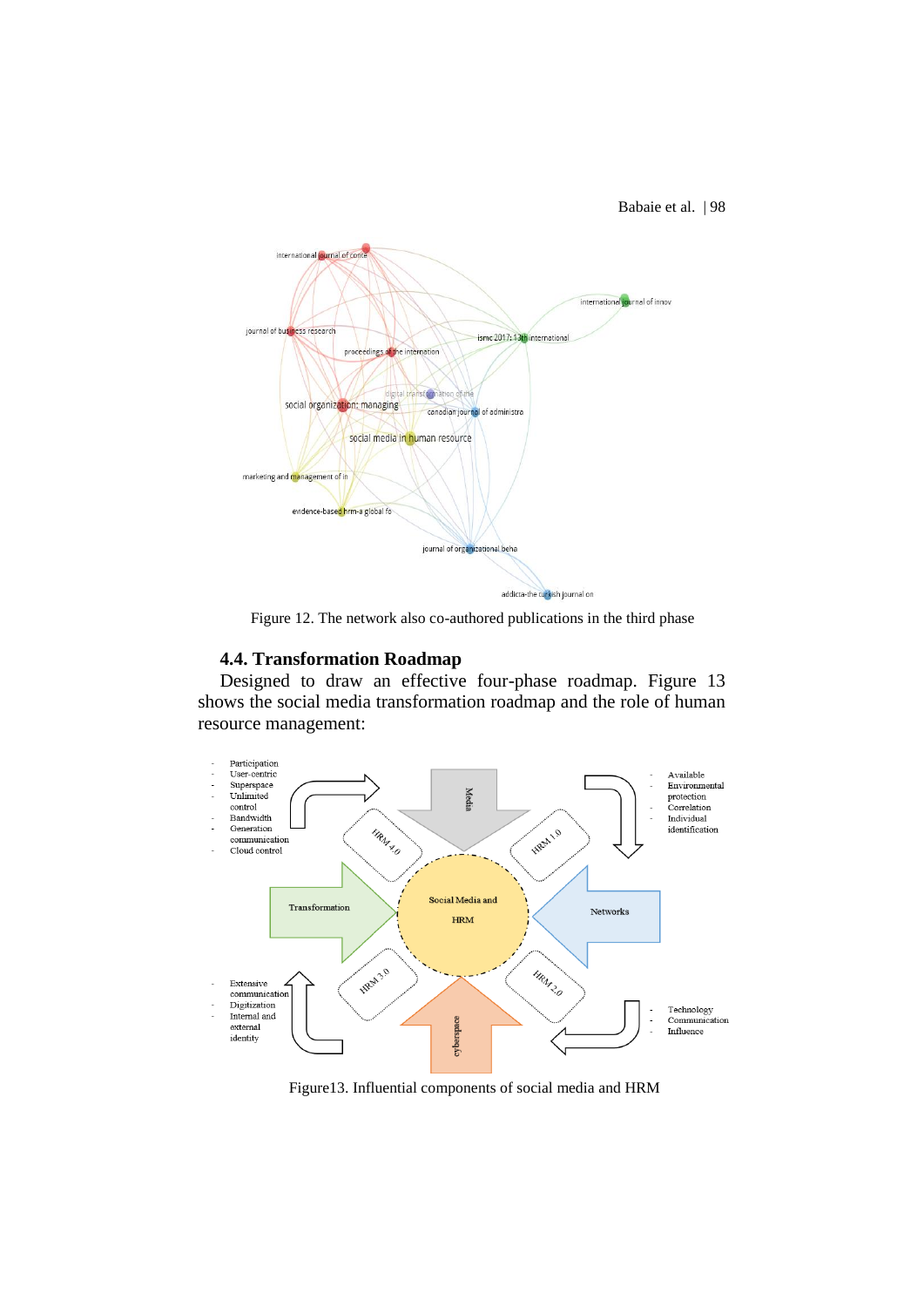## **Media and the first generation of human resource management**

The ubiquity or availability is the main feature of the media, and unlike our school and other social issues, the media is pervasive. They can form a wall less classroom with billions of listeners. The media are responsible for protecting the environment. They must create the overall solidarity between the components of society in response to environmental needs and are responsible for passing on the social heritage from one generation to the next. Defines society as a closed circuit. He believes that the mass media play a role as a highway in the process of identification in society. The media both promote and produce movement, dynamism, and vitality, as well as lethargy, laziness, and sluggishness. On the one hand, they evoke emotional feelings, love, and honesty, and on the other hand, they evoke feelings of ugliness, enmity, distrust, lies, and violence. This function naturally creates internalbehavioral conflict on an individual and social scale. News and training tasks are another function of the media. For example, watching movies about the lives of young people today, a person's personal beliefs about the morals and living conditions of young people change, and it is even possible to feel the tendency to the chaotic life of young people today.

# **Networks and the second generation of human resource management**

Today, information and communication technologies have penetrated all social, organizational, and individual spaces in human societies and have affected the daily way of life of individuals to a considerable extent. The use of these technologies is the occurrence of a "paradigm shift" inhuman individual and social life in which even ancient concepts can be identified with new epistemological geometry. According to Manuel Castells, new information technologies connect the far corners of the universe on global networks. As communication patterns increasingly transcend national borders, the number of Internet connections and users is growing exponentially. The rapid spread of the Internet, satellites, and digital technologies has made possible simultaneous communication between large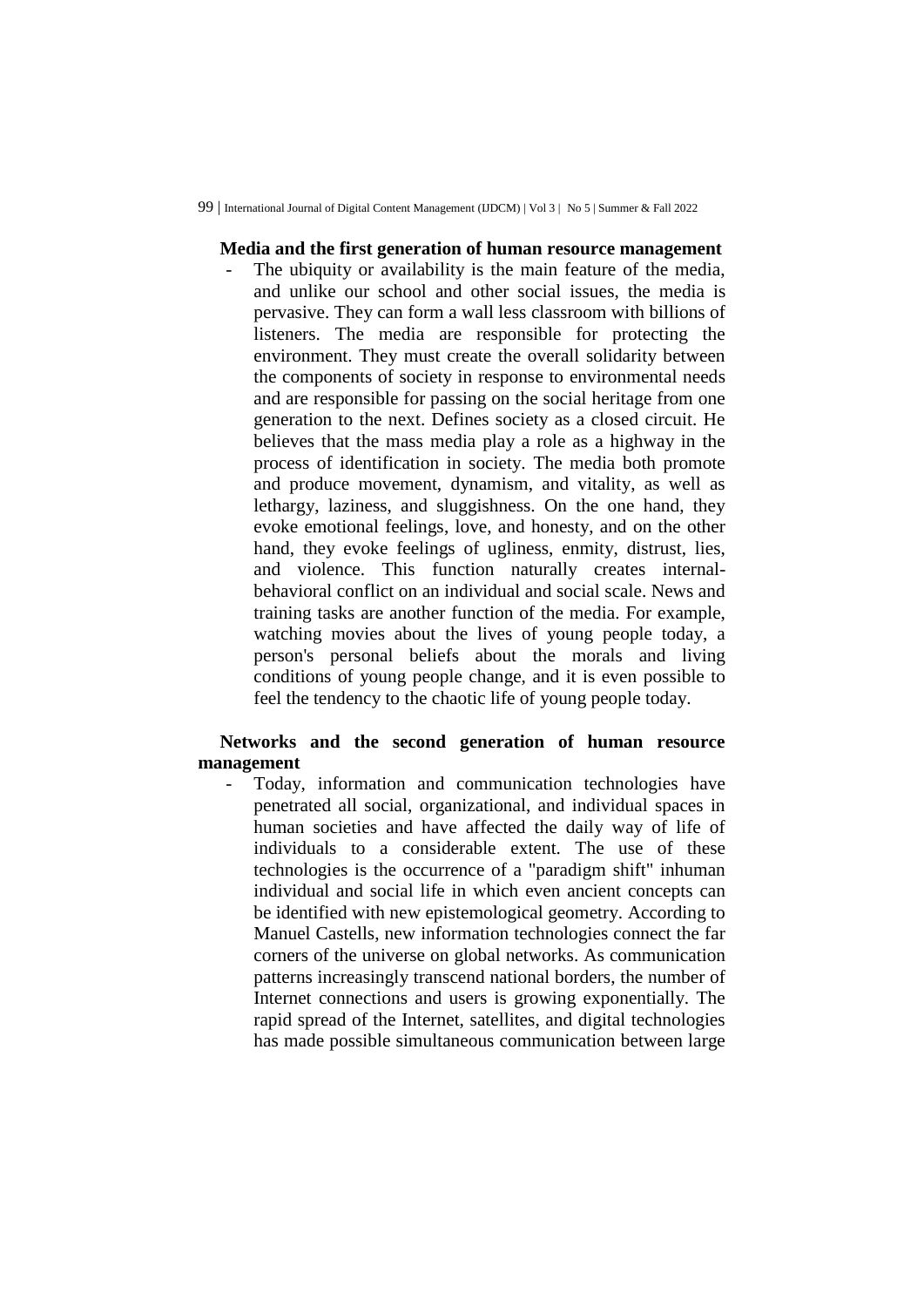parts of the world, resulting in the ineffectiveness of many national information controls.

## **Cyberspace and the third generation of human resource management**

Computer communications create a set of Virtual Communities, and as a result, all human material and spiritual structures and processes are transformed. Cyberspace is a vast and complex world in which different groups and individuals live with different tendencies, beliefs, and convictions. The word life has not been misused in this space because it affects a person's existence and beliefs simultaneously with the real world and perhaps more. Cyberspace is a place where one can enter one's real-world activities. One of the prominent features of this space is space lessens and timelessness. The disappearance of spatial distance, the unprecedented increase in the ability of human beings to exchange and interact with each other has changed the process of collective identification of individuals.

## **Transformation in social media and the fourth generation of human resource management**

Social media is a new generation of websites that is in the spotlight of the World Wide Web these days. Such sites are based on the formation of Online Communities, and each brings together a group of Internet users with a specific feature. Due to the vast amount of communication that is possible in the environment of these networks, as well as the possibility of communicating with unrealistic specifications, these sites have a significant share of the total time spent on the Internet in the world. These improvements in the way people interact with each other have created opportunities and threats for managers and business owners. Consumers in spaces such as Facebook, YouTube, or Twitter spend a lot of time sharing each other's experiences around the brand in this new communication space. Because Content is created by users in interactive social network space, the power of individuals and communities to influence existing brands or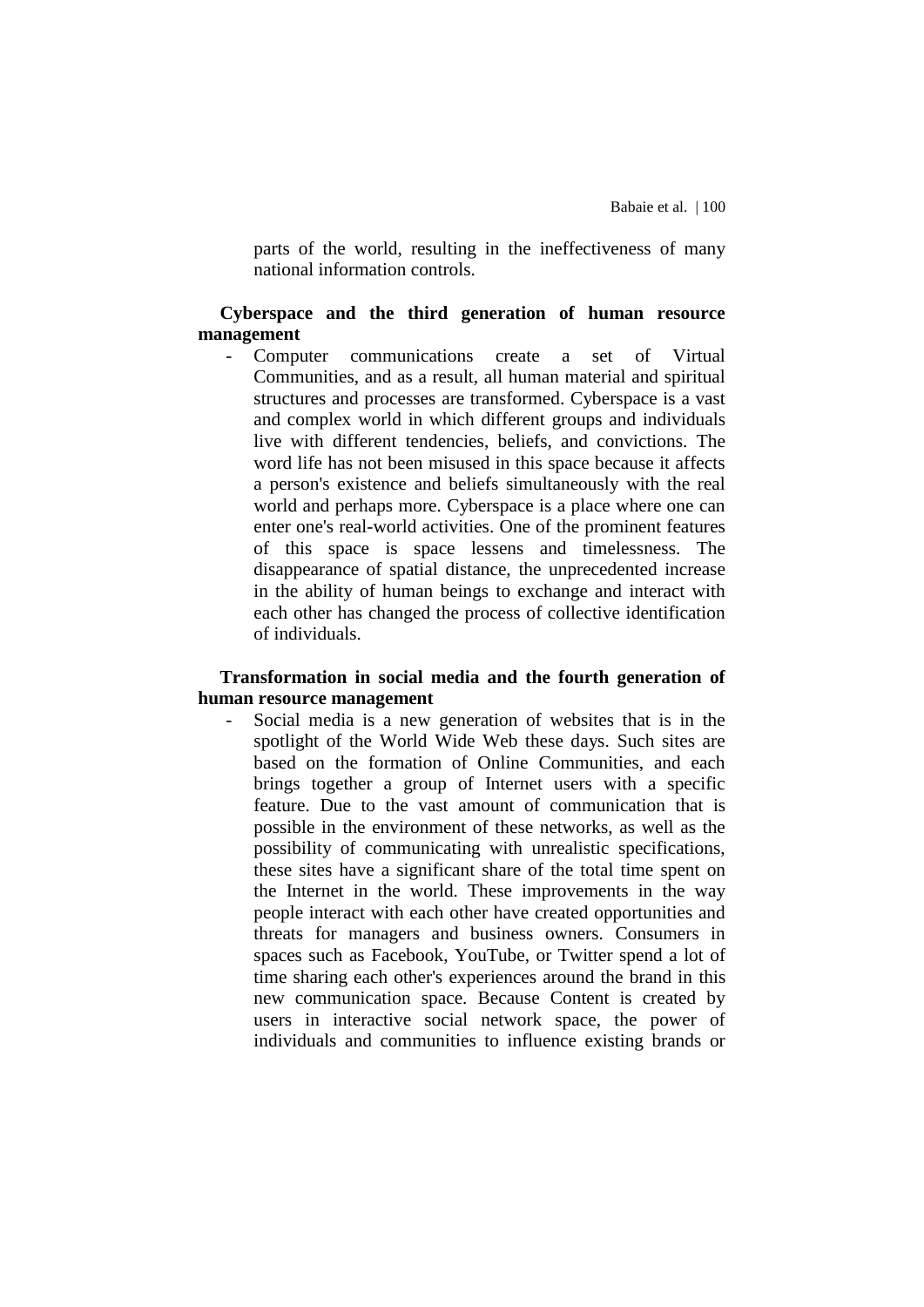even immortalize old brands is increasing. Some of the features of social media are:

- **User-oriented:** In this type of media, the originality of the user is not only as a consumer but also as a producer and non-producer. The initiative to produce and publish content and communicate is in the hands of the user, unlike mass media with the media owner. In this type of media, the costs of producing and publishing content for the media owner will be significantly reduced due to the large production of content by users.
- **Interactivity:** Unlike mass media, which are one-way communication and publication of content by media owners and the user is only a consumer of content, two-way communication is established in social media and the user also plays the role of content sender and active participation of the user cannot be ignored.
- **Active participation:** Unlike traditional mass media, where the audience is relatively passive and has no control over the flow of information, in new media we are faced with the phenomenon of leaving the passive state and users' reactivity. The control over the flow of information is partly up to the user and he determines what information to publish for whom. However, the structure of the media set by its managers determines the ability and capabilities of the user.
- **Decentralization in the control and use of social controls:** Unlike mass media, where monitoring and regulation are applied in an organized and centralized manner, in social media, control is socially and decent rally through media context regulation and selfregulation (legislation and social media monitoring) is exercised by managers and users of social media.
- **Communication:** Most social networks are always expanding connections and connections between users. In some social media, the capital of users is greater communication with other users and presence in public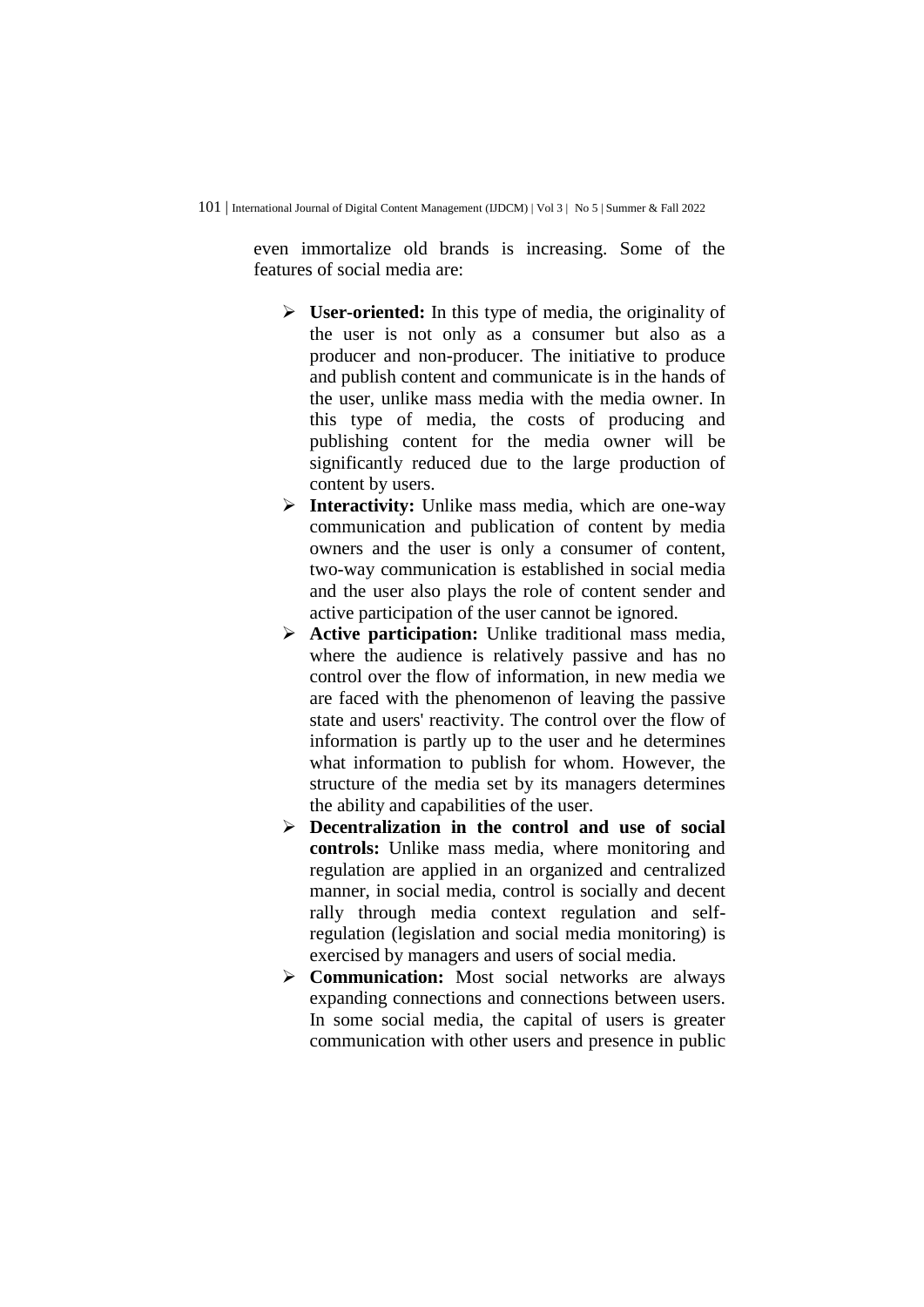and the capital of media providers is social and user capital.

#### **5. Conclusion**

In this study, it was found that researchers have published numerous studies in different types during these 46 years, among which complete "Articles" have been the dominant document among social media studies and human resource management. Among the published articles, a number of articles had a high level of citation. An analysis of highly cited articles shows that most cited articles were published between 2013 and 2018. Further analysis of these papers shows that US researchers are at the forefront of publishing highquality articles. Researchers from China, the United Kingdom, Turkey, and Switzerland are next in line.

To answer the first question, the results of 59 studies closer to the research question from 1975 to 2021 were examined: Feeley & Barnett (1997) showed that when co-workers with similar relationship patterns leave, employees are more likely to leave an organization, coworkers to whom the employee is directly tied, or if the employee is on a peripheral network. Shah (1998) showed that Employees receive job information from others who have similar relationships but receive general and performance information directly from relationships. Lyness & Thompson (2000) showed that Female executives feel more excluded from informal networks but enjoy such access. James (2000) showed that Race was related to access to social capital (relationship power and demographic homogeneity) and some social capital (relationship power) was related to psychosocial support. Seidel et al (2000) showed that Individuals referred to an organization through social connections were able to negotiate more basic rights. Thomas (2001) showed that Minority managers will grow in access relationships if they have access to diverse networks (in terms of performance, rank, and demographic profile of audiences). Siebert et al (2001) showed that Network structure (weak relationships and structural gaps) leads to an increase in social resources, which results in greater career success. Williamson and Cable (2003) showed that Firms use the board of directors and past hiring relationships to hire top executives. Leung (2003) showed that Entrepreneurs use strong relationships in personal networks and businesses as employment channels in various stages of company development. Borgatti and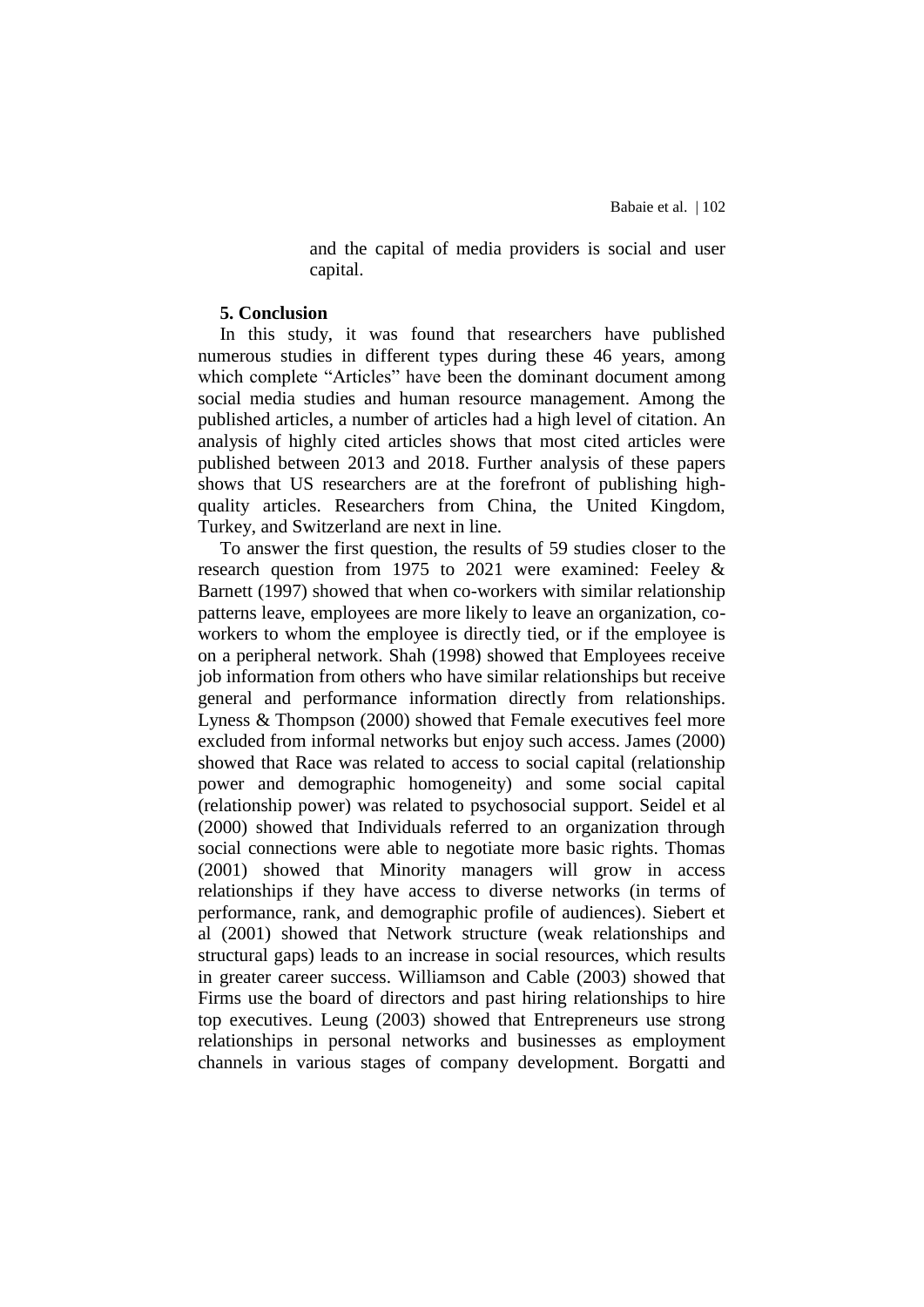Cross (2003) showed that Relationship attributes (knowing, valuing, and accessing the knowledge of others) facilitate the search for information. Friedman and Holtom (2003) showed that Membership in network groups reduces turnover targets. Collins & Clark (2003) showed that HR methods of networking influence internal (size, power, scope) and external (size and power) patterns that mediate the relationship with firm performance. Belliveau (2005) showed that the gender composition of counseling networks influenced job search results (women who have more men in their networks receive more job offers). Mossholder, et al (2005) showed that Employees looking for advice or public relations are less likely to leave the organization. Evans and Davis (2005) showed that High-performance work systems are likely to influence internal social structures that facilitate firm performance. Smith et al (2005) showed that the volume and power of calls inside and outside the company increase the ability to create company knowledge. Feeley, Hwang, and Barnett (2008) showed that Employees who report more than their friends are less likely to leave the organization. Somaya et al (2008) showed that Hiring employees from customers or competitors can benefit the company's performance. Losing employees to the customer is also beneficial while losing employees to competitors is harmful.

Kaše, Paauwe & Zupan (2009) showed that the design, training, and development of work to some extent form diverse networks in organizations. Venkataramani et al (2010) showed that Subordinates who occupy prominent positions in peer networks and have supervisors who hold prominent positions in peer networks reduce turnover targets. Fang et al (2010) showed that Learning within an organization increases when subgroups are semi-isolated. Cotton et al (2011) showed that Career development is supported by large and diverse networks of multiple and uniplex relationships by supporting psychological and social careers. Reinholt, Pedersen, and Foss (2011) showed that Employees are better able to acquire and deliver knowledge when everyone is central, motivated, and capable. Sasidharan et al (2012) showed that the position of the network of individuals and groups affects the learning outcomes after training. Luria and Kalish (2013) showed that Measures that count for incoming and outgoing peer candidates are more predictive of performance than traditional candidate counts. Soltis, et al (2013) showed that the ability to get out-of-work counseling reduces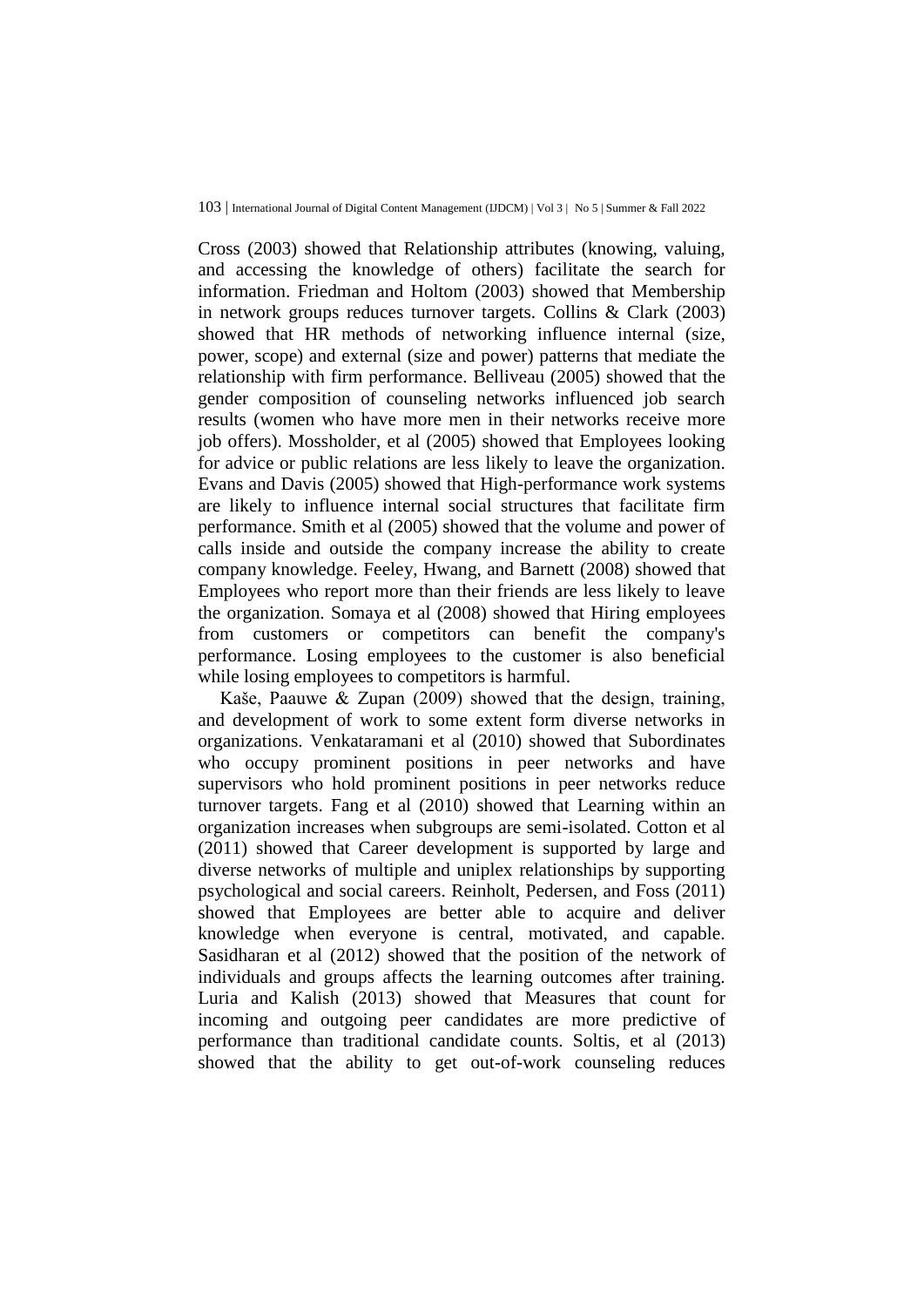employee turnover motivation while on-the-job counseling increases employee intent. Godart et al (2013) showed that a company's creative output can be increased through relationships with former employees (subject to a variety of company characteristics). Briscoe and von Nordenflycht (2014) showed that Male employees benefit more from co-workers than older customers, and female employees benefit more from the new generation of customers. Kulkarni & Gopakumar (2014) showed that People with disabilities emphasize the creation of matched disability networks as a tactic for career growth. Bensaou et al (2014) showed that Employees apply a variety of networking strategies to develop professional networks. Chaids (2014) showed that the results show that there are no standard guidelines for using social media for organizational learning. Tröester et al (2014) showed that Thoughts of leaving work led employees to retain but do not add new friends and do not seek new consultants (if old ones are removed). Rubineau & Fernandez (2015) showed that Networking can increase or decrease job-based gender segregation. Vardaman et al (2015) showed that Direct and indirect relationships in the workplace act as a mediator between turnover intent and behavior. Hysa et al (2015) showed the possibility of using social media in the recruitment process and at present the impact of social media on human resource management. Van Dijck & Poell (2015) showed that this introduction to the Special Issue of social media + Society discusses the key theoretical perspectives and methodological approaches needed to gain insight into how social platforms intervene in public space. Hensvik & Skans (2016) showed that Companies use networks to view high profiles. Zhang & Lin (2016) showed that Employment decisions in China are (at least in part) based on the social capital of applicants (especially in non-governmental companies and for higher and limited level jobs). Neeley & Dumas (2016) showed that Employees are exempt from training due to prior knowledge and have increased access to the organization's post-training networks. Jonczyk et al (2016) showed that after upgrading, employees face conflicting pressures to prune and build relationships that create or maintain efficiency and coherence. Parker et al (2016) showed that Performance feedback can help or hinder an employee's network development.

Ballinger et al (2016) showed that Having connections with prominent colleagues reduces turnover among different types of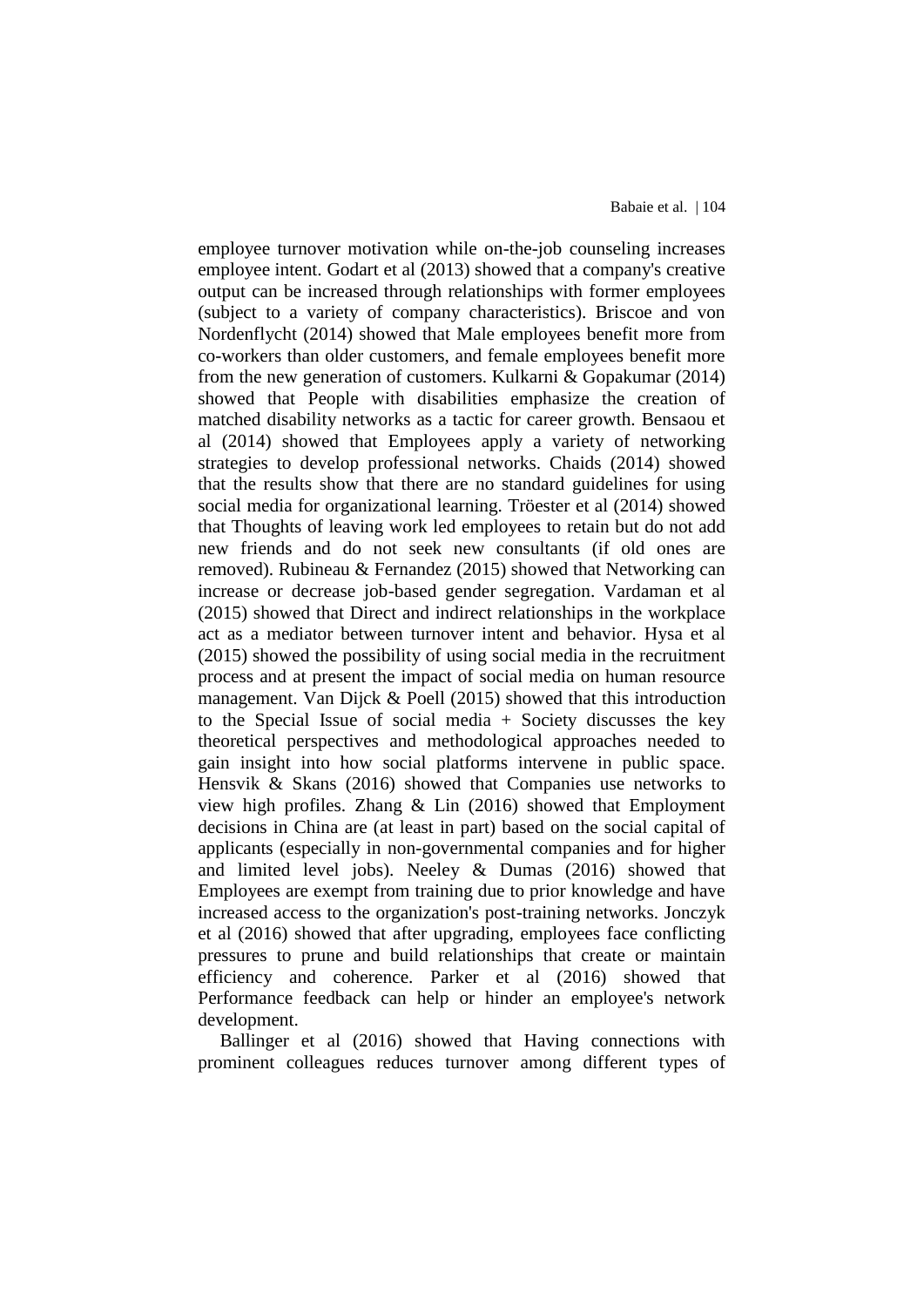employees while having a rich network of structural holes only reduces turnover for higher-level employees. Parker & Gerbasi (2016) showed that energizing others reduces the likelihood of dismissal while energizing others increases the likelihood of quitting (through increased performance). Ariomandy (2016) showed that Different electronic human resource management models can be combined with social media (open, internal, specialized, and segmented models). Mawdsley & Somaya (2016) showed that Employee mobility affects organizations through human capital and the relationship that is lost or gained, but these relationships are moderated by a variety of limiting factors. Richard (2016) showed that Learner readiness plays an important role in implementing social media to learn in the workplace. Thus, it was found that the learner should be at the center of the overall strategy for implementing social media to learn about the workplace. Collins & Kehoe (2017) showed that Different human resource systems affect employees' ability, motivation, and opportunity to acquire and combine knowledge differently. Kehoe & Collins (2017) showed that Access to knowledge within the unit, outside the unit, and outside the organization mediates the relationship between relational-oriented HR systems and unit performance. Bizzi (2017) showed that Employee engagement in personal blogging with outsiders - people who do not work for the organization - is negatively related to the inherent motivation to work and preventive behavior. After introducing the problem, the article shows the solution. If employees blog with co-workers, their negative effects are positive: Blogging with co-workers affects the inherent motivation to work and be active. Soltis et al (2018) showed that Social resource management is a combination of social network theory and human resource management (employee competencies (hiring, selection, training and development), employee behavior and attitudes management (performance management, compensation, turnover, and maintenance), and employee management for Competitive advantage (strategic human resource management and strategic human capital). Boudlaie et al (2018) showed that the results of this study will lead to an increase in awareness of the use of digital footprint by companies relating to recruitment and decisions about employees. The rise of employers' information about the fact that social media data can affect recruitment and dismissal decisions, would result in fewer disciplinary and discharge outcomes. Haddadi Harandi et al (2019) showed that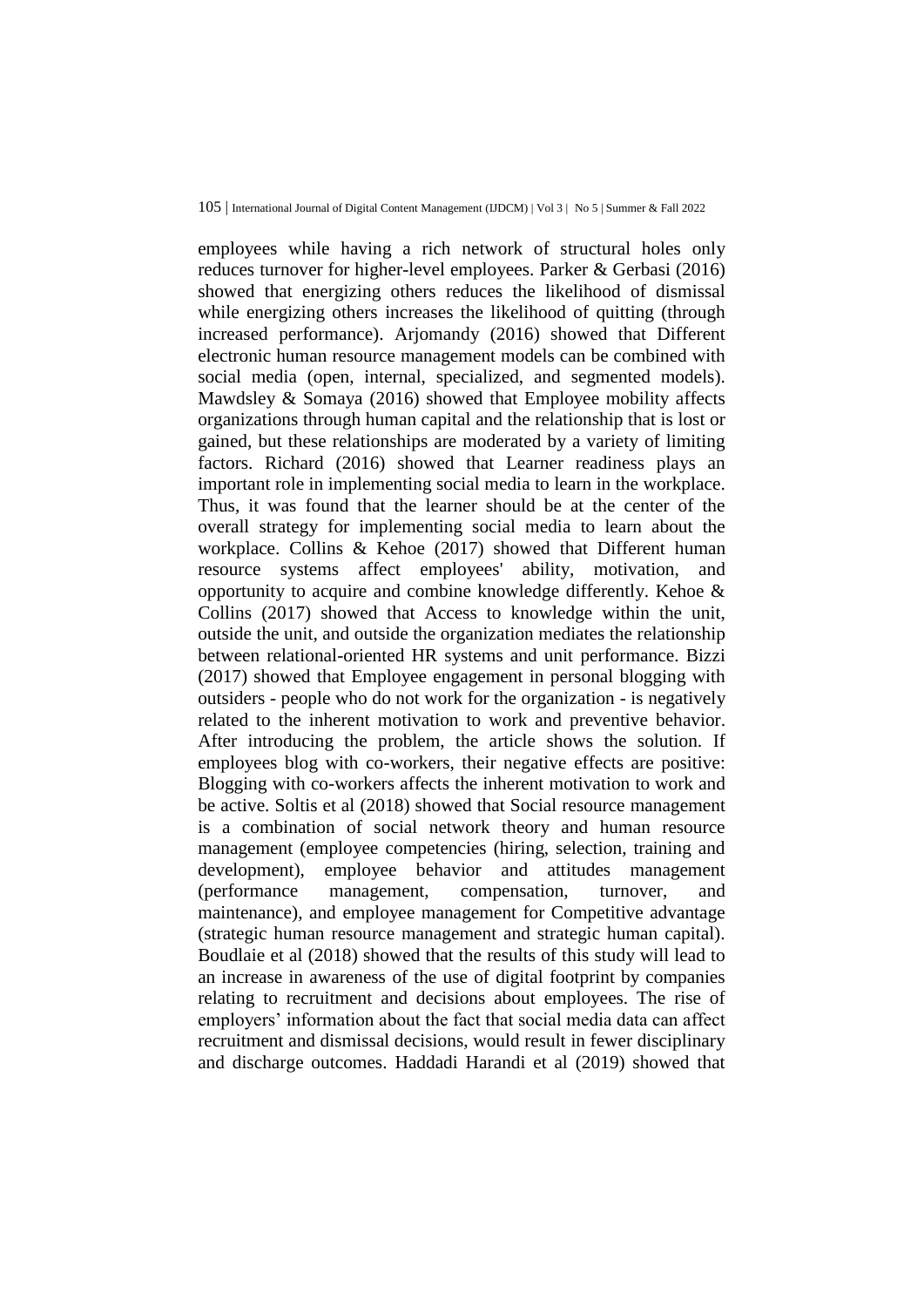the use of social technologies has the highest effect on knowledge exchange. In addition, the level of e-literacy has the highest effect on the rate of knowledge exchange. On the other hand, social technologies have the highest effect on the level of e-literacy. Abbas Khan and Nawaz Khan (2019) showed that the use of social media moderates the relationship between knowledge sharing and employee innovation. The use of social media plays an important role in sharing knowledge and innovation among employees. Susanto et al (2019) showed that Research results show phenomenal cybercultures and social tendencies in the context of social media exploration. This role has replaced the virtual reality of space and transformed social media into a practice of public education and contextual social changes. Nowadays, the exploration of social media affects social changes resulting in a technological impact, a social sensitivity, and a global position of social media users in swift current cybercultures.

Alkhateeb and Abdal (2020) showed that Findings showed that the effect of using social media for work purposes on job performance is completely mediated by job satisfaction while using social media for personal purposes does not, directly and indirectly, affect job performance. Murire and Chinyamurindi (2020) showed that This study presented five key success factors for overcoming the challenges that employers face when using social media for business purposes: Compliance with existing training rules for HR personnel on how to use social media for business purposes Recruitment; Identify a social media hero in the organization, and development and implementation of social media acquisition policies in the organization. There is a need for ongoing support from management to ensure that HR uses social media properly to identify and hire graduates in the organization. Ruparel et al (2020) showed that this study is motivated by the fact that due to the short life cycle of social media platforms and information systems, PSMs need to innovate and constantly value their users. Zhao et al (2020) showed that there is a relationship between social media features, environmental awareness, and knowledge sharing. Hosain (2020) showed that According to most of the previous studies, the utilization of SM information for various HRM practices is rising although such utilization is mostly limited to talent search and recruitment & selection at present. Further, it was found that Facebook and LinkedIn are the two most accepted sites among hiring professionals where the first one mostly provides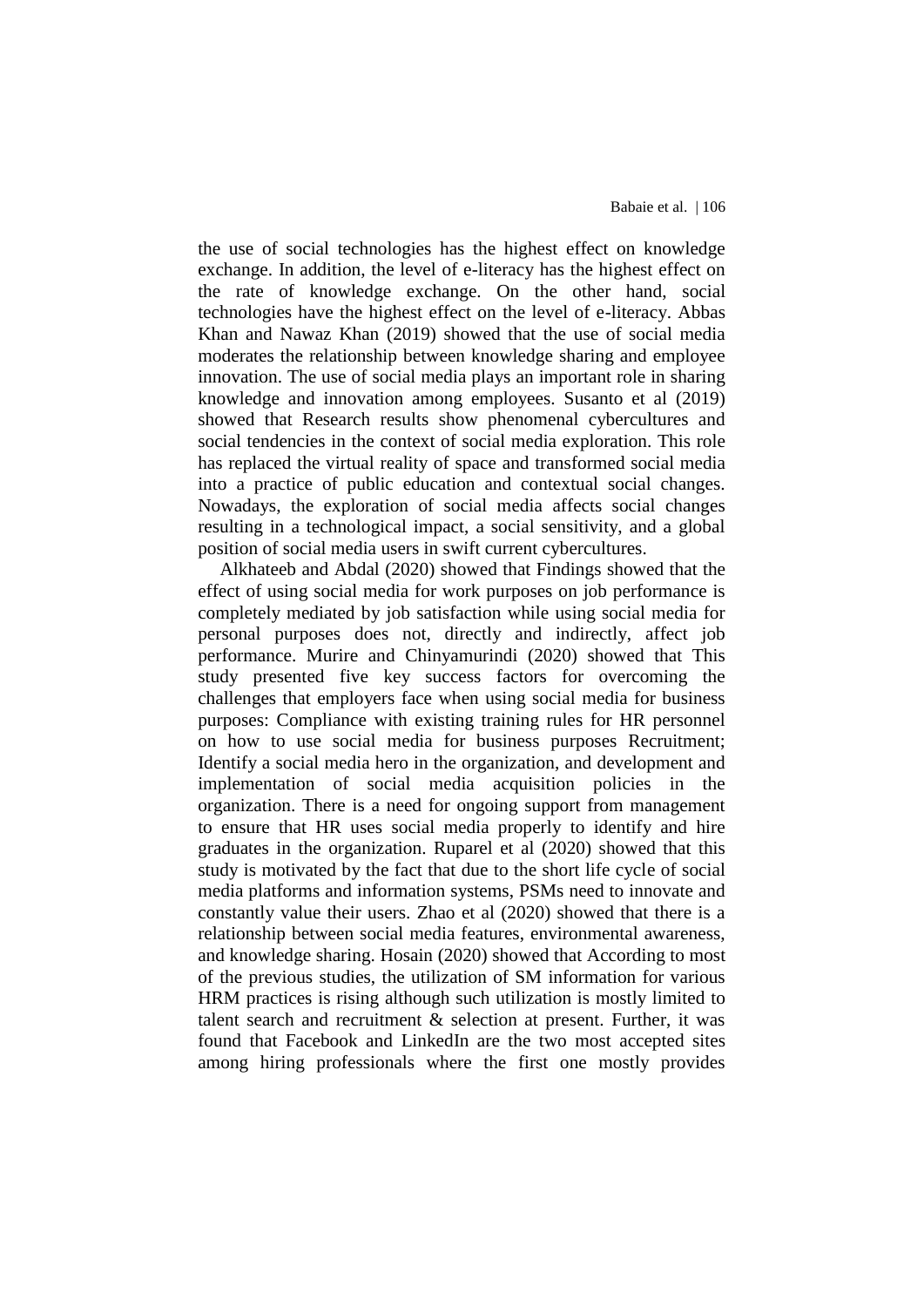behavioral information and the second one provides job-related information. Finally, it was revealed that organizations can develop strong corporate branding through the presence of SM.

In response to the second question, it was concluded that the use of social media; Social media tools; HRM performance; The company's performance focuses on adoption-behavioral-community-impactinformation-innovation-management-networks transformation -trustword of mouth as well as focus on digital transformation and social networks with social media.

Finally, research studies to answer the third question show that what is most noticeable in the studies are the two approaches of traditional and modern social media and the way researchers look at them. The results show that the focus of research from 2020 onwards is on social networks and digital media. Newspapers, radio, and television, which are considered to be the most prominent traditional media in their emergence and activity, have never had as much variety of products and audiences as digital media, so their effects are not the same as this media. Communication and cultural change at the end of the last century and the early years of the new century have well illustrated the importance of the three key concepts of imagination, adaptability, and courage of change for the survival of governments, national cultures, and - on a more abstract level - even civilizations. Analyzes show that the movement of social media from completely traditional approaches to transformation with the advent of social networks and digital developments is moving at a rapid pace (figure 14).



Figure 14. A transformational approach in the writing of researchers until 2021

As communication patterns grow across national borders, the number of Internet connections and users is growing exponentially.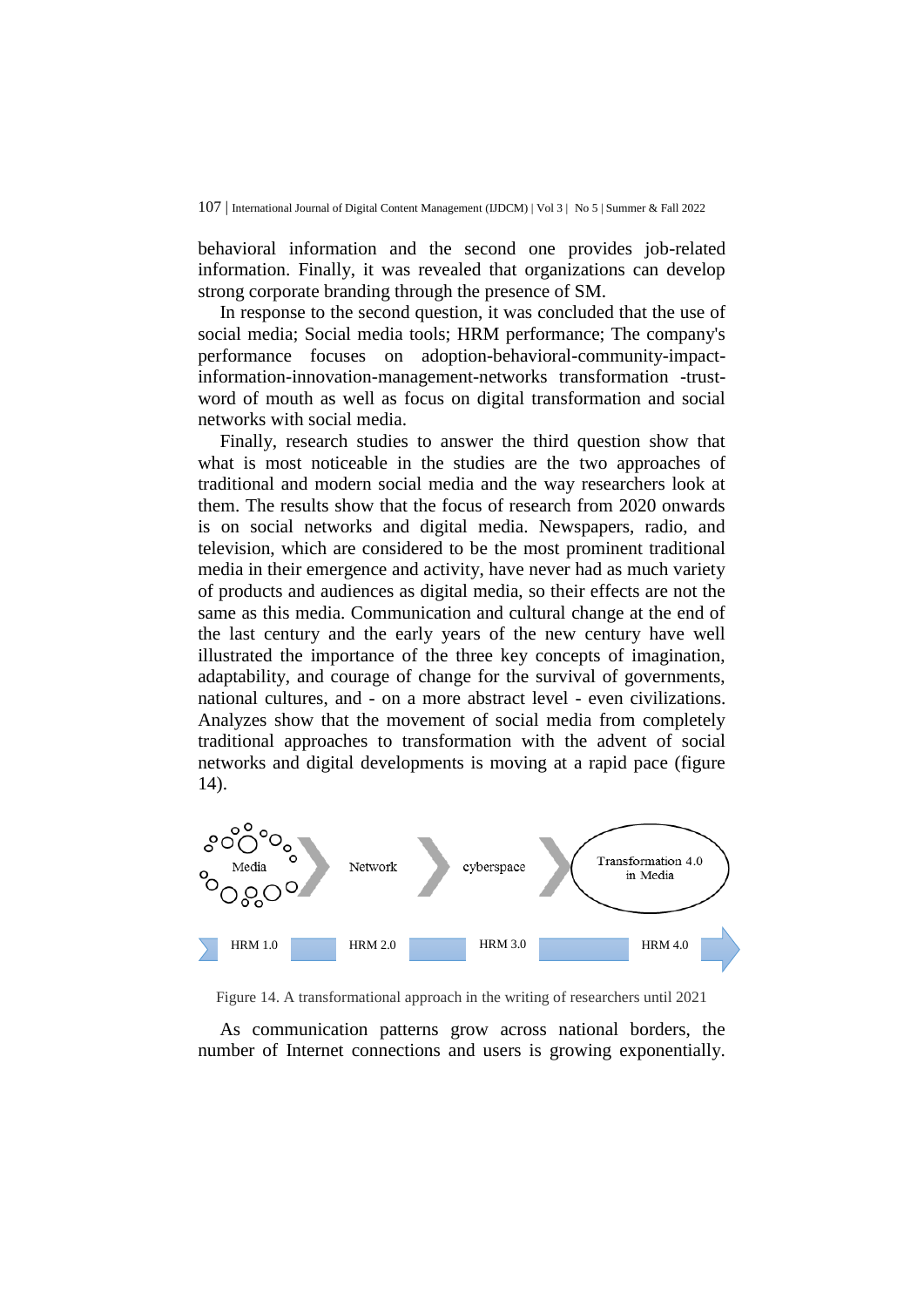The rapid spread of the Internet, satellite, and digital technologies has made possible simultaneous communication between large parts of the world. As a result, many national intelligence controls have become ineffective. Today, the role of the media and the extent of their influence in the political construction of societies is not hidden from anyone. Some communication theorists believe that today the world is in the hands of the one who controls the media. The major role of the media in shaping public opinion has led to the importance of the media being given so much attention.

Today, social networks are at the helm of the turbulent ocean of the Internet. Networks based on Web 2 technology with virtual socialism play a key role in the world's media equations. In addition to virtual networking, these websites allow you to take advantage of various opportunities on the Internet, including searching, reading, and sharing news, uploading photos and videos, writing notes and joining various groups, etc., and this makes Internet users more interested in social networks. Cyberspace is shaped by social structures, and the growth of technology, media convergence, and related issues have had different outcomes in different social contexts. Apart from quality, digital media products and products have had many positive and negative effects on organizations, which have been the source of more negative effects in underdeveloped and developing societies. Digital media with this breadth contains deep and shallow content and can cater to almost all tastes. The use of these media has created changes among all people.

#### *Provided Limitations*

New technologies revolutionized the world of media, and with this transformation, the media found the ability to disseminate information on a large scale and create an explosion in the quantity of information; however, due to the disappearance of the masses, the number of media audiences in this period is limited and the mass of audiences has become smaller groups. These new technologies have a profound effect on individual and social relationships and transform our perception of the world around us. On the other hand, instead of being sent to the masses and creating similarity, the message is sent to small, non-mass groups, which leads to non-massification. Overall, this new technology is cost-effective for many planning and management activities.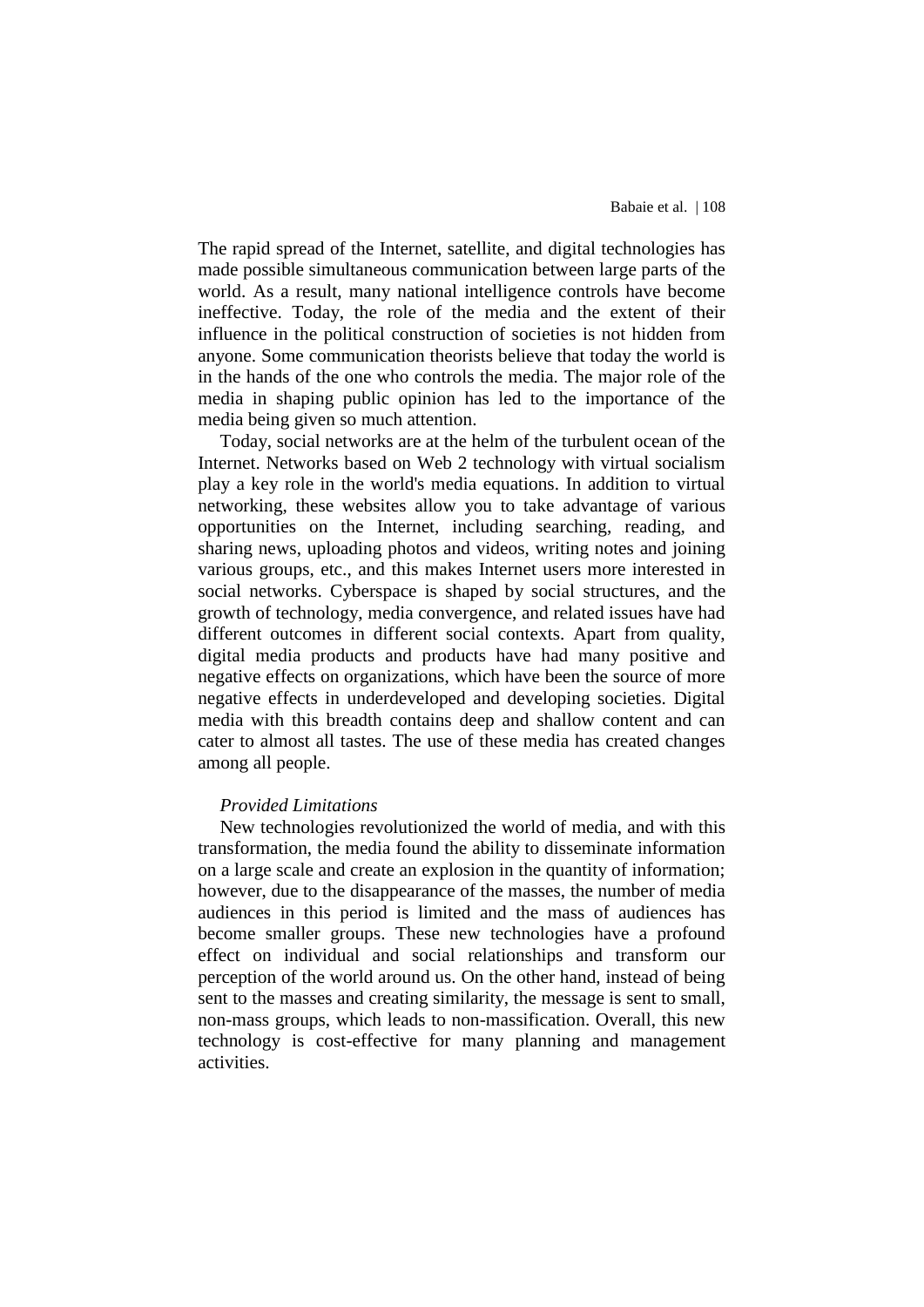In the information age, the media are intertwined. Today, millions of computers, satellite phones, and fax machines are interconnected and cannot be separated from each other, and every message is transmitted through all these means of communication at the same time and their messages across the borders of countries. New media, in the traditional sense of the word, are no longer mass media that broadcast limited messages to a large, homogeneous audience. Due to the multiplicity of messages and resources, the audience has more choices. Audiences like to choose their messages, which deepens their categorization and increases the personal relationship between sender and receiver.

#### **Acknowledgment**

Many thanks to the Islamic Azad University, Semnan Branch

#### **Reference**

- Abbas Khan N, Nawaz Khan A, (2019). What followers are saying about transformational leaders fostering employee innovation via organizational learning, knowledge sharing and social media use in public organizations? *Government Information Quarterly*, (36) 4: 1-11.
- Alkhateeb, M., & Abdalla, R. (2020). Innovations in Human Resource Management: Impact of Social Media Use on Employees' Performance. *Marketing and Management of Innovations*, 2, 139-153. [http://doi.org/10.21272/mmi.2020.2-10.](http://doi.org/10.21272/mmi.2020.2-10)
- Ali-Hassan, H., Nevo, D., & Wade, M. (2015). Linking dimensions of social media use to job performance: The role of social capital. *The Journal of Strategic Information Systems*, 24(2), 65-89.
- Alalwan, A. A., Rana, N. P., Dwivedi, Y. K., & Algharabat, R. (2017). Social media in marketing: A review and analysis of the existing literature. *Telematics and Informatics*, 34(7), 1177–1190.
- Aria, M.; Cuccurullo, C. (2017). Bibliometric: An R-Tool for Comprehensive Science Mapping Analysis. *J. Informetr*. 2017, 11, 959–975.
- Armstrong, M. & Taylor, S., (2014). *Armstrong's Handbook of Human Resource Management Practice.* 13th toim. London: Kogan Page Limited.
- Al-Rahmi, W. M., Othman, M. S., & Yusuf, L. M. (2015). The role of social media for collaborative learning to improve academic performance of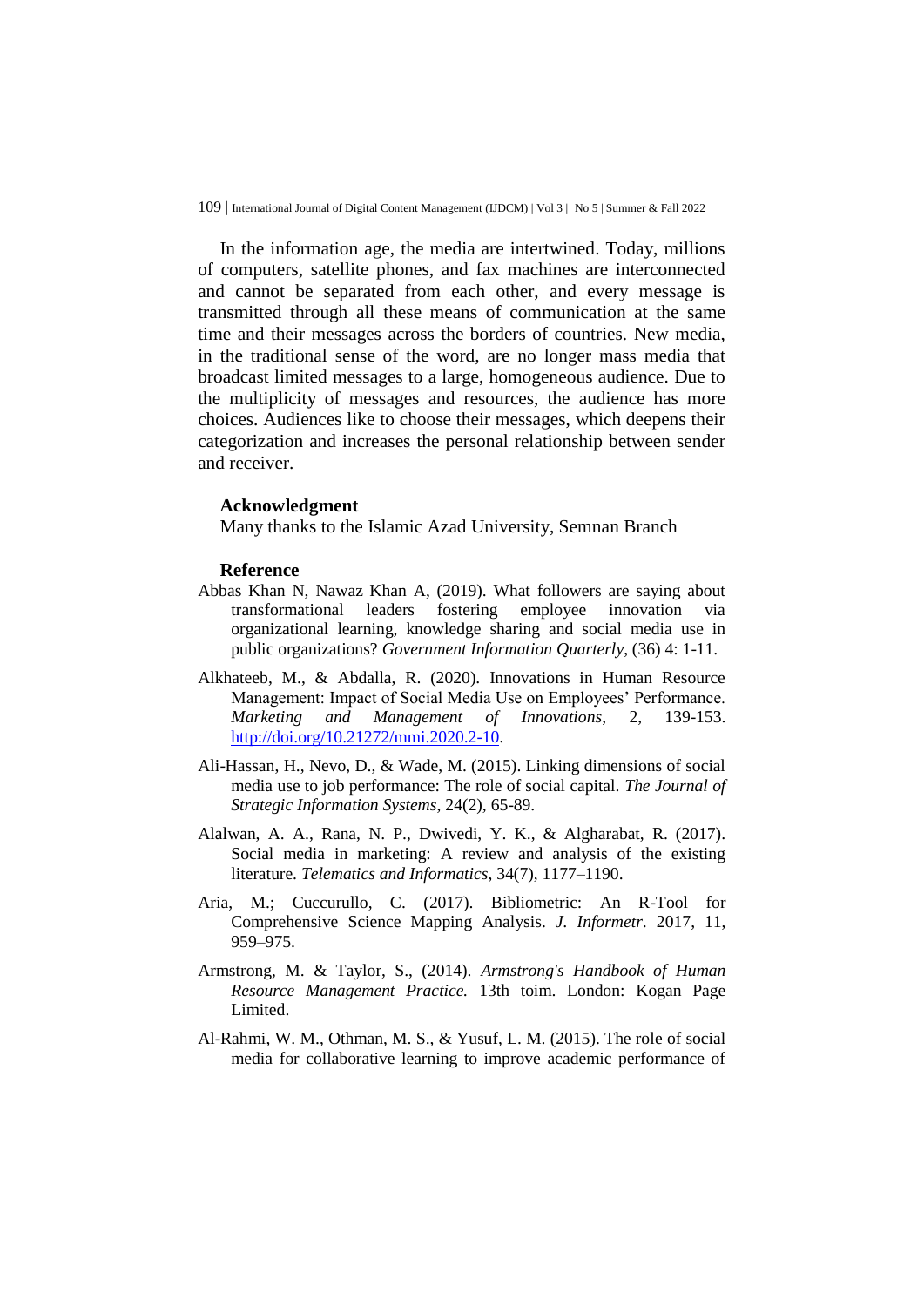students and researchers in Malaysian Higher Education*. International Review of Research in Open and Distributed Learning*, 16(4), 177-204.

- Back, M., Stopfer, J., Vazire, S., Gaddis, S., Schmukle, S., Egloff, B., et al. (2010). Facebook profiles reflect actual personality, not selfidealization. *Psychological Science*, 21, 372 374. Retrieved from [https://www.Scopus.com](https://www.scopus.com/)
- Bevan, J. L., Gomez, R., & Sparks, L. (2014). Disclosures about important life events on Facebook: Relationships with stress and quality of life. *Computers in Human Behavior*, 39, 246-253.
- Belliveau, M. A. (2005). Blind ambition? The effects of social networks and institutional sex composition on the job search outcomes of elite coeducational and women's college graduates. *Organization Science*, 16(2), 134-150.
- Bensaou, B. M., Galunic, C., & Jonczyk-Sedes, C. (2014). Players and Purists: Networking strategies and agency of service professionals. *Organization Science*, 25, 29-56.
- Briscoe, F., & von Nordenflycht, A. (2014). Which path to power? Workplace networks and the relative effectiveness of inheritance and rainmaking strategies for professional partners. *Journal of Professions and Organization*, 1(1), 33-48.
- Boudlaie, H., keshavarz nik, B., mohammadi moghadam, Y. (2018). A Qualitative Study of Digital Footprints in Human Resource Management. *Journal of Research in Human Resources Management*, 10(1), 211-232.
- Borgatti, S. P., & Cross, R. (2003). A relational view of information seeking and learning in social networks. *Management Science*, 49(4), 432-445.
- Cao, X., & Ali, A. (2018). Enhancing team creative performance through social media and transactive memory system. International Journal of Information Management, 39, 69-79.
- Cao, X., & Yu, L. (2019). Exploring the influence of excessive social media use at work: A three-dimension usage perspective. *International Journal of Information Management*, 46, 83-92.
- Carlson, J. R., Zivnuska, S., Carlson, D. S., Harris, R., & Harris, K. J. (2016). Social media use in the workplace: A study of dual effects. *Journal of Organizational and End User Computing*, 28(1), 15–28.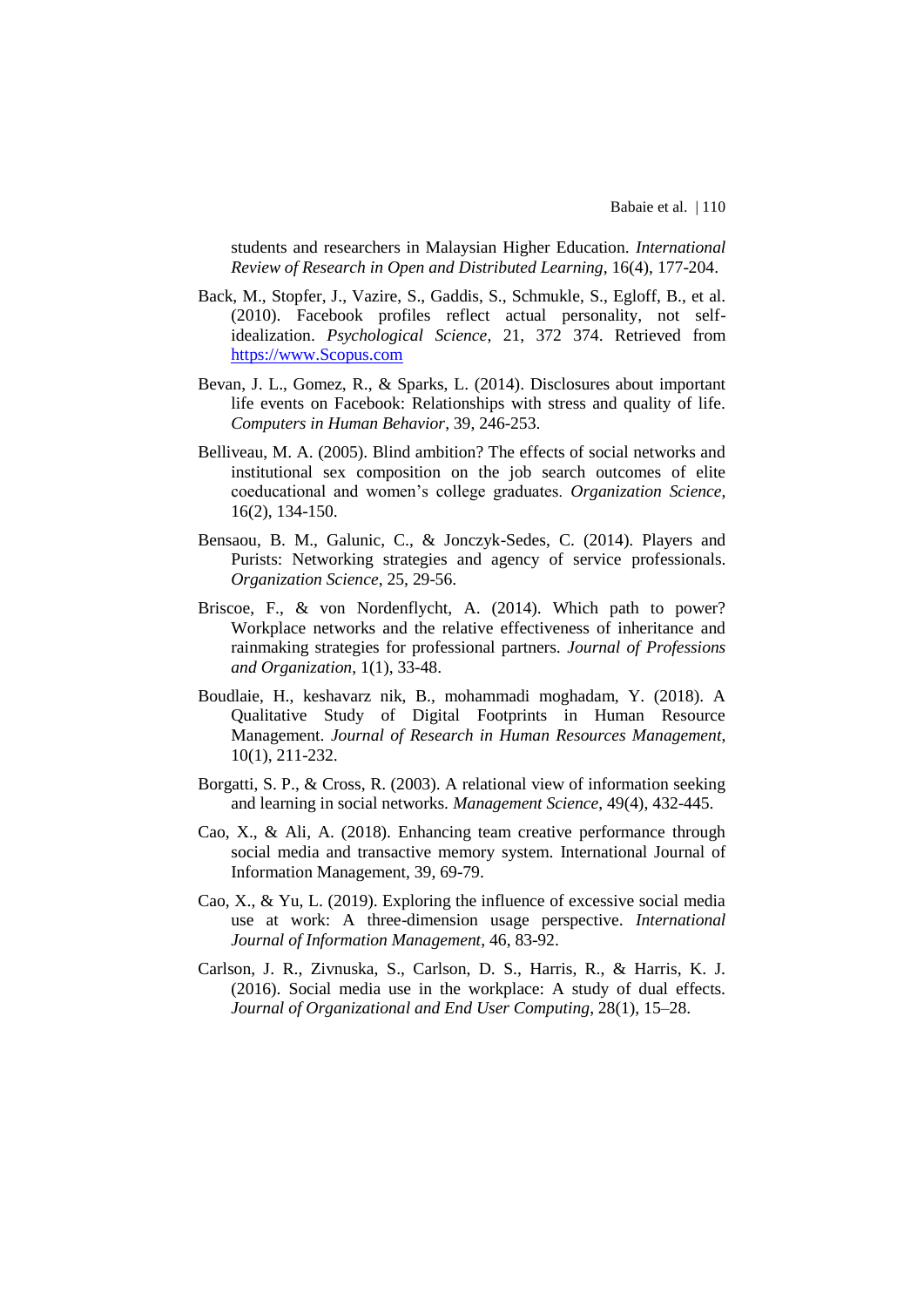- Charoensukmongkol, P. (2015). Social media use and job performance: Moderating roles of workplace factors. International journal of cyber behavior. *Psychology and Learning (IJCBPL)*, 5(2), 59-74.
- Chinotaikul, P., Vinayavekhin, S. (2020). "*Digital Transformation in Business and Management Research: Bibliometric and Co-word Network Analysis," 2020 1st International Conference on Big Data Analytics and Practices (IBDAP), 2020*, pp. 1-5, doi: 10.1109/IBDAP50342.2020.9245456.
- Chaudhari, D.D. and Pawar, A.V. (2021). "Propaganda analysis in social media: a bibliometric review", *Information Discovery and Delivery*, 49 (1), pp. 57-70.<https://doi.org/10.1108/IDD-06-2020-0065>
- Chawla, R.N. and Goyal, P. (2021). "Emerging trends in digital transformation: a bibliometric analysis", Benchmarking: An International Journal, Vol. ahead-of-print No. ahead-of-print. <https://doi.org/10.1108/BIJ-01-2021-0009>
- Chaids A. (2014). *An exploratory- case study of social media in training and development, A Dissertation Presented in Partial Fulfillment of the Requirements for the Degree Doctor of Management in Organizational Leadership Information Systems and Technology*, University of Phoenix 2014.
- Collins, C. J., & Clark, K. D. (2003). Strategic human resource practices, top management team social networks, and firm performance: The role of human resource practices in creating organizational competitive advantage. *Academy of management Journal,* 46(6), 740-751.
- Cotton, R. D., Shen, Y., & Livne-Tarandach, R. (2011). On becoming extraordinary: The content and structure of the developmental networks of Major League Baseball Hall of Famers. *Academy of Management Journal*, 54(1), 15-46.
- Cuevas-Molano, E., Sánchez-Cid, M. & Matosas-López, L. (2019). Análisis bibliométrico de estudios sobre la estrategia de contenidos de marca en los medios sociales. *Comunicación y Sociedad*, e7441. doi:https://doi.org/10.32870/cys.v2019i0.7441
- Dabija, D.C., Babut, R., Dinu, V., & Lugojan, M. I. (2017). Cross-Generational Analysis of Information Searching Based on Social Media in Romania. *Transformation in Business & Economics*, 16(2), 248-270.
- Evans, W.R., & Davis, W.D. (2005). High-performance work systems and organizational performance: The mediating role of internal social structure. *Journal of Management,* 31(5): 758-775.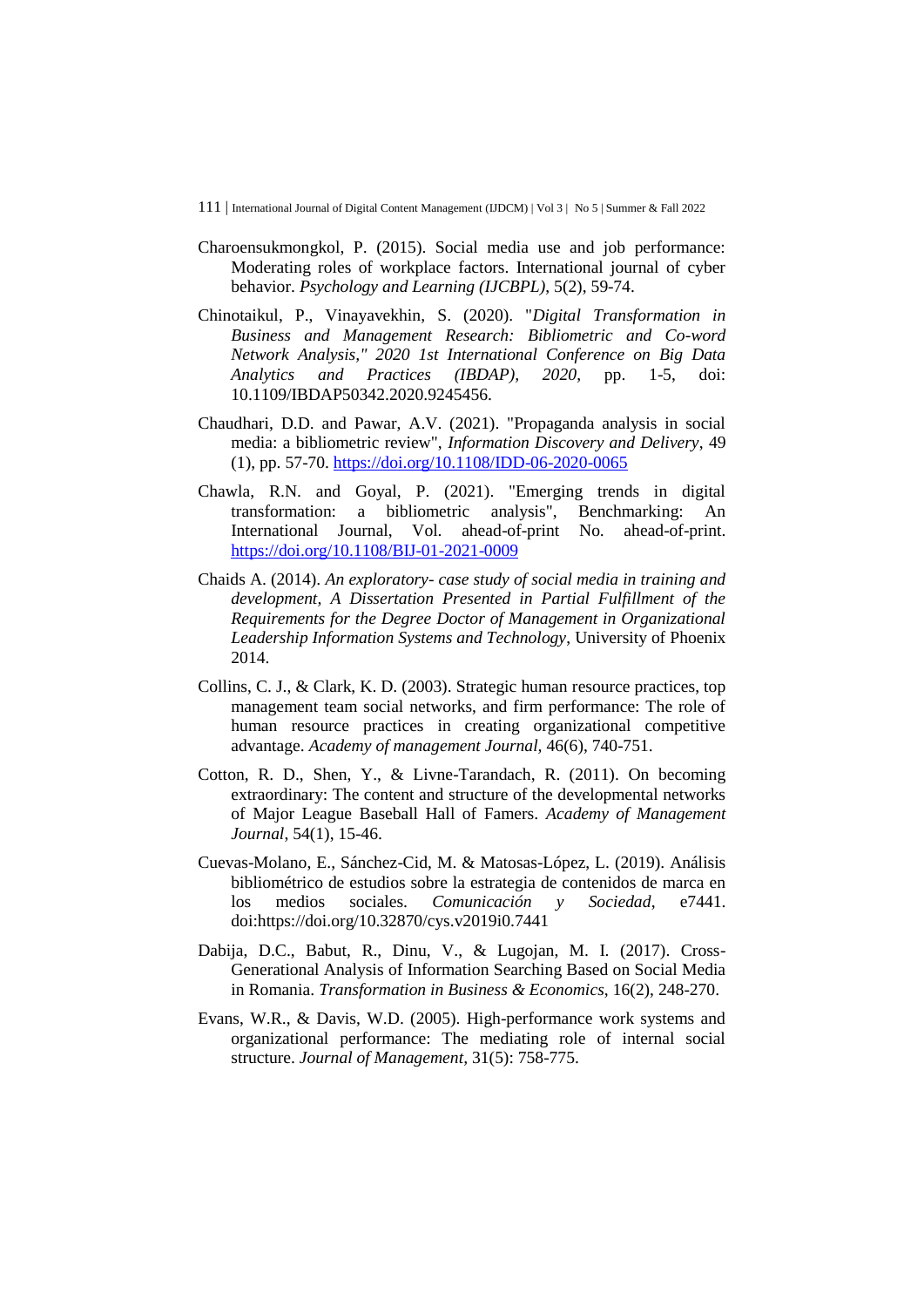- Fang, C., Lee, J., & Schilling, M. A. (2010). Balancing exploration and exploitation through structural design: The isolation of subgroups and organizational learning. *Organization Science*, 21(3), 625-642.
- Feeley, T. H., Hwang, J., & Barnett, G. A. (2008). Predicting employee turnover from friendship networks. *Journal of Applied Communication Research*, 36(1), 56-73.
- Fox, J., & Moreland, J. J. (2015). The dark side of social networking sites: An exploration of the relational and psychological stressors associated with Facebook use and affordances. *Computers in human behavior*, 45, 168-176.
- Fellnhofer, K. (2019). Toward a taxonomy of entrepreneurship education research literature: A bibliometric mapping and visualization. *Educational Research Review*, *27*, 28-55.
- Feeley, T. H. & Barnett, G. A. (1997). Predicting employee turnover from communication networks. *Human Communication Research*, 28, 262- 277.
- Fu, H.-Z., & Ho, Y.-S. (2015). A bibliometric analysis of the Journal of Membrane Science (1976-2010). *The Electronic Library*, 33(4), 698- 713.
- Gall, M., Nguyen, K.H., Cutter, S.L., (2015). Integrated research on disaster risk: is it really integrated? *Int. J. Disaster Risk Reduct*. 12, 255–267.
- Gan C., Wang W. (2014). A Bibliometric Analysis of Social Media Research from the Perspective of Library and Information Science. In: Li H., Mäntymäki M., Zhang X. (eds) *Digital Services and Information Intelligence. I3E 2014. IFIP Advances in Information and Communication Technology*, vol 445. Springer, Berlin, Heidelberg. [https://doi.org/10.1007/978-3-662-45526-5\\_3](https://doi.org/10.1007/978-3-662-45526-5_3)
- Glynatsi, N.E., Knight, V.A. A bibliometric study of research topics, collaboration, and centrality in the iterated prisoner's dilemma. *Humanit Soc Sci Commun* 8, 45 (2021).
- Godart, F. C., Shipilov, A. V., & Claes, K. (2013). Making the most of the revolving door: The impact of outward personnel mobility networks on organizational creativity. *Organization Science*, 25(2), 377-400.
- Góngora Orjuela, A. (2010). The Importance of Bibliometric Studies. The Orinoquia Case, *ORINOQUIA*, 14(2), 121-122.
- Haddadi Harandi, A. A., Bokharaei Nia, M. and Valmohammadi, C. (2019). The impact of social technologies on knowledge management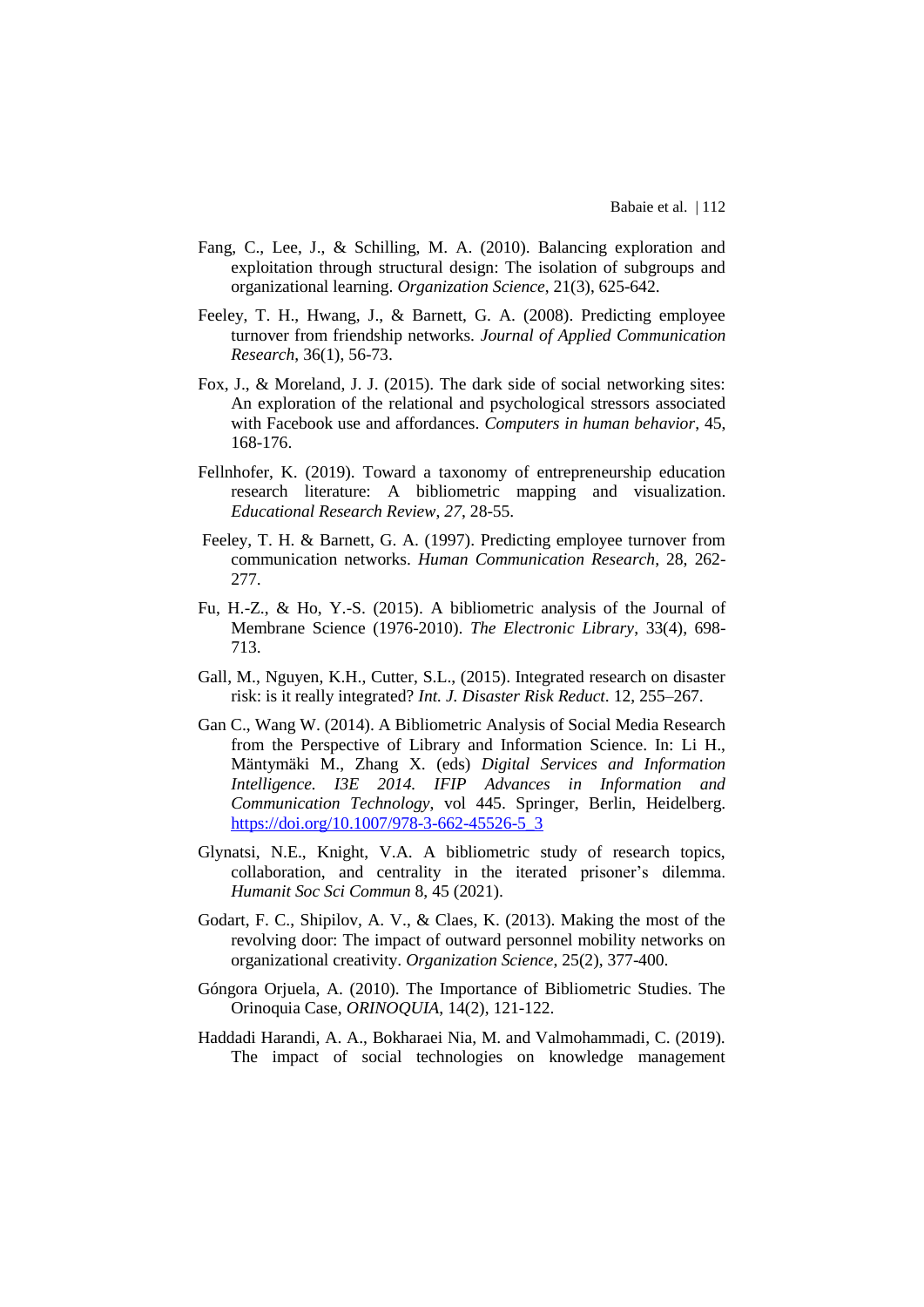processes: The moderator effect of e-literacy, *Kybernetes* 2019: (48) 8: 1731-1756.

- Hensvik, L., & Skans, O. N. (2016). Social networks, employee selection, and labor market outcomes. *Journal of Labor Economics*, 34(4), 825- 867.
- Hosain, M. S. (2020). *Integration of social media into HRM practices: a bibliometric overview*, PSU Research Review Emerald Publishing Limited 2399-1747 DOI 10.1108/PRR-12-2020-0039
- Iftikhar, P. M., Ali, F., Faisaluddin, M., Khayyat, A., De Gouvia De Sa, M., & Rao, T. (2019). A Bibliometric Analysis of the Top 30 Most-cited Articles in Gestational Diabetes Mellitus Literature (1946-2019). *Cureus*, 11(2), e4131.
- James, E. H. (2000). Race-related differences in promotions and support: Underlying effects of human and social capital. *Organization Science*, 11(5), 493-508.
- Jafar, R. M. S., Geng, S., Ahmad, W., Niu, B., & Chan, F. T. (2019). Social media usage and employee's job performance. *Industrial Management & Data Systems*, 119(9), 1908-1925.
- Jacobs, P. (2009). What is social recruiting. *Human Resource Magazine*, 14  $(15)$ ,  $2-3$ .
- Jobvite. (2012). *Social Recruiting Survey*. Retrieved from [http://web.jobvite.com/Social\\_Recruiting\\_Survey-2012-13.html.](http://web.jobvite.com/Social_Recruiting_Survey-2012-13.html)
- Kaplan, A. M., & Haenlein, M. (2010). Users of the world, unite! The challenges and opportunities of Social Media. *Business horizons*, *53*(1), 59-68.
- Kaše, R., Paauwe, J, & Zupan, N. (2009). HR practices, interpersonal relations, and intrafirm knowledge transfer in knowledge-intensive firms: A social network perspective. *Human Resource Management* 48(4), 615-639.
- Kligiene, S. N. (2012). Digital footprints in the context of professional ethics. *Informatics in Education*, 11(1), 65-79. Retrieved from [http://www.mii.lt/informatics\\_in\\_education/.](http://www.mii.lt/informatics_in_education/)
- Kluemper, D.H., Mitra, A., & Wang, S. (2016). Social Media use in HRM. *Research in Personnel and Human Resources Management*, 34, 153- 207.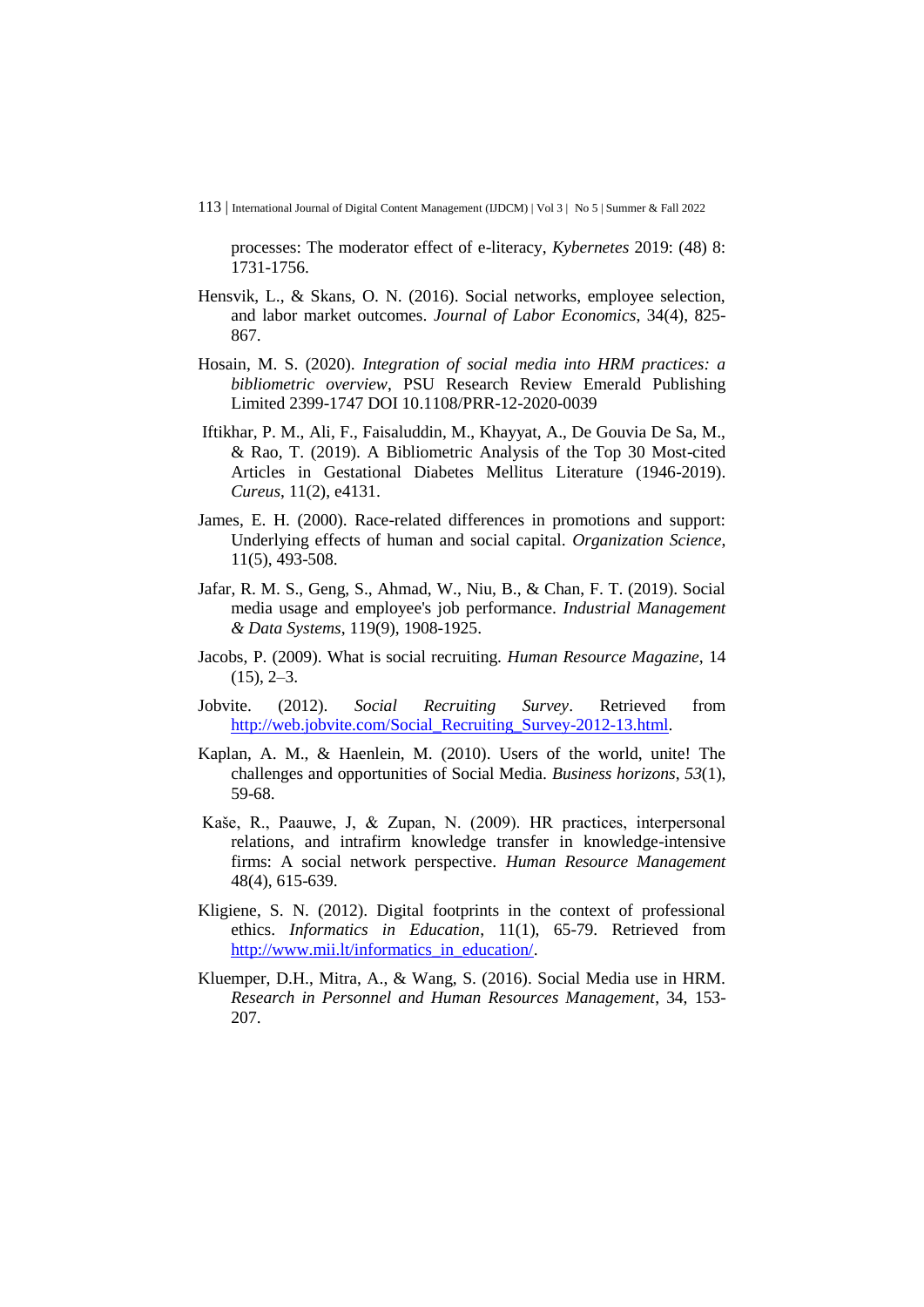- Koch, K., C. Gerber, J.J. De Klerk, (2018). The impact of social media on recruitment: are you LinkedIn? *SA J. Hum. Resour. Manag*. 16 (2018) 1–14, https://doi.org/ 10.4102/sajhrm. v16i0.861.
- Kulkarni, M., & Gopakumar, K. V. (2014). Career management strategies of people with disabilities. *Human Resource Management*, 53(3), 445-466.
- Lam, H. K., Yeung, A. C., & Cheng, T. E. (2016). The impact of firms' social media initiatives on operational efficiency and innovativeness. *Journal of Operations Management,* 47, 28-43.
- Leidner, D., Koch, H., & Gonzalez, E. (2010). Assimilating generation Y IT new hires into USAA's workforce: The role of an enterprise 2.0 system. *MIS Quarterly Executive*, 9(4), 229-242.
- Leonardi, P. M., Huysman, M., & Steinfield, C. (2013). Enterprise social media: Definition, history, and prospects for the study of social technologies in organizations. *Journal of Computer-Mediated Communication*, 19(1), 1-19.
- Li, J., Hale, A., (2015). Identification of, and knowledge communication among core safety science journals. *Saf. Sci*. 74, 70–78.
- Li, W., Zhao, Y., (2015). Bibliometric analysis of global environmental assessment research in a 20-year period. Environ. *Impact Assess*. Rev. 50, 158– 166.
- Levickaitė, R. (2010). Generations X, Y, Z: How Social Networks Form the Concept of the World Without Borders (the Case of Lithuania). *Limes*, 3(2), 170-183.
- Lopez-Carril, S., Escamilla-Fajardo, P., Gonzalez-Serrano, M. H., Ratten, V., & Gonzalez-Garcia, R. J. (2020). The Rise of social media in Sport: A Bibliometric Analysis. *International Journal of Innovation and Technology Management*. doi:10.1142/s0219877020500418
- Leung, X. Y., Sun, J., & Bai, B. (2017). Bibliometrics of social media research: A co-citation and co-word analysis. *International Journal of Hospitality Management*, 66, 35–45. doi:10.1016/j.ijhm.2017.06.012
- Leung, A. (2003). Different ties for different needs: Recruitment practices of entrepreneurial firms at different developmental phases. *Human Resource Management*, 42(4), 303-320.
- Luria, G., & Kalish, Y. (2013). A social network approach to peer assessment: Improving predictive validity. *Human Resource Management*, 52(4), 537-560.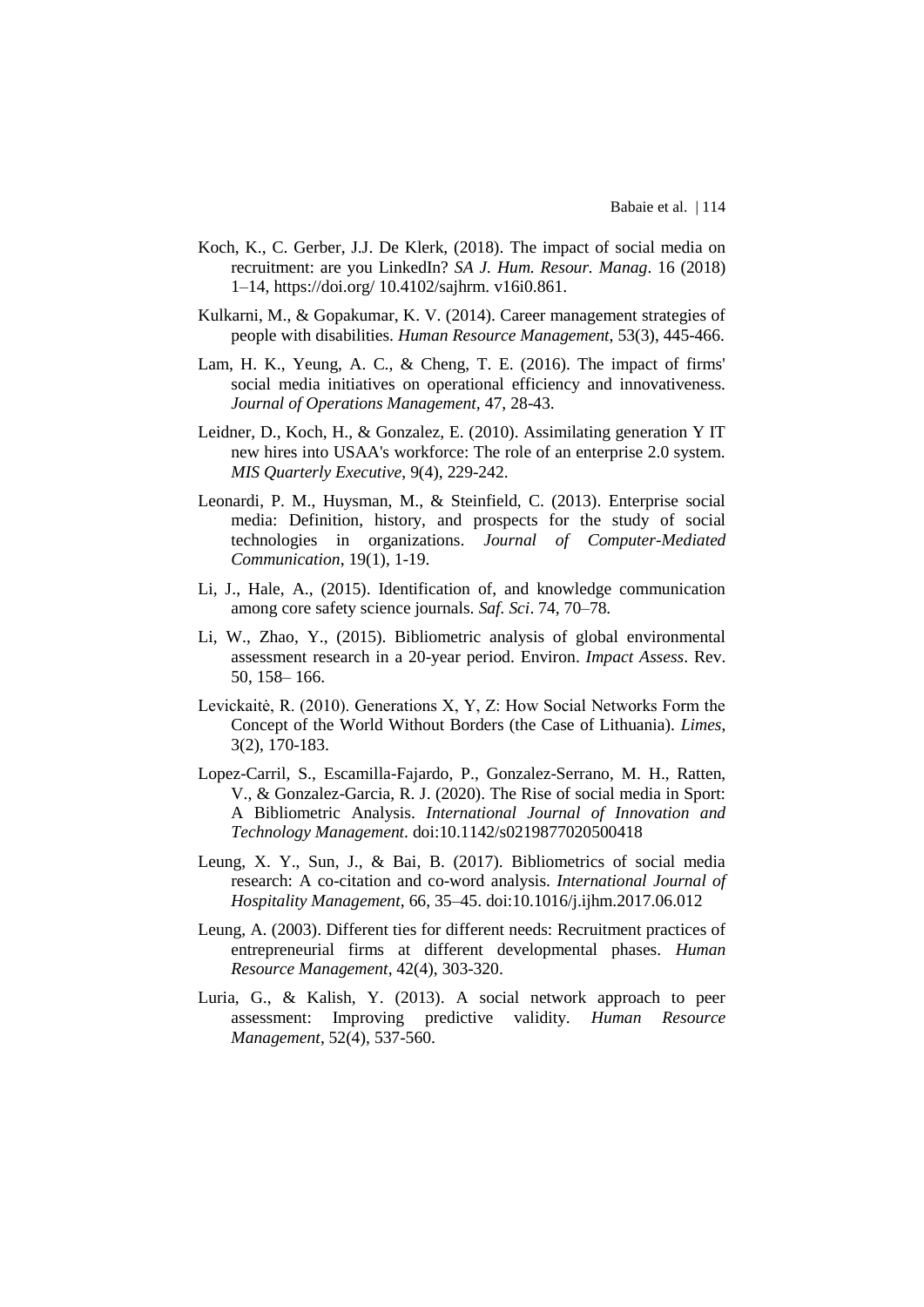- Lyness, K. S., & Thompson, D. E. (2000). Climbing the corporate ladder: do female and male executives follow the same route?. *Journal of Applied Psychology*, 85(1), 86.
- Mao, G., Liu, X., Du, H., Zuo, J., Wang, L., (2015). Way forward for alternative energy research: A bibliometric analysis during 1994–2013, *Renewable and Sustainable Energy Reviews*, 48: 276-286.
- Mantymaki, M., & Riemer, K. (2016). Enterprise social networking: A knowledge management perspective. *International Journal of Information Management*, 36(6), 1042-1052.
- Mossholder, K. W., Settoon, R. P., & Henagan, S. C. (2005). A relational perspective on turnover: Examining structural, attitudinal, and behavioral predictors. *Academy of Management Journal*, 48(4), 607- 618.
- Moqbel, M., & Kock, N. (2018). Unveiling the dark side of social networking sites: Personal and work-related consequences of social networking site addiction. *Information & Management*, 55(1), 109-119.
- Moqbel, M., Nevo, S., & Kock, N. (2013). Organizational members' use of social networking sites and job performance: An exploratory study. *Information Technology & People,* 26(3), 240-264.
- Munene, A. G., & Nyaribo, Y. M. (2013). Effect of social media pertication in the workplace on employee productivity. *International Journal of Advances in Management and Economics*, 2(2), 141-150.
- McDonnell, A. (2012). What are employers discovering about candidates through Social Media. Retrieved from http://thehiringsite.careerbuilder.com/2012/04/20/what-are-employersseeking-and-finding-out-about-candidates-through-social-media/.
- McGrath, L. C. (2012). Social media and employment: Is there a limit? *Interdisciplinary Journal of Contemporary Research in Business*, 4(1), 17-24. Retrieved fro[m http://www.jcrb.webs.com/](http://www.jcrb.webs.com/)
- Nusair, K., Butt, I. and Nikhashemi, S.R. (2019). "A bibliometric analysis of social media in hospitality and tourism research", *International Journal of Contemporary Hospitality Management*, 31(7), pp. 2691-2719. <https://doi.org/10.1108/IJCHM-06-2018-0489>
- Neeley, T. B., & Dumas, T. L. (2016). Unearned status gain: Evidence from a global language mandate. *Academy of Management Journal*, 59(1), 14-43.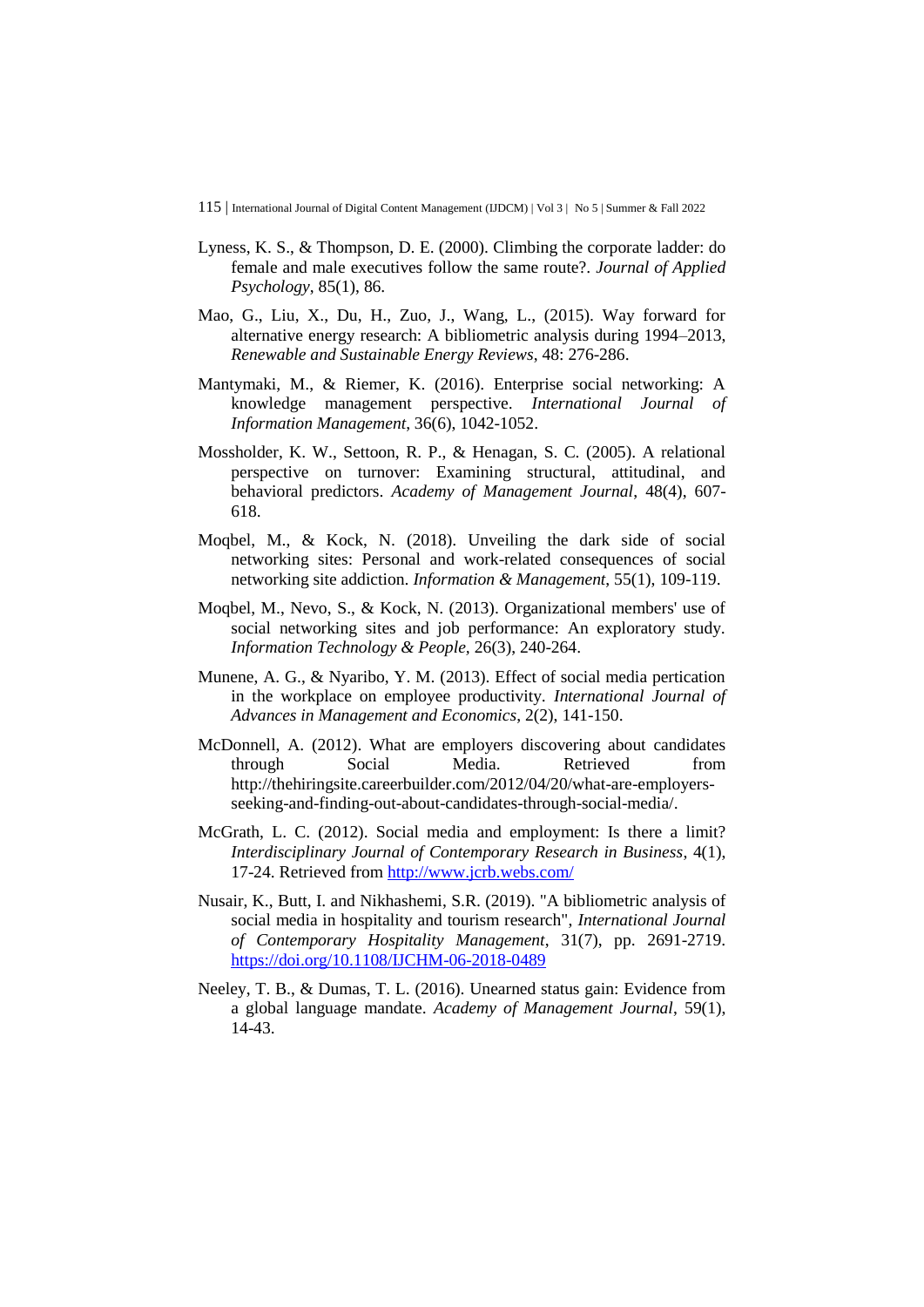- Pang, C., Wu, X., Ji, X., & Quan, V. (2020, October). Bibliometrics of Social Media Marketing: The Development Status and Quantitative Analysis. In *2020 IEEE 11th International Conference on Software Engineering and Service Science (ICSESS)* (pp. 449-452). IEEE. doi: 10.1109/ICSESS49938.2020.9237686.
- Paltrinieri, A., Hassan, M. K., Bahoo, S., & Khan, A. (2019). A bibliometric review of sukuk literature. *International Review of Economics & Finance*. doi: 10.1016/j.iref.2019.04.004.
- Parker, A., Halgin, D. S., & Borgatti, S. P. (2016). Dynamics of social capital: Effects of performance feedback on network change. *Organization Studies*, 37(3), 375-397.
- Prakapienė, D., Prakapas, R. (2018). The Use of Social Media in Human Resource Management, Project: SGS-EF-3430-21143, [https://www.researchgate.net/publication/323028709.](https://www.researchgate.net/publication/323028709)
- Rahman, M., Isa, C.R., Tu, Y., Sarker, M.M. and Masud, M.A.K. (2020). A bibliometric analysis of socially responsible investment Sukuk literature. *Asian Journal of Sustainability and Social Responsibility*, 5 ( 1), pp. 1-19, doi: 10.1186/s41180-020-00035-2.
- Rejeb, A., Rejeb, K., Abdollahi, A., Zailani, S., Iranmanesh, M., & Ghobakhloo, M. (2021). Digitalization in food supply chains: A bibliometric review and key-route main path analysis. *Sustainability*, *14*(1), 83.
- Reinholt, M., Pedersen, T., & Foss, N. J. (2011). Why a central network position is not enough: The role of motivation and ability for knowledge sharing in employee networks. *Academy of Management Journal*, 54, 1277-1297.
- Richard W. (2016). *Learner Readiness for social media-Based Learning in the Workplace: A Phenomenological Research, A Dissertation Presented in Partial Fulfillment of the Requirements for the Degree Doctorate of Education*, Grand Canyon University, Phoenix, Arizona 2016.
- Rodrigues, S.P., van Eck, N.J., Waltman, L., Jansen, F.W., (2014). Mapping patient safety: a large-scale literature review using bibliometric visualization techniques. *BMJ Open* 4 (3).
- Rodrigues, S.P., van Eck, N.J., Waltman, L., Jansen, F.W., (2014). Mapping patient safety: a large-scale literature review using bibliometric visualization techniques. *BMJ Open* 4 (3).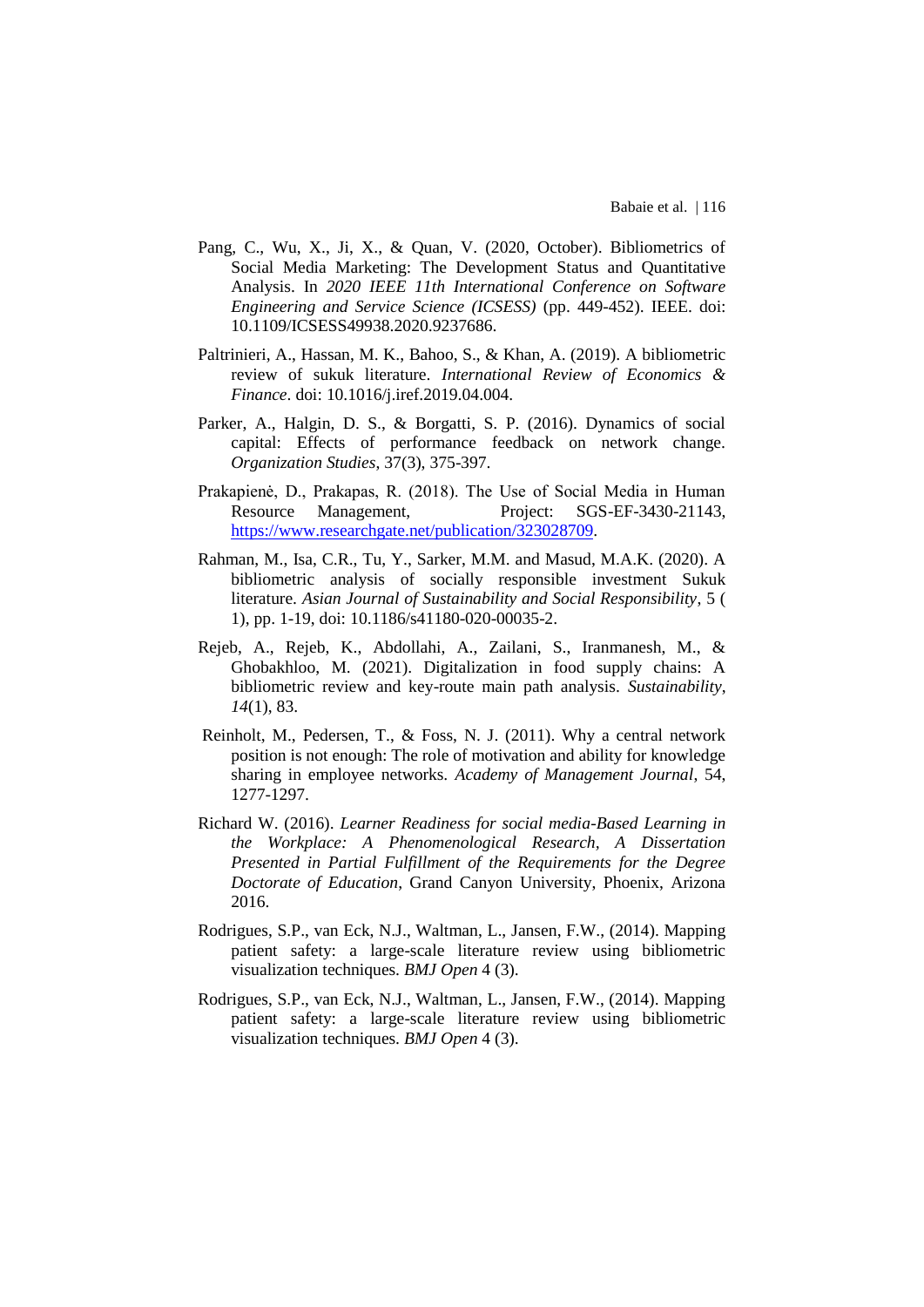- Rubineau, B., & Fernandez, R. M. (2015). Tipping points: The gender segregating and desegregating effects of network recruitment. *Organization Science*, 26(6), 1646-1664.
- Ruano J, Aguilar-Luque M, Gómez-Garcia F, Alcalde Mellado P, Gay-Mimbrera J, Carmona-Fernandez PJ, (2018). *The differential impact of scientific quality, bibliometric factors, and social media activity on the influence of systematic reviews and meta-analyses about psoriasis*. PLoS ONE 13(1): e0191124. <https://doi.org/10.1371/journal.pone.0191124>
- Salimi, D., Tavasoli, K., Gilani, E., Jouyandeh, M & Sadjadi, S. (2019). The impact of social media on marketing using bibliometrics analysis. *International Journal of Data and Network Science*, 3(3), 165-184.
- Sasidharan, S., Santhanam, R., Brass, D. J., & Sambamurthy, V. (2012). The effects of social network structure on enterprise systems success: A longitudinal multilevel analysis. *Information Systems Research*, 23(3 part-1), 658-678.
- Sattari, A., Khodabandehlou, R., Lashkari, M. (2021). Studying the process of research in management with emphasis on the concept of leadership and its implications in management and educational leadership: A bibliographic analysis. *Journal of Management and Planning In Educational System*, 13(2), 121-148.
- Seidel, M. D. L., Polzer, J. T., & Stewart, K. J. (2000). Friends in high places: The effects of social networks on discrimination in salary negotiations. *Administrative Science Quarterly*, 45(1), 1-24.
- Seibert, S. E., Kraimer, M. L., & Liden, R. C. (2001). A social capital theory of career success. *Academy of Management Journal*, 44(2), 219-237.
- Shah, P. P. (1998). Who are employees' social referents? Using a network perspective to determine referent others. *Academy of Management Journal*, 41(3), 249-268.
- Shayan A, danai H, andami M. The use of social media on job performance of Tarbiat Modares University's personnel. *ORMR*. 2017; 7 (3) :135- 155.
- Smith, K. G., Collins, C. J., & Clark, K. D. (2005). Existing knowledge, knowledge creation capability, and the rate of new product introduction in high-technology firms. *Academy of Management Journal*, 48(2), 346- 357.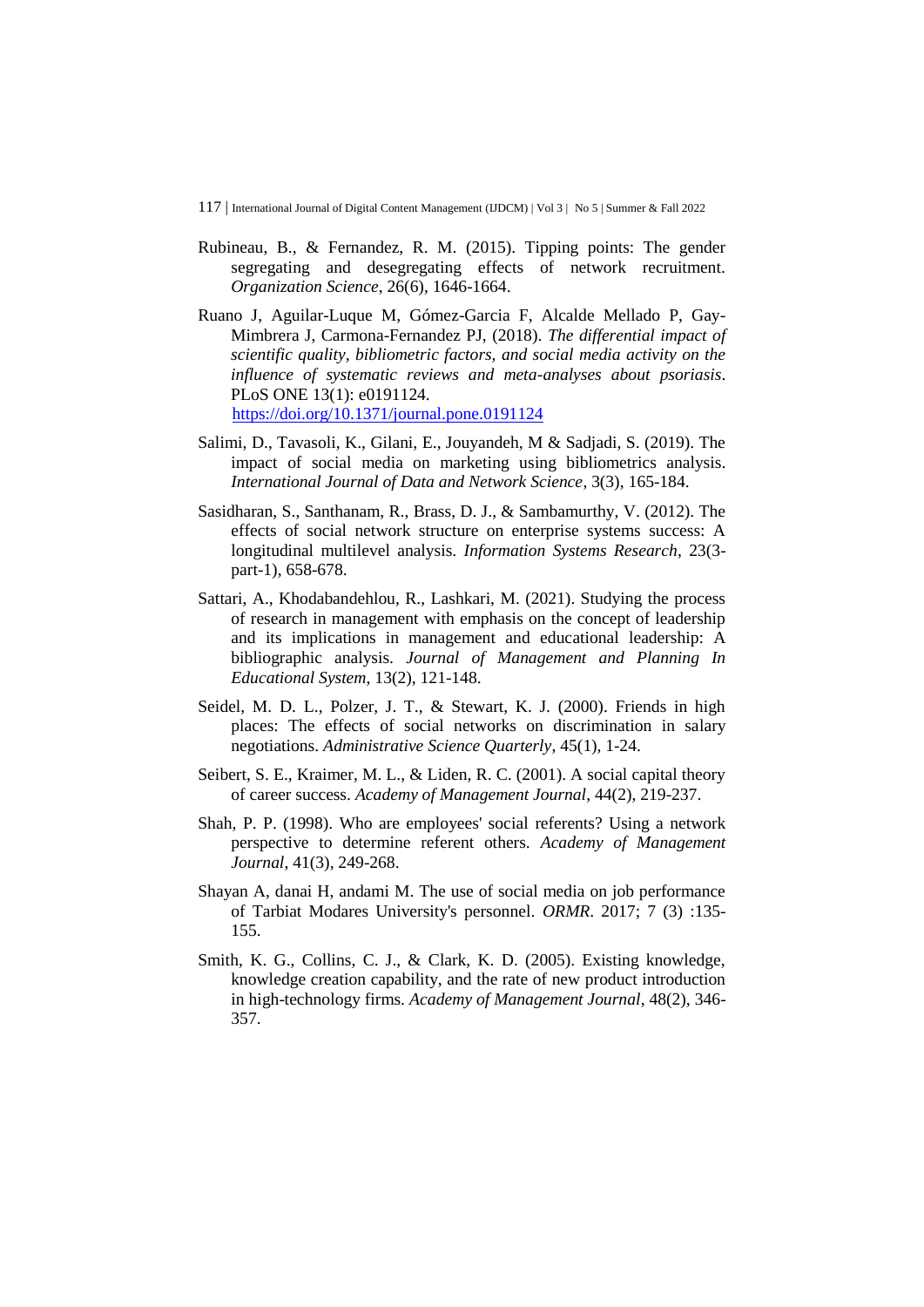- Somaya, D., Williamson, I. O., & Lorinkova, N. (2008). Gone but not lost: The different performance impacts of employee mobility between cooperators versus competitors. *Academy of Management Journal*, 51(5), 936-953.
- Soltis, S. M., Agneessens, F., Sasovova, Z., & Labianca, G. J. (2013). A social network perspective on turnover intentions: The role of distributive justice and social support. *Human Resource Management*, 52(4), 561-584.
- Susanto, M. R., Retnaningsih, R., Setiawati, S. W., Barriyah, I. O., Putri W. H. (2019). Social Media Transformation in The Public Education: A Critical Review Of Social Change, *INTERNATIONAL JOURNAL OF SCIENTIFIC & TECHNOLOGY RESEARCH VOLUME 8, ISSUE 07, JULY.*
- Sweileh, W.M. (2020). Bibliometric analysis of peer-reviewed literature on climate change and human health with an emphasis on infectious diseases. Global Health 16, 44 (2020).
- Trakimavičiūtė, G. (2017). Ryšių su klientais palaikymas pasitelkiant socialinį tinklą "Facebook". *Informacijos mokslai*, 77, 145-159.
- Tröester, C., Parker, A., van Knippenberg, D., & Sahlmueller, B. (2018). The Coevolution of Social Networks and Thoughts of Quitting. *Academy of Management Journal.*
- Thomas, D. A. (2001). The truth about mentoring minorities. Race matters. *Harvard Business Review*, 79(4), 98-107.
- Tröster, C., Mehra, A., & van Knippenberg, D. (2014). Structuring for team success: The interactive effects of network structure and cultural diversity on team potency and performance. *Organizational Behavior and Human Decision Processes*, *124*(2), 245-255. [https://doi.org/10.1016/j.obhdp.2014.04.003.](https://doi.org/10.1016/j.obhdp.2014.04.003)
- Van Dijck, J., & Poell, T. (2015). Social Media and the Transformation of Public Space. Social Media + Society. <https://doi.org/10.1177/2056305115622482>
- Van Eck, N. J. (2011). Methodological advances in bibliometric mapping of science. (PhD), Erasmus Research Institute of Management (ERIM).
- Vardaman, J. M., Taylor, S. G., Allen, D. G., Gondo, M. B., & Amis, J. M. (2015). Translating intentions to behavior: The interaction of network structure and behavioral intentions in understanding employee turnover. *Organization Science*, 26(4), 1177-1191.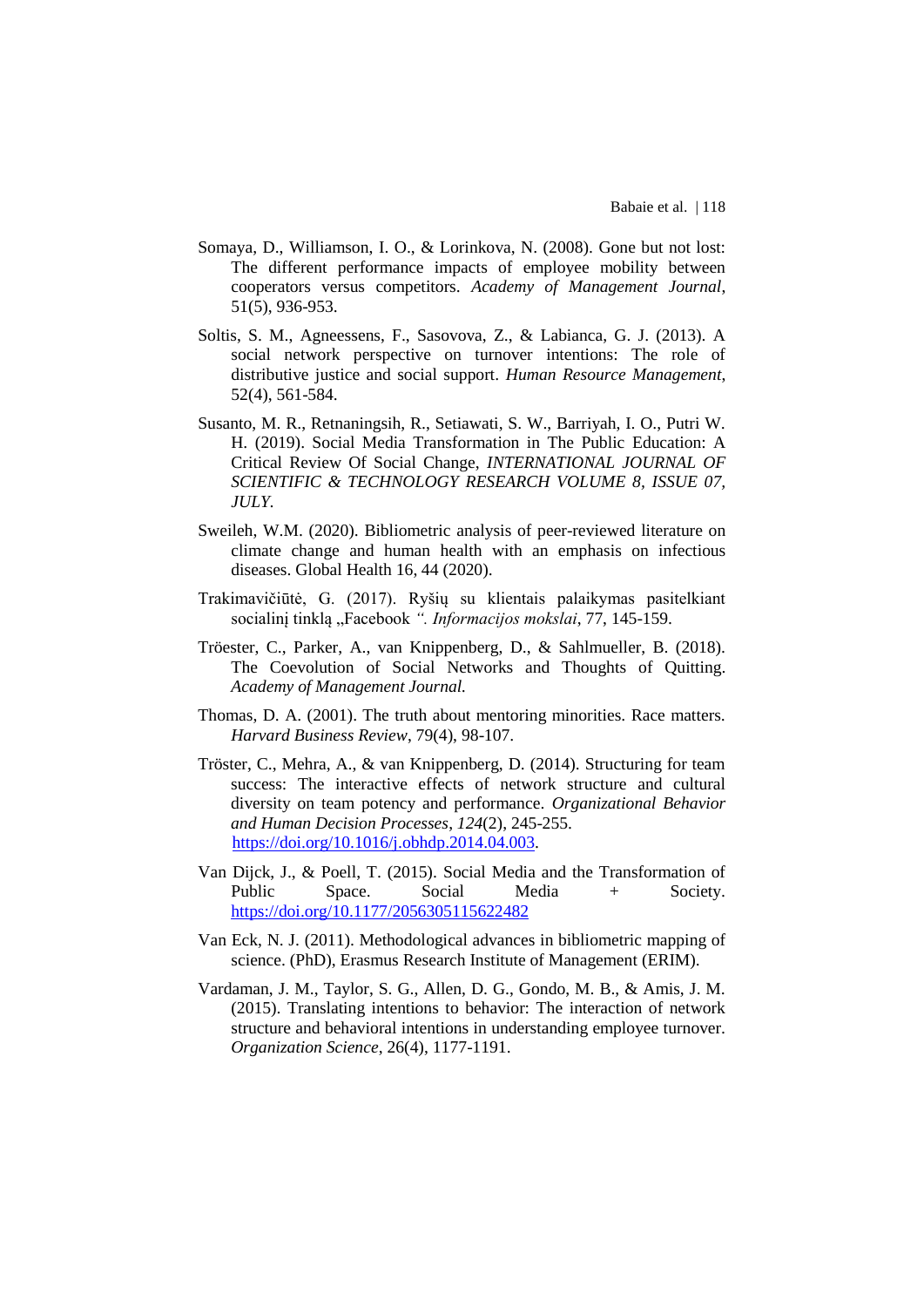- Venkataramani, V., Green, S. G., & Schleicher, D. J. (2010). Well-connected leaders: the impact of leaders' social network ties on LMX and members' work attitudes. *Journal of Applied Psychology*, 95(6), 1071.
- Vilkaitė-Vaitonė, N. (2015). Komunikacija su tiksline auditorija per socialinius tinklus: apgyvendinimo įstaigų atvejis. *Management Theory & Studies for Rural Business & Infrastructure Development*, 37(4), 586-597.
- Vošner, H. B., Kokol, P., Bobek, S., Železnik, D., & Završnik, J. (2016). A bibliometric retrospective of the Journal Computers in Human Behavior (1991– 2015). *Computers in Human Behavior*, 65(1), 46-58.
- Wahyuni, H.; Vanany, I.; Ciptomulyono, U. (2019). Food Safety and Halal Food in the Supply Chain: Review and Bibliometric Analysis. *J. Ind. Eng. Manag*. 2019, 12, 373–391.
- Wang, B., Pan, S.-Y., Ke, R.-Y., Wang, K., Wei, Y.-M., (2014). An overview of climate change vulnerability: a bibliometric analysis based on Web of Science database. Nat. Hazards 74, 1649–1666.
- Weidner, N., Earl, E. C., O'Brien, K. E., & Cooper, A.D. (2015). *Exploring Workplace Ego Threat Management Through social media.* Poster presented at the 30th annual meeting of the Society for Industrial and Organizational Psychology, Philadelphia, PA.
- Williamson, I. O., & Cable, D. M. (2003). Organizational hiring patterns, interfirm network ties, and interorganizational imitation. *Academy of Management Journal*, 46(3), 349-358.
- Youngblood, M., Lahti, D. A (2018). *bibliometric analysis of the interdisciplinary field of cultural evolution*. Palgrave Commun 4, 120.
- Yu, L., Cao, X., Liu, Z., & Wang, J. (2018). Excessive social media use at work: exploring the effects of social media overload on job performance. *Information Technology & People*, 31(6), 1091-1112.
- Zhao, Y., Zhang, X., Wang, J., Zhang, K. and Ordóñez de Pablos, P., (2020). How do features of social media influence knowledge sharing? An ambient awareness perspective. *Journal of Knowledge Management* 2020: (24) 2: 439-462.
- Zhang, Y., & Lin, N. (2016). Hiring for networks: Social capital and staffing practices in transitional China. *Human Resource Management*, 55(4), 615-635.